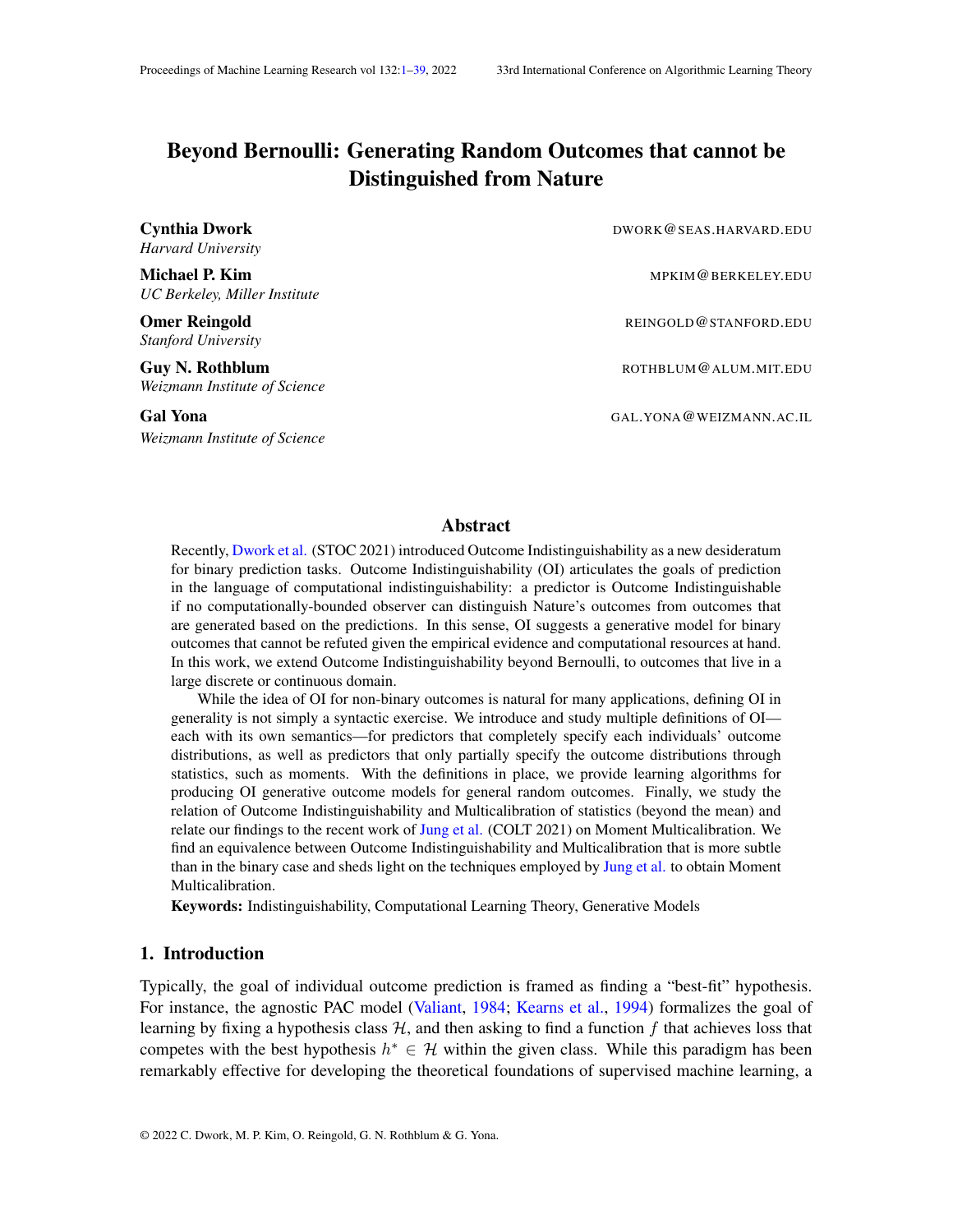downside of the PAC model is that it only considers the overall performance of a predictor, and not the performance across subpopulations.

In contexts where models are trained to make predictions about people, a major concern with overall loss minimization is that all of the errors may concentrate on a historically-marginalized subpopulation. These concerns are far from hypothetical, and have been observed empirically in diverse application domains including commercial facial recognition software [\(Buolamwini and](#page-37-1) [Gebru,](#page-37-1) [2018\)](#page-37-1) and widely-used medical risk predictors [\(Obermeyer et al.,](#page-38-4) [2019;](#page-38-4) [Barda et al.,](#page-37-2) [2021\)](#page-37-2). Given the increasing use of machine learning in making consequential decisions, there is a growing need to develop formal tools to reason about the quality of predictors that go beyond overall loss minimization.

Recently, [Dwork et al.](#page-37-0) [\(2021\)](#page-37-0) introduced a new abstraction for supervised learning—*Outcome Indistinguishability*—in the context of predicting boolean outcomes. Risk assessment tools produce scores for individual instances, such as the chance that *this* student will graduate within 4 years, or the likelihood that *this* tumor will metastasize under a given course of treatment, that are treated as probabilities. But what is the probability of a non-repeatable event? How should we specify the goal of these predictive algorithms? Motivated to ground and strengthen the guarantees of individual risk prediction, Outcome Indistinguishability (OI) articulates the goals of learning in the language of computational indistinguishability. Informally, OI requires that the distribution over outcomes suggested by an outcome predictor be computationally indistinguishable from the true outcome distribution.

In more detail, OI reasons about the similarity of two joint distributions on individual-outcome pairs. The first distribution  $(X, Y^*) \sim \mathcal{D}^*$ , referred to as *Nature*, is the true distribution of individuals X and associated outcomes  $Y^*$  in the world. The second distribution is induced by a predictor  $\tilde{p}$  :  $\mathcal{X} \rightarrow [0, 1]$  that estimates the probability of positive outcome for each individual. To draw a sample from the modeled distribution  $(X, \tilde{Y}) \sim \mathcal{D}(\tilde{p})$ , the individual X is sampled from Nature's true marginal distribution over individuals; then, conditioned on the individual  $X$ , the outcome  $\tilde{Y} \sim \text{Ber}(\tilde{p}(X))$  is resampled according to the Bernoulli distribution with probability according to the prediction  $\tilde{p}(X)$ . Given these two distributions, OI defines a requirement on predictors: a predictor  $\tilde{p}$  is outcome indistinguishable from Nature  $\mathcal{D}^*$  if the distributions  $\mathcal{D}^*$  and  $\mathcal{D}(\tilde{p})$ are indistinguishable.

To specify the indistinguishability condition formally, OI is parameterized by a family of efficient distinguisher algorithms A. The distinguisher algorithms  $A \subseteq \{X \times Y \times [0, 1] \rightarrow \{0, 1\}\}\$ receive as input an individual  $x \in \mathcal{X}$ , an outcome  $y \in \mathcal{Y}$ , and the prediction  $\tilde{p}(x) \in [0,1]$  on the sampled individual. Formally, for some  $\varepsilon > 0$ , a predictor  $\tilde{p}$  is  $(\mathcal{A}, \varepsilon)$ -outcome indistinguishable<sup>[1](#page-1-0)</sup> if for all  $A \in \mathcal{A}$  the acceptance probability of A on samples from  $\mathcal{D}^*$  and  $\mathcal{D}(\tilde{p})$  are within  $\varepsilon$  of one another.

$$
\left| \underset{(X,Y^*) \sim \mathcal{D}^*}{\Pr} \left[ A(X,Y^*; \tilde{p}(X)) = 1 \right] - \underset{(X,\tilde{Y}) \sim \mathcal{D}(\tilde{p})}{\Pr} \left[ A(X,\tilde{Y}; \tilde{p}(X)) = 1 \right] \right| \le \varepsilon
$$

Importantly, OI requires that the predictions  $\tilde{p}$  fool all distinguishers  $A \in \mathcal{A}$  simultaneously. In this way, OI provides a computational-theoretic perspective on the subtle issue of individual-level outcome probabilities: an OI predictor  $\tilde{p}$  defines a model for "individual probabilities" of positive outcomes ( $\tilde{p}(x)$  for each individual  $x \in \mathcal{X}$ ) that cannot be refuted by efficient tests, captured by A.

<span id="page-1-0"></span><sup>1.</sup> We focus on the variant of OI that [Dwork et al.](#page-37-0) [\(2021\)](#page-37-0) refer to as "sample-access" OI.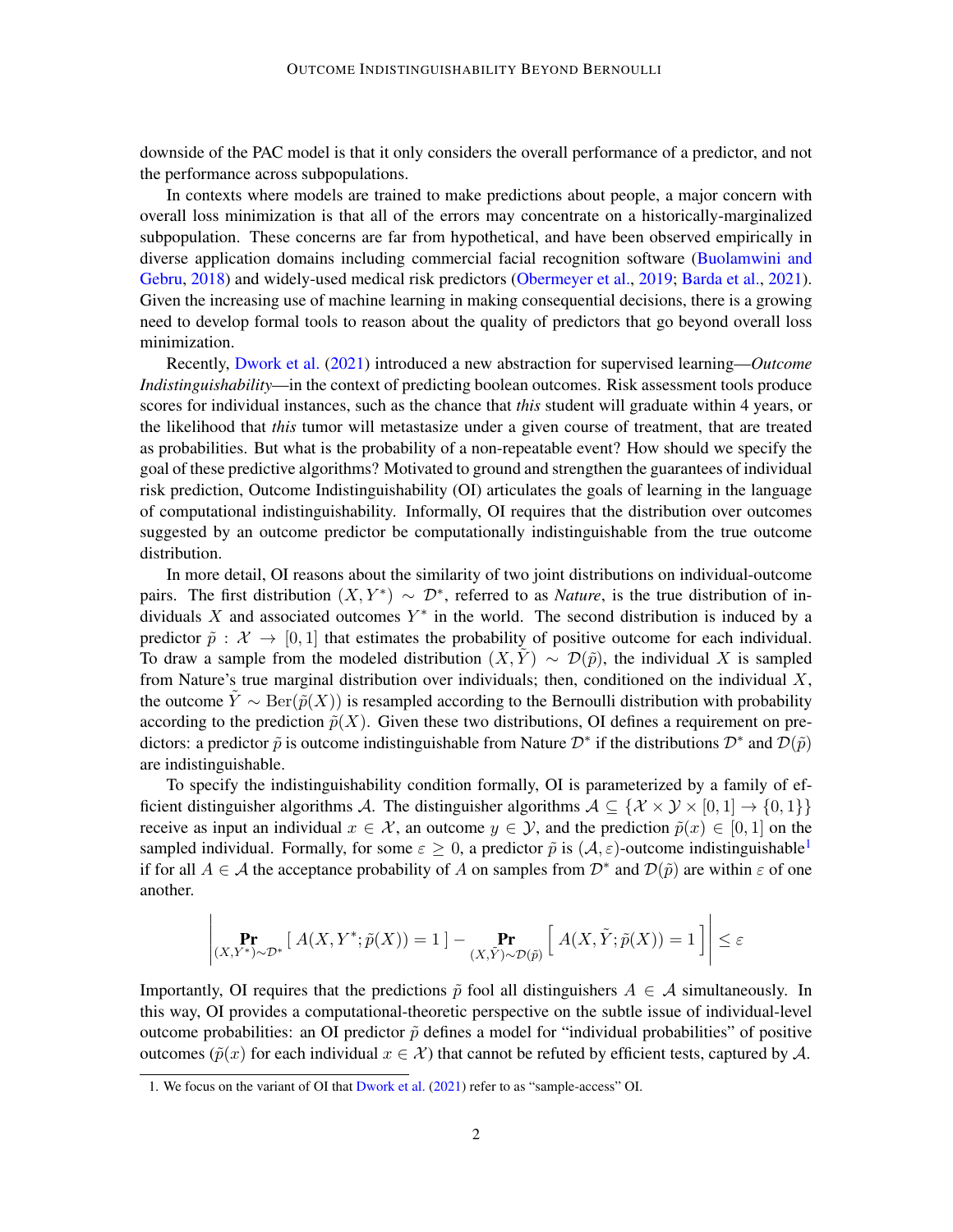On a technical level, [Dwork et al.](#page-37-0) [\(2021\)](#page-37-0) investigate the complexity of learning OI predictors, formalizing the close relationship to a notion of fairness in prediction called *multicalibration* (Hébert-Johnson et al., [2018\)](#page-38-5). They show that OI is capable of capturing the agnostic PAC model, and that learning OI predictors is closely related to the task of (weak) agnostic learning. Recent works even demonstrate a formal sense in which the OI guarantee is stronger than an arbitrary agnostic learning guarantee [\(Gopalan et al.,](#page-37-3) [2021a\)](#page-37-3). But perhaps most importantly, the work on OI establishes indistinguishability as an effective qualitative tool for reasoning about formal properties of predictors. The OI perspective has already seen application in answering questions in computational learning theory that, on the surface, do not look like questions about indistinguishability [\(Rothblum and Yona,](#page-38-6) [2021\)](#page-38-6). In all, Outcome Indistinguishability defines an extensible framework for studying formal guarantees in supervised learning.

# 1.1. Our Contributions

In this work, we define and study a generalized framework for modeling random outcomes through the lens of Outcome Indistinguishability. Moving beyond Bernoulli outcomes, Outcome Indistinguishability becomes a condition about *generative outcome models*  $M : \mathcal{X} \to \Delta(\mathcal{Y})$  that map each individual  $x \in \mathcal{X}$  to a probability distribution  $\mathcal{M}(x)$  over possible outcomes  $y \in \mathcal{Y}$ . The generalization maintains the intuition behind the original formulation of OI: a generative outcome model  $M$  is Outcome Indistinguishable with respect to a family of distinguishers  $A$  if the joint individualoutcome distribution induced by  $M$  is indistinguishable from Nature's true joint distribution.

While intuitive, generalizing OI from the Bernoulli case to general random outcomes is not simply a syntactic transformation. When predicting Bernoulli outcomes, the entire distribution is captured by the estimated probability; thus, given a predictor  $\tilde{p}$  :  $\mathcal{X} \to [0, 1]$ , the generative model is implicitly specified by sampling  $Y \sim \text{Ber}(\tilde{p}(X))$ . In contrast, without parametric assumptions on the outcome distributions, to obtain OI in full generality, we need to reason explicitly about the choice of generative model. The choice of how to generate outcomes given a set of predictions results in different possible definitions of OI.

Our contributions include formalizing the "right" generalization of OI to non-Bernoulli random outcomes, establishing the feasibility of these notions via learning algorithms, and drawing a further connection between OI and *multicalibration* of statistics. We define a sequence of OI variants, which formalize the intuition behind outcome indistinguishability for different "plausible" models of Nature. These models of Nature differ in how they quantify over the outcome generation procedure, ranging from generative outcome models that fully-specify individuals' outcome distributions to models that only require the learner to estimate certain statistics of the outcome distributions. Our results generalize the initial work of [Dwork et al.](#page-37-0) [\(2021\)](#page-37-0), and set up a general framework for discussing OI generative models and OI statistic predictors.

#### 1.2. Generative Outcome Models

We begin by describing the most generic notion of OI we define, which we refer to as *Generative OI*. Generative OI reasons about fully-specified generative outcome models  $\mathcal{M}: \mathcal{X} \to \Delta(\mathcal{Y})$ , where the prediction  $\mathcal{M}(X)$  gives an explicit description of the predicted probability distribution of Y given  $X$ . Because we require a complete description of the outcome probability distributions, this notion is capable of capturing any conceivable variant of OI. In particular, Generative OI can easily be adapted to handle both discrete or continuous random outcomes.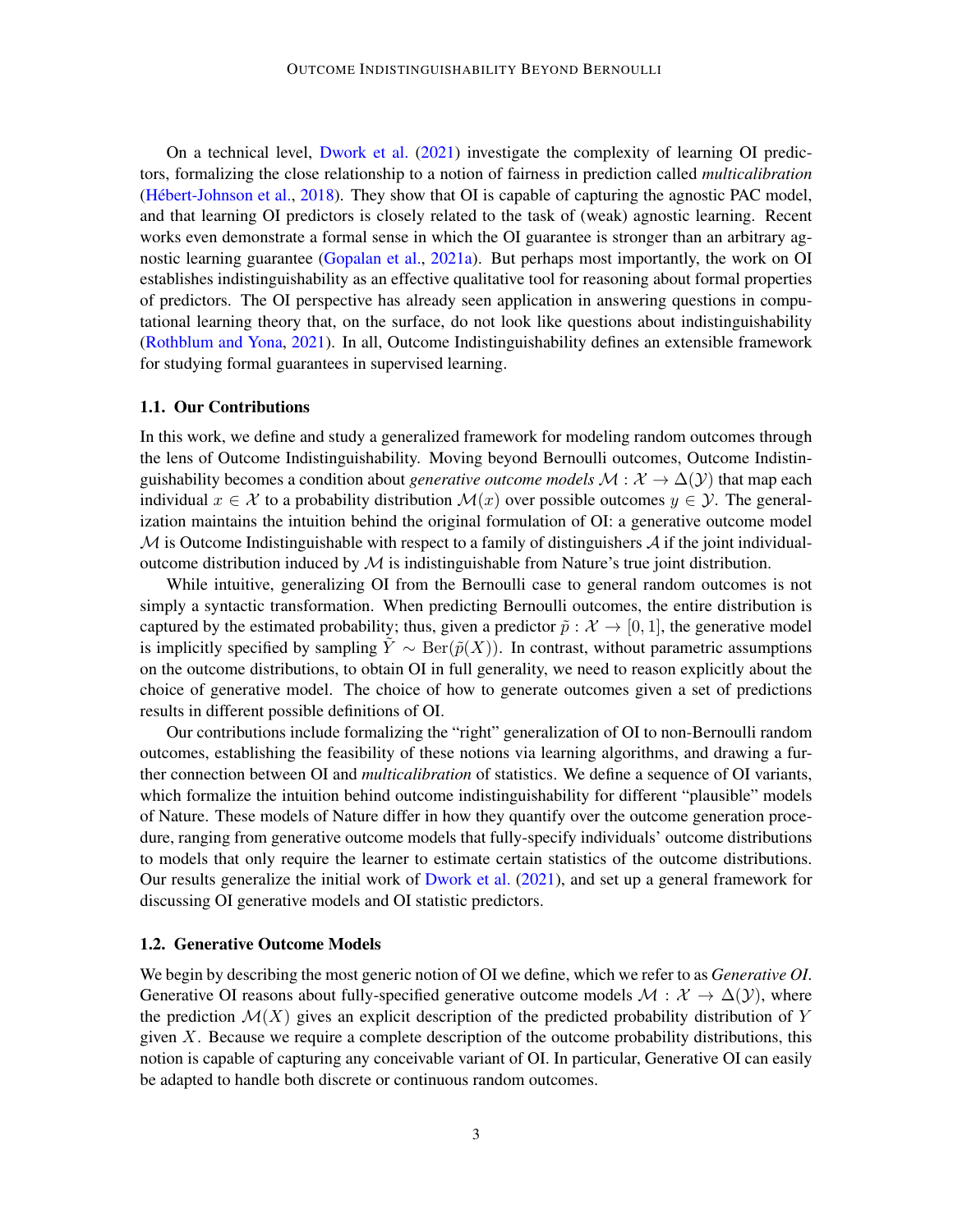For Generative OI, we define the modeled distribution  $\mathcal{D}(\mathcal{M})$  as follows: given an individual X (sampled from Nature's distribution on individuals), we sample the outcome  $\tilde{Y} \sim \mathcal{M}(X)$  directly from the predicted distribution. Thus, given a family of distinguishers  $A$ ,  $(A, \varepsilon)$ -Generative OI requires that  $\mathcal{D}(\mathcal{M})$  fools each  $A \in \mathcal{A}$ :

$$
\left|\Pr_{(X,Y^*)\sim\mathcal{D}^*}\left[\,A(X,Y^*;\mathcal{M}(X))=1\,\right]-\Pr_{(X,\tilde{Y})\sim\mathcal{D}(\mathcal{M})}\left[\,A(X,\tilde{Y};\mathcal{M}(X))=1\,\right]\,\right|\leq\varepsilon.
$$

In other words, a generative outcome model  $M$  satisfies the OI condition if the conditional distribution on outcomes "fools" every distinguisher  $A \in \mathcal{A}$  into accepting with the same probability as it accepts on true outcomes. We require that this indistinguishability condition holds even when the distinguisher may inspect the predicted probability distribution  $\mathcal{M}(X)$  on sampled individual X.

As such, this notion is very restrictive, and also depends significantly on the way that we specify  $\mathcal{M}(X)$  as a probability distribution. The complexity of obtaining Generative OI is tightly coupled with the representation of outcome distributions. In Section [5,](#page-22-0) we demonstrate a generic framework for learning Generative OI models, under some key assumptions on the underlying outcome distributions. Concretely, this establishes the feasibility of Generative OI for generating outcomes over a large discrete domain.

We show that a generalization of the Multiplicative Weights algorithm can be used to learn Generative OI models. In this statement of the theorem, we give concrete bounds for the sample and time complexities for learning and evaluating the Generative OI models for general discrete outcome domains. In fact, the theorem is a special case of a more general result, where we show how to abstract out the essential components of our analysis, to learn Generative OI Models for a broad class of random variables. Given the generality at which we study this notion of OI, in many applications, it may be possible to exploit domain-specific structure in the distribution of outcomes in order to improve the complexity over the generic solution.

**Parametric OI.** In general, specifying a complete generative model for each individual's outcome distribution may be overly-complex. To combat this complexity, a natural approach for specifying the outcome distributions would model each outcomes to be drawn from a fixed parametric family  $\mathcal{M}_{\theta}$ . Such a strategy can be very convient, because the predictor only has to specify estimates of the parameters of the family. Then, given the predicted parameters for a given individual  $X$ , the outcome can be sampled according to the distribution corresponding to these parameters. In Section [4.1,](#page-17-0) we define a special case of Generative OI that we call *Parametric OI*, which is a condition on a parameter predictor  $\tilde{\theta}: \mathcal{X} \to \mathbb{R}^d$ . A predictor  $\tilde{\theta}$  is Parametric OI, if model that samples outcomes  $\tilde{Y} \sim \mathcal{M}_{\theta}(\tilde{\theta}(X))$  according to the parametric family with parameters  $\tilde{\theta}(X)$  is Generative OI.

$$
\left|\Pr_{(X,Y^*)\sim\mathcal{D}^*}\left[\;A(X,Y^*;\tilde{\theta}(X))=1\;\right]-\Pr_{(X,\tilde{Y})\sim\mathcal{D}(\mathcal{M}_{\theta}(\tilde{\theta}))}\left[\;A(X,\tilde{Y};\tilde{\theta}(X))=1\;\right]\right|\leq\varepsilon
$$

As a concrete example, imagine modeling outcomes as Gaussian random variables, where the parameter predictor returns the estimated mean and variance of a Gaussian outcome; that is, where  $\tilde{\theta}(X) = [\tilde{\mu}(X), \tilde{\sigma}^2(X)]$ , and the generative model samples outcomes  $\tilde{Y} \sim \mathcal{N}(\tilde{\mu}(X), \tilde{\sigma}^2(X))$  according to the normal distribution. Additionally, note that we can view the original formulation of OI of [Dwork et al.](#page-37-0) [\(2021\)](#page-37-0) as Parametric OI for the Bernoulli distribution, where the parameter predictor  $\hat{\theta}(X) = \tilde{p}(X)$  simply predicts the probability of positive outcome for the individual X.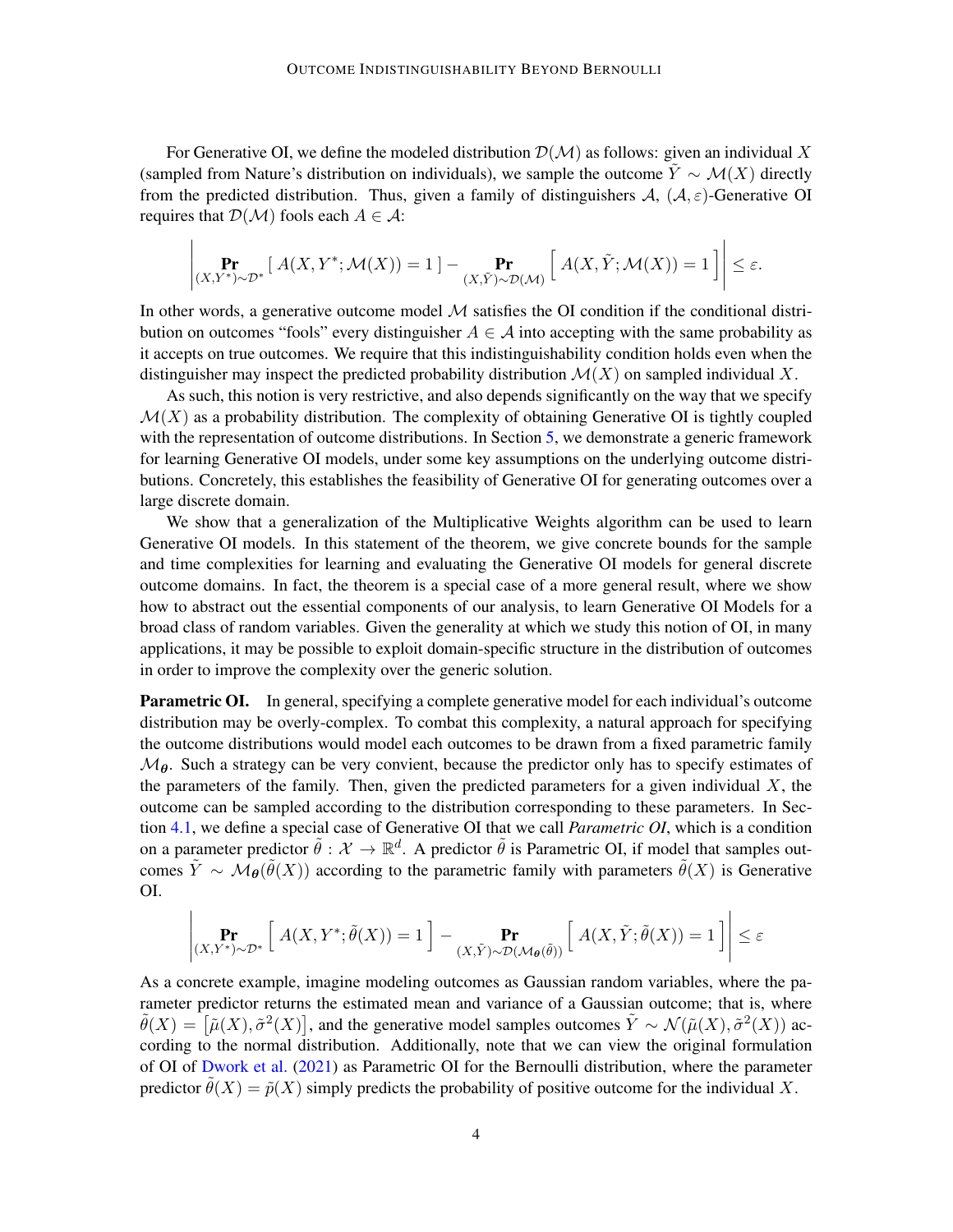While Parametric OI offers an appealing way to compress the generative outcome model into a small number of predicted parameters, unfortunately, it is not always feasible. In the case where our choice of parametric family is misspecified, it could be the case that some  $A \in \mathcal{A}$  is always capable of distinguishing Nature's outcomes from the modeled outcomes. For instance, if we elect to model outcomes as Gaussian random variables, but Nature's outcomes are far from following a Gaussian, there will be efficient distinguishers that always have nontrivial distinguishing advantage.

#### 1.3. OI Predictors of Statistics

The challenges associated with Generative OI (and infeasibility of Parametric OI) motivates additional notions of OI, that are meaningful in the context of predictors that only partially specify individuals' outcome distributions. We formalize the idea of partial specification through statistic prediction. We think of a statistic  $\rho$  simply as some function of the distribution of outcomes. The most basic statistic considered is the mean  $\rho = \mu$ ; the original characterization of OI can be viewed as OI for mean predictors  $\tilde{\mu} : \mathcal{X} \to \mathbb{R}$ . We generalize this basic predictor to handle d-dimensional statistics. For concreteness, a useful example to have in mind is a 2-dimensional statistic predictor that estimates the mean and variance of the outcome distribution.

$$
\tilde{\rho}_2(x) = (\tilde{\mu}(x), \tilde{\sigma}^2(x))
$$

Given a choice of d-dimensional statistic  $\rho$  of the outcome distribution, we consider what it means for a statistic predictor  $\tilde{\rho}: \mathcal{X} \to \mathbb{R}^d$  to be OI. Given a statistic predictor, we consider the set of generative outcome models that exhibit the statistics predicted by  $\tilde{\rho}(x)$  for all individuals  $x \in \mathcal{X}$ . Formally, we say that a model M is *individually-consistent* with a statistic predictor  $\tilde{\rho}$  if for each individual  $x \in \mathcal{X}$ , the statistics  $\rho$  of  $\mathcal{M}(x)$  equal  $\tilde{\rho}(x)$ .

Existential OI. With this setup, we can define the first notion of OI for statistic predictors, which we call *Existential OI*. The intuition for the definition is to define OI for predictors by (existentially) quantifying over models that are invidually-consistent with the predictor. Specifically, we say that a statistic predictor  $\tilde{\rho}$  is Existential-OI if there exists a generative outcome model  $\mathcal{M}_{\tilde{\rho}}$ , which is individually-consistent with  $\tilde{\rho}$ , that fools the distinguishers  $A \in \mathcal{A}$ :

$$
\left| \Pr_{(X,Y^*) \sim \mathcal{D}^*} \left[ \ A(X,Y^*; \tilde{\rho}(X)) = 1 \right] - \Pr_{(X,\tilde{Y}) \sim \mathcal{D}(\mathcal{M}_{\tilde{\rho}})} \left[ \ A(X,\tilde{Y}; \tilde{\rho}(X)) = 1 \right] \right| \le \varepsilon
$$

Existential OI is a condition defined for statistic predictors, but implies that the statistics are consistent with some generative outcome model that simultaneously fools every test  $A \in \mathcal{A}$ . In other words, the predictions globally "explain" the statistics of the distributions on outcomes in a way that plausibly could come from Nature's model. In the case of predicting the mean and variance  $\tilde{\rho}_2$ , Existential OI requires that there exists a mechanism for generating individual's outcomes  $\tilde{Y} \sim \mathcal{M}_{\tilde{\rho}_2}(x)$  for  $x \in \mathcal{X}$  such that the mean and variance of  $\tilde{Y}$  equals the predicted values specified by  $\tilde{\rho}_2(x) = (\tilde{\mu}(x), \tilde{\sigma}^2(x))$  and no distinguisher  $A \in \mathcal{A}$  can meaningful tell the difference between samples  $Y^*$  and  $\tilde{Y}$ .

In Section [4.2,](#page-18-0) we develop an understanding the properties of Existential OI. We establish that Existential OI is a relaxation of Generative OI, showing how to turn any procedure for learning Generative OI models into one for learning Existential OI predictors. The argument is intuitive, but is also subtle because the "types" of Existential OI predictors and Generative OI models differ.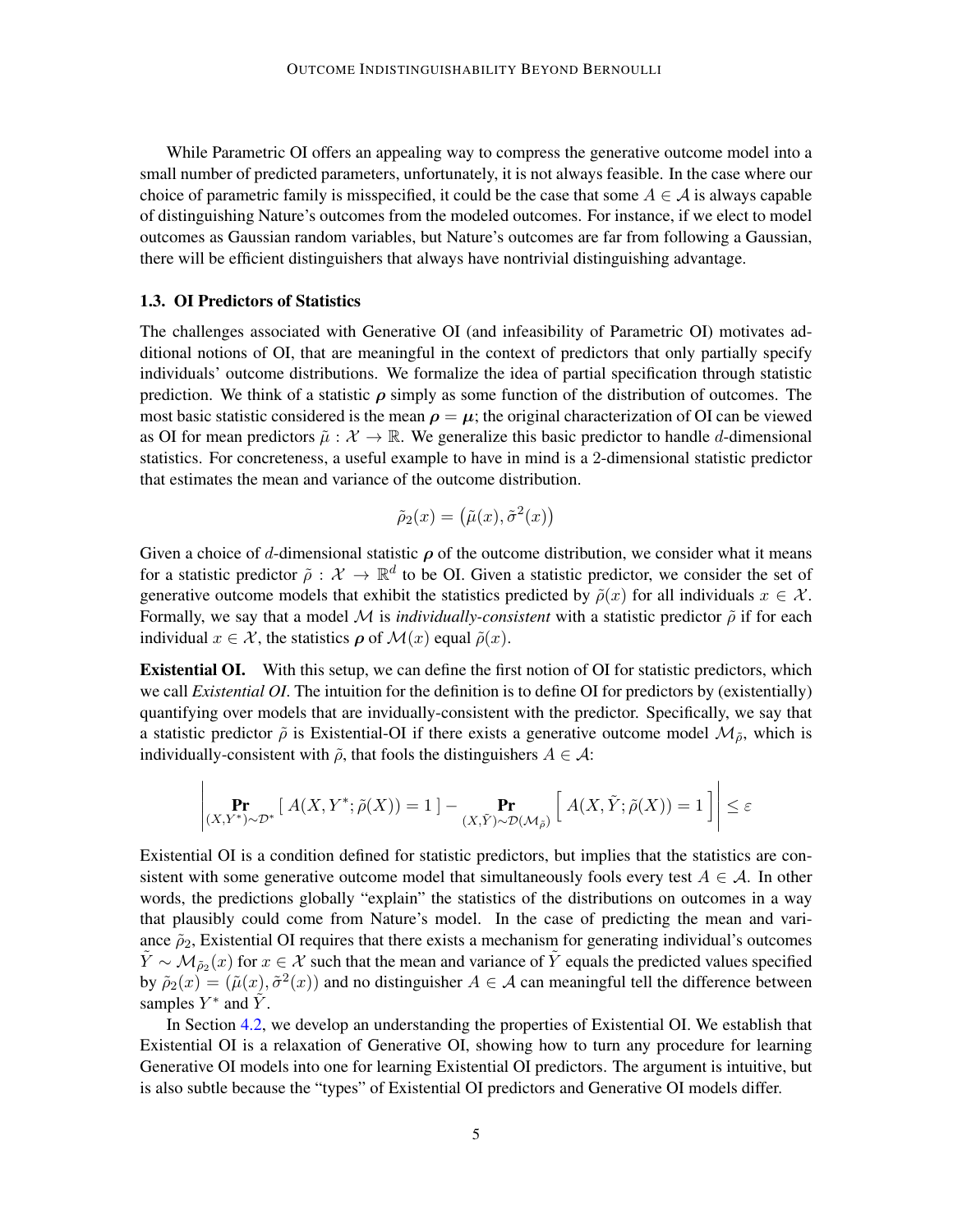Oblivious Distinguishers. In Existential OI, even though the condition is defined for predictors of statistics, the distinguishers  $A \in \mathcal{A}$  can, in principle, test properties of the resulting generative outcome model that are not captured by the predicted statistics. This fact makes it important to quantify over the choice of individually-consistent model. In our final notion of OI, we consider a natural restriction on the family of distinguishers that, intuitively, restricts the distinguishers to only "care about" the statistic being predicted. For a statistic  $\rho$ , for any probability distribution  $F_Y \in \Delta(\mathcal{Y})$ , we denote the true value of the statistic over  $Y \sim F_Y$  as  $\rho\{F_Y\}$ . We say that a distinguisher A is  $\rho$ -oblivious if for all individuals  $x \in \mathcal{X}$  and predicted statistics  $\nu \in \mathbb{R}^d$ , the acceptance probability of  $A(x, Y; \nu)$  on an outcome  $Y \sim F_Y$  is a function of  $\rho \{F_Y\}$ . That is, there exists a function  $h_{x,\nu} : \mathbb{R}^d \to [0,1]$  such that for any outcome distribution  $F_Y \in \Delta(\mathcal{Y})$ ,

$$
\Pr_{F_Y} [A(x,Y;\nu) = 1] = h_{x,\nu}(\rho \{F_Y\}).
$$

For instance, if our statistic predictor  $\tilde{\rho}_2$  estimates the mean and the variance of the outcomes, then an oblivious distinguisher's acceptance probability can be parameterized by the individual  $X$  and the predictions  $\tilde{\rho}_2(X) = (\tilde{\mu}(X), \tilde{\sigma}^2(X))$ , but may only depend on the sampled outcome  $Y \sim F_Y$ through its mean and variance  $\mu$  { $F_Y$ },  $\sigma^2$  { $F_Y$ }. We say that a statistic predictor  $\tilde{\rho}$  is ( $\mathcal{A}, \varepsilon$ )-Oblivious OI if it fools every  $\rho$ -oblivious  $A \in \mathcal{A}$ . Intuitively, oblivious distinguishers focus all of their attention on the statistics, and not other aspects of the outcome distribution. As such, obliviousness is a natural restriction to make on statistics predictors.

We show that Oblivious OI is a strict relaxation of Existential OI: non-oblivious tests can enforce global consistency of statistic predictors that are not captured by oblivious predictors. While weaker, Oblivious OI gives the intuitively strong guarantee that no distinguisher  $A \in \mathcal{A}$  can refute the statistic predictions on its own. For each such distinguisher, there exists a consistent generative model that produces outcomes that are indistinguishable from Nature, so the statistics can only appear inconsistent when considering at multiple distinguishers at once.'

Oblivious OI and Multicalibrated Statistics. Our main technical result investigates connections between OI and multicalibration in the context of general random outcomes. The work of [Dwork](#page-37-0) [et al.](#page-37-0) [\(2021\)](#page-37-0) established a tight computational equivalence between (the main variant of) Outcome Indistinguishability and multicalibration, a notion introduced in the study of algorithm fairness of predictors (Hébert-Johnson et al., [2018\)](#page-38-5). Given this equivalence, it is natural to ask whether there is a similar connection between the generalized version of OI and an appropriate generalization of multicalibration. Typically, multicalibration has been studied in the context of predicting the probability of a binary outcome. A key exception to this general trend is the work of [Jung et al.](#page-38-1) [\(2021\)](#page-38-1), who initiated a study of multicalibration for statistics beyond mean estimation. [Jung et al.](#page-38-1) [\(2021\)](#page-38-1) show how their generalization—moment multicalibration—suffices to provide Chebyshevstyle inequalities for uncertainty quantification based on the *predicted moments*, rather than the true moments of the underlying distribution on outcomes.

Building on the work of [Jung et al.](#page-38-1) [\(2021\)](#page-38-1), we generalize moment multicalibration and define multicalibration in the context of estimating general statistics. A key algorithmic and analytic step in achieving moment multicalibration involves conditioning on the predicted mean, in order to obtain *linearization* of the moments. We demonstrate an equivalence between statistic predictors that satisfy Oblivious OI and our novel generalization of multicalibration, that crucially relies on linearization.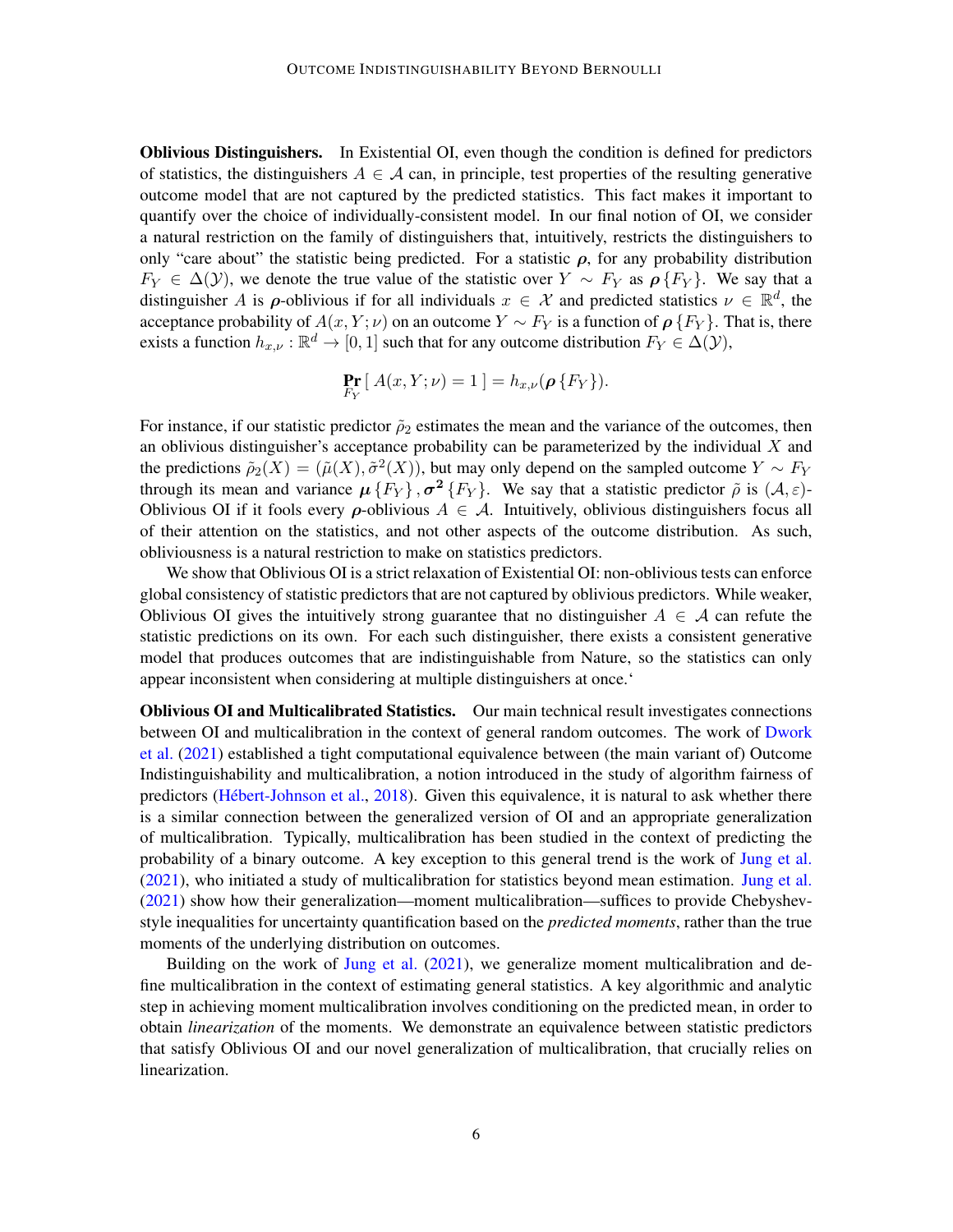Theorem 1 (Informal) *For any linearizing statistic, for any class of functions* C*, there exists a family of oblivious distinguishers* A *such that* (A, ε)*-Oblivious OI implies* (C, α)*-multicalibration for*  $\alpha \leq O(\varepsilon)$ *. For any family of oblivious distinguishers A, there exists a class of functions C, such that*  $(C, \alpha)$ *-multicalibration implies*  $(A, \varepsilon)$ *-OI for*  $\varepsilon$  <  $O(\alpha)$ *.* 

The analysis of Oblivious OI and multicalibrated statistics further clarifies the approach used by [Jung et al.](#page-38-1) [\(2021\)](#page-38-1) to achieve moment multicalibration, showing in a sense, their techniques are necessary. In particular, we show that without mean-conditioning, OI (even Existential OI) is incapable of providing any recovery guarantee for central moments.

## 2. Technical Overview

The formal definitions of each variant of OI and the relationship between notions is presented in Section [4.](#page-16-0) Here, we begin with a high-level overview of the algorithm for learning Generative OI models. We focus our overview on the setting where the outcomes come from a large discrete domain. Then, we discuss the connection between Oblivious OI and Multicalibrated statistics. In particular, we highlight the technical concept of linearization and how it plays a key role in establishing the equivalence. The results are presented in full detail in Section [5](#page-22-0) and Section [6,](#page-29-0) respectively.

#### 2.1. Learning OI Models.

Our goal is as follows: for any family of distinguishers A and constant  $\varepsilon > 0$ , given a small set of samples from Nature's distribution  $\mathcal{D}^*$ , return an  $(\mathcal{A}, \varepsilon)$ -Generative OI Model  $\tilde{\mathcal{M}} : \mathcal{X} \to \Delta(\mathcal{Y})$ . First, we recall the high-level approach that [Dwork et al.](#page-37-0) [\(2021\)](#page-37-0) use to learn Bernoulli OI predictors  $\tilde{p}$ :  $\mathcal{X} \to [0, 1]$ . The learning algorithm follows a simple intuition: if there is some  $A \in \mathcal{A}$  that distinguishes between Nature  $\mathcal{D}^*$  and the model of Nature  $\mathcal{D}(\tilde{p})$ , use A to update  $\tilde{p}$ ; else,  $\mathcal{D}^*$  and  $\mathcal{D}(\tilde{p})$  are indistinguishable, so we are done. This strategy can be viewed through different lenses, as a form of boosting or gradient descent, and is closely connected to the strategy used by Hébert-[Johnson et al.](#page-38-5) [\(2018\)](#page-38-5) to learn multicalibrated predictors.

An Abstraction for Learning OI Models. Intuitively, when we move beyond Bernoulli OI, the specifics of the learning strategy and the complexity of operations may depend intimately on the characteristics of the outcome space  $\mathcal{Y}$  (e.g., discrete vs. continuous, dimensionality, smoothness of density, etc.) and on the particular OI variant we aim to achieve (e.g., generative OI vs. parametric OI). One of our contributions is presenting a general and flexible framework that can be adapted to the many variants of OI that we study in this work (and, hopefully, beyond).

A key issue is the *representation* of outcome distributions assigned for each individual, as we discuss below. Once a representation is fixed, we identify two main algorithmic tasks that suffice for running our learning algorithm: sampling from an individual's outcome distribution, and reweighting an individual's outcome distribution (for the algorithm's update step, see above).

Fixing an outcome domain  $Y$ , we define a collection  $R$  of *representations* of distributions in  $\Delta(y)$ . For a distribution  $F_Y \in \Delta(y)$ , we take  $R(F_Y)$  to be its representation (which is in the set R). We also assume that the representation can be used to sample from the distribution, using a sample generation procedure  $G$  (see below). For instance, the representation may be an explicit histogram, listing the probability of each element in  $\mathcal Y$  (up to some discretization). Or the representation may be implicit, e.g. a small circuit that can be used to sample from  $F<sub>Y</sub>$ .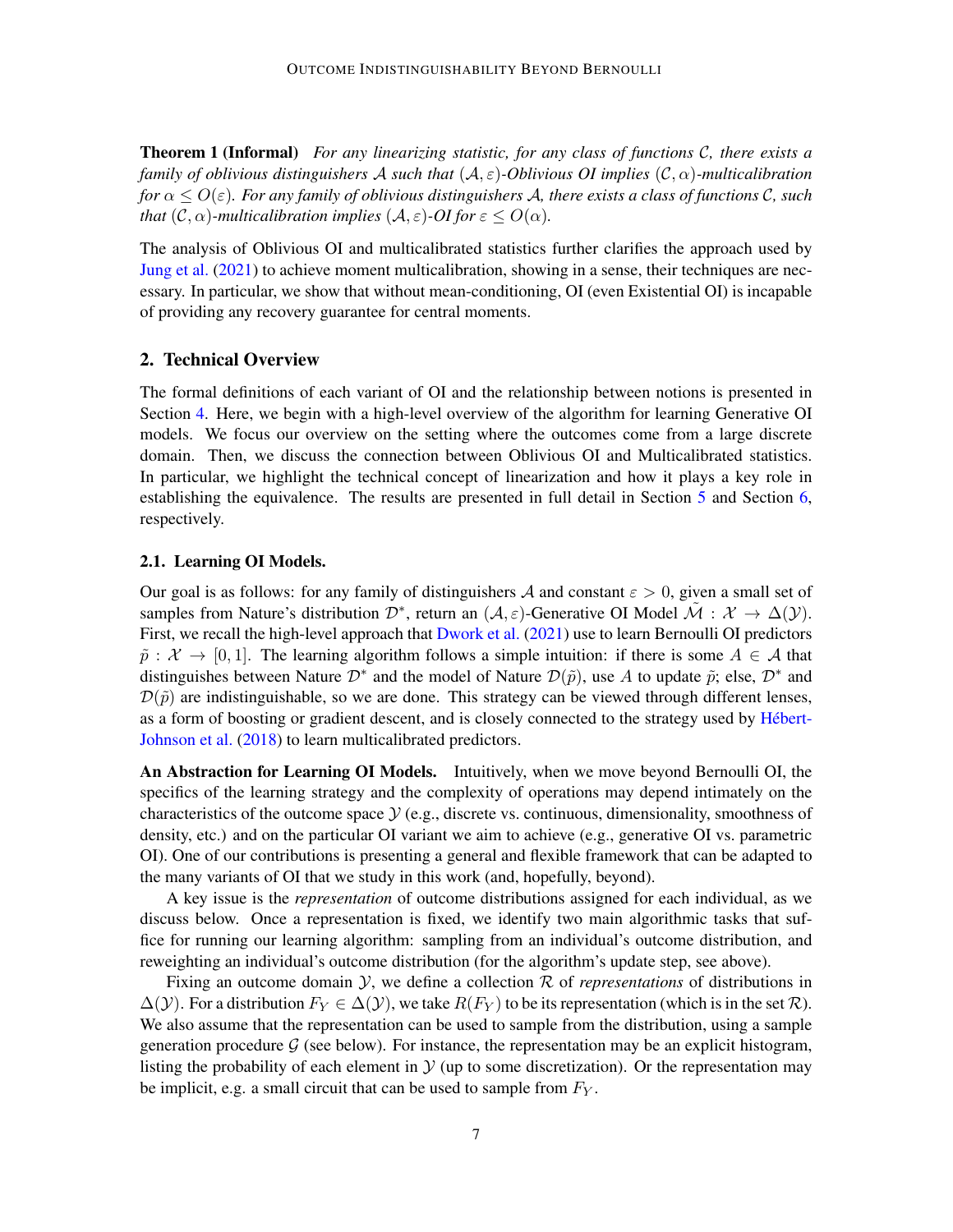*The following two algorithmic tasks are central to our OI learning algorithm:*

• Sample Generation: Given the representation of  $F_Y \in \Delta(Y)$ , sample from  $F_Y$ .

 $\mathcal{G}: \mathcal{R} \to \mathcal{Y}$  is a randomized map, where  $\mathcal{G}(R(F_Y))$  should produce an outcome distribution that is equal to  $F<sub>Y</sub>$  (or very close to it in total variation distance, e.g. because of discretization issues).

• Reweighting: Given the representation of a distribution over  $\mathcal Y$  and a predicate  $B: \mathcal Y \to$  $\{0, 1\}$ , produce the representation of a reweighted distribution, where the probabilities of elements in  $Y$  that satisfy the predicate are increased, and the probabilities of elements that do not satisfy the predicate are decreased. We use a multiplicative reweighting, whose magnitude is controlled by a parameter  $\eta$ .

We take  $W^B$ :  $R(\Delta(Y)) \times [-1,1] \rightarrow R(\Delta(Y))$  to be an oracle procedure, where  $B: \mathcal{Y} \to \{0, 1\}$  computes the characteristic function of a subset of  $\mathcal{Y}$ . Given a reweighting parameter  $\eta \in [-1, 1]$  and a representation  $r \in \mathcal{R}$  of the distribution  $F_Y = \mathcal{G}(r)$ ,  $W^B(r;\eta)$  returns a representation  $r' \in \mathcal{R}$  of a new distribution  $G_Y = \mathcal{G}(r')$ , where:

$$
\Pr_{G_Y} \left[ \, Y \in B \, \right] \propto e^{\eta} \cdot \Pr_{F_Y} \left[ \, Y \in B \, \right] \qquad \qquad \Pr_{G_Y} \left[ \, Y \notin B \, \right] \propto \Pr_{F_Y} \left[ \, Y \notin B \, \right].
$$

Concretely, one can think of  $W$  as abstracting away the computational procedure needed to normalize distributions. In the discrete case, this may involve a summation over domain elements. In the continuous case, the reweighting procedure may involve numerical integration. In either case, it is important that  $W$  is given as a *uniform* computational procedure, which is fixed for all updates we may want to make; this allows us to build up the generative outcome model. The reweighting assumption is a direct generalization of the multiplicative weights update used in the learning algorithm for Bernoulli OI [\(Dwork et al.,](#page-37-0) [2021\)](#page-37-0). Abstracting these two tasks allows us to present a unified treatment of learning for the many variants OI variants we consider in this work. We discuss different representations below, but we begin with a concrete instantiation: a learning algorithm for Generative OI models that uses the above framework.

Learning Generative OI Models. Intuitively, the algorithm follows the same high-level strategy of that of [Dwork et al.](#page-37-0) [\(2021\)](#page-37-0). The algorithm starts with a naive predictor  $\mathcal{M}$ , which maps individuals in  $X$  to representations of distributions over  $Y$ . The distributions are all initialized to return a chosen prior  $\mathcal{M}(x) = \mathcal{P}_Y$  (say, the uniform distribution over *y*). Then, the algorithm iteratively identifies whether there is any  $A \in \mathcal{A}$  that distinguishes between Nature  $\mathcal{D}^*$  and the current modeled distribution  $\mathcal{D}(\mathcal{M})$  with absolute advantage greater than  $\varepsilon$ . If not, then we are done: the failed search certifies that  $\tilde{\mathcal{M}}$  is already ( $\mathcal{A}, \varepsilon$ )-OI. If we find some  $A \in \mathcal{A}$  that distinguishes successfully, then we update the model  $\tilde{\mathcal{M}}$  to bring A's acceptance probability closer to its acceptance probability on  $\mathcal{D}^*$ .

With this algorithm in mind, several remarks are in order. First, the algorithm accesses Nature's distribution  $\mathcal{D}^*$  and the distribution of the learned model  $\tilde{\mathcal{M}}$  in a fairly restricted way: in each iteration, the algorithm evaluates the acceptance probability of each  $A \in \mathcal{A}$  on  $\mathcal{D}^*$  and on  $\mathcal{D}(\tilde{\mathcal{M}})$ . This estimation can be implemented using random sampling. For Nature, the algorithm can use true samples from  $\mathcal{D}^*$ , and for the model of Nature, it uses the sample generation procedure  $\mathcal G$  to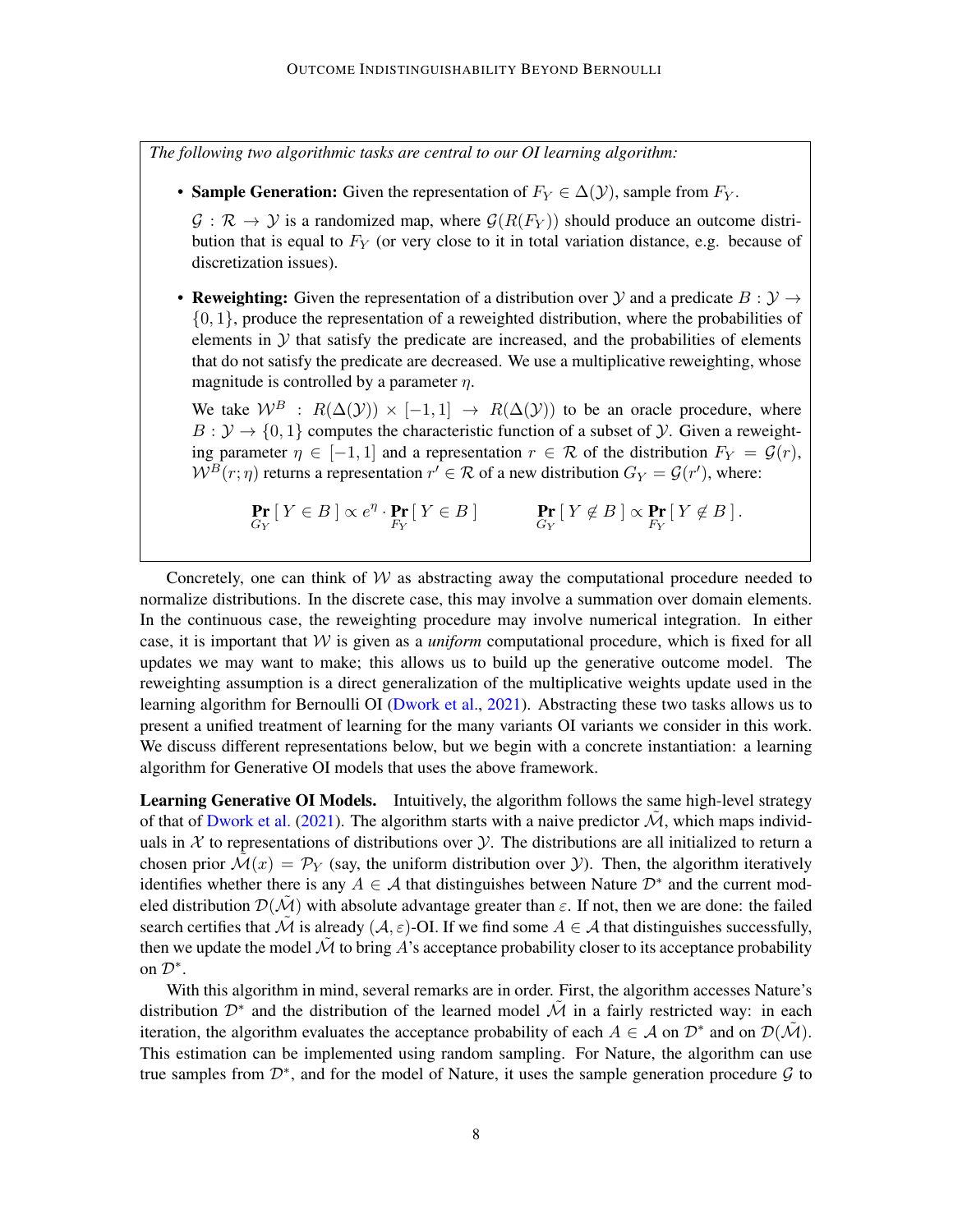obtain samples from  $\mathcal{D}(\tilde{\mathcal{M}})$ . If  $\tilde{\mathcal{M}}$  is not OI, then the algorithm updates  $\tilde{\mathcal{M}}$  using the reweighting procedure. We emphasize that these two steps involving Sample Generation and reweighting are the only ways that the algorithm interacts with  $M$ .

*Generative OI Learning Algorithm (Overview)* **Given.** Family of distinguishers  $\mathcal{A}$ ; advantage  $\varepsilon$ **Initialization.** For all  $x \in \mathcal{X}$ , initialize  $\mathcal{M}(x)$  to prior  $\mathcal{P}_Y$ **Iterate.** for  $t = 1, \ldots, T$ 

• Let  $\varepsilon_A$  be the (signed) distinguishing advantage

$$
\varepsilon_A = \Pr_{\mathcal{D}^*} \left[ \ A(X, Y^*; \tilde{\mathcal{M}}(X)) = 1 \ \right] - \Pr_{\mathcal{D}(\tilde{\mathcal{M}})} \left[ \ A(X, \tilde{Y}; \tilde{\mathcal{M}}(X)) = 1 \ \right]
$$

If  $\max_{A \in \mathcal{A}} |\varepsilon_A| \leq \varepsilon$ , return  $\tilde{\mathcal{M}}$ . Else, let  $A_t \leftarrow \arg \max_{A \in A} |\varepsilon_A|$ .

- Implicitly update the predictor  $\tilde{\mathcal{M}}$ . For each  $x \in \mathcal{X}$ , the reweighted predictor outputs the following distribution:
	- 1. Let  $B_x = \{y \in \mathcal{Y} : A_t(x, y; \tilde{\mathcal{M}}(x)) = 1\}$ 2.  $\tilde{\mathcal{M}}(x) \leftarrow \mathcal{W}^{B_x}(\tilde{\mathcal{M}}(x), \eta)$

The algorithm does *not* maintain an explicit representation of the outcome distribution for each  $x \in \mathcal{X}$ —and this is crucial! Instead, the distribution for each  $x \in \mathcal{X}$  is described implicitly using the list of distinguishers  $(A_1, \ldots, A_k)$  found in each update iteration, as well as the magnitudes (and directions) of the updates  $(\varepsilon_{A_1}, \ldots, \varepsilon_{A_k})$ . Thus, in each intermediate iteration, and in its final output, the algorithm uses a model  $\tilde{\mathcal{M}}$  :  $\mathcal{X} \to \Delta(\mathcal{Y})$ , where the distribution described by  $\mathcal{M}(x)$  is obtained by starting with the prior  $\mathcal{P}_Y$  and reweighting according to the distinguishers and magnitudes in prior iterations. In this sense, we will really incorporate copies of  $\mathcal{W}^B$  into the learned model  $M$ .

In all, we show that with minimal assumptions on Nature's true outcome distribution, it is possible to obtain the very strong outcome indistinguishability guarantee of Generative OI. Still, to obtain such a strong notion, we require fairly strong requirements on the ability to generate samples and reweight the underlying distribution. To obtain Generative OI in full generality, the costs can be bounded modestly in terms of data, but can be costlier in terms of computation. Thus, in future applications of OI, it is advisable to bring domain-specific assumptions (e.g., smoothness or sparsity) that may aid in the computational efficiency. Exploring the efficiency of Generative OI in more structured outcome distributions seems to be an interesting direction for future research.

In Section [5,](#page-22-0) we describe the algorithm formally. Then, we analyze key quantities, like the iteration complexity and how this informs quantities like the sample complexity, time complexity of evaluation, and time complexity of learning. While a direct generalization of the approach of [Dwork](#page-37-0) [et al.](#page-37-0) [\(2021\)](#page-37-0), the analysis in the generic version is much more subtle. We analyze the algorithm in generality, in terms of the generation and reweighting time complexities. Then, we instantiate the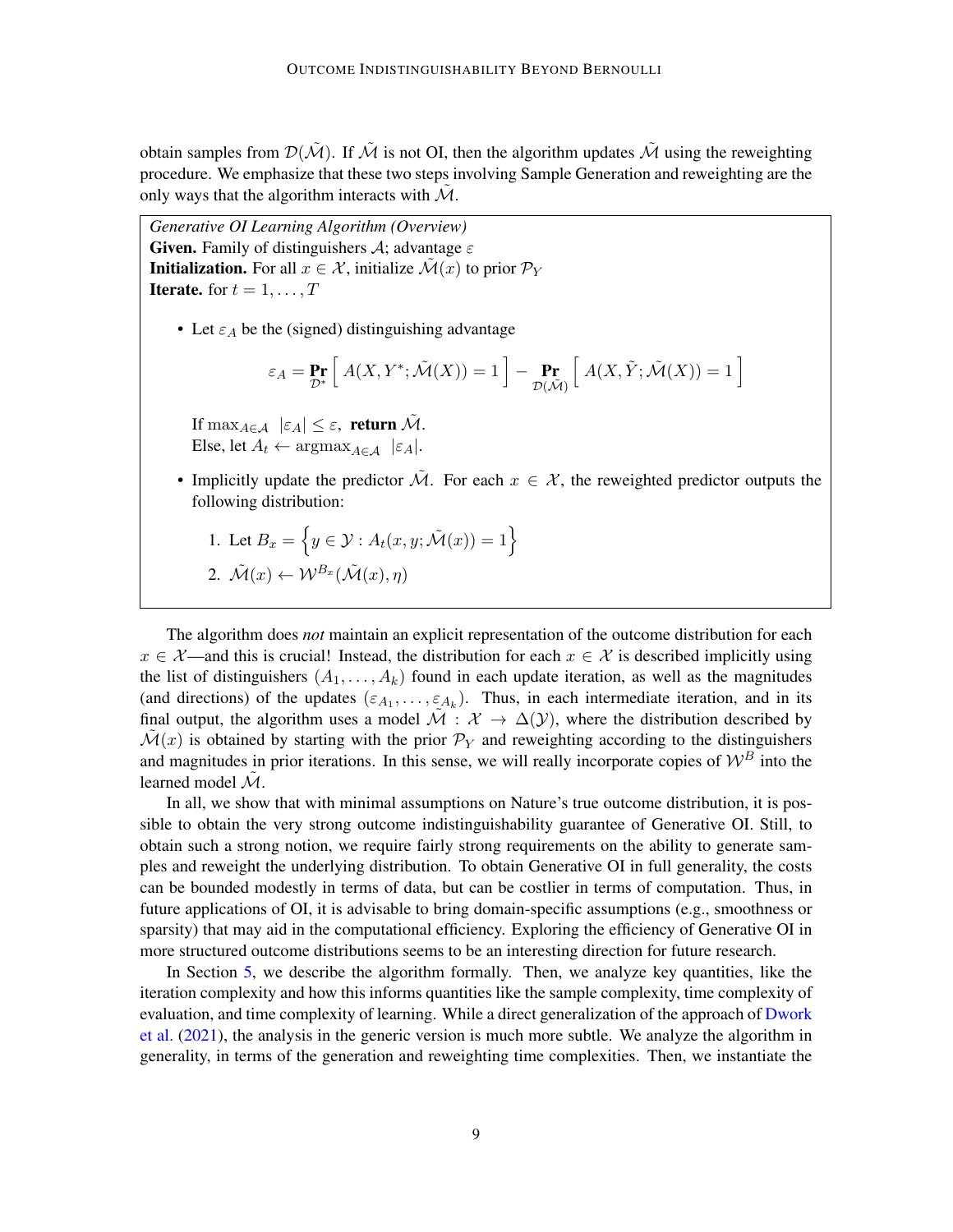general bound for the special case of learning generative outcome models for outcomes that are drawn from a large discrete distribution.

#### 2.2. Oblivious OI captures Multicalibration

Multicalibration was originally introduced by Hébert-Johnson et al. [\(2018\)](#page-38-5) as a notion of fairness in binary prediction. Informally, a predictor  $\tilde{p}$  :  $\mathcal{X} \to [0, 1]$  is multicalibrated over a collection of subpopulations, if for every subpopulation  $S \subseteq \mathcal{C}$  in the collection,  $\tilde{p}$  is well-calibrated even when restricting our attention to the individuals in  $S$ . More technically, we work with the following generalization of multicalibration<sup>[2](#page-9-0)</sup> that is defined in terms of functions, instead of subpopulations. For a class of functions  $C \subseteq \{X \times [0, 1] \to [0, 1]\}$  and an approximation parameter  $\alpha \geq 0$ , a predictor  $\tilde{p}$  is  $(C, \alpha)$ -multicalibrated if for all  $c \in C$ 

$$
\left| \left| \mathop{\mathbf{E}}_{\mathcal{D}^*} \left[ c(X, \tilde{p}(X)) \cdot (Y - \tilde{p}(X)) \right] \right| \right| \leq \alpha.
$$

That is, the predictions  $\tilde{p}$  are  $\alpha$ -accurate in expectation, even when we restrict our attention to the images of functions in  $C$ . Equivalently, by linearity of expectation we can write this condition in terms of the true probability of positive outcomes,  $p^*(x) = \textbf{Pr} \left[ Y = 1 \mid X = x \right]$ .

$$
\left| \left| \underset{\mathcal{D}^*_{X}}{\mathbf{E}} \left[ c(X, \tilde{p}(X)) \cdot (p^*(X) - \tilde{p}(X)) \right] \right| \leq \alpha.
$$

In the case of Bernoulli OI, [Dwork et al.](#page-37-0) [\(2021\)](#page-37-0) establish a tight computational equivalence between OI and multicalibration. The reductions show how to translate between calibration tests and distinguishers. Intuitively, the key idea is to design distinguishers that accept with probability proportional to the statistic of interest, e.g., the expectation of the outcome on the image of a given function  $c \in \mathcal{C}$ 

$$
\Pr[A^{c}(X, Y; \tilde{p}(X)) = 1] \propto \mathbf{E}[c(X, \tilde{p}(X)) \cdot Y].
$$

Similarly, given a distinguisher A, the goal is to construct a function  $c<sub>A</sub>$  such that the multicalibration condition on  $c$  enforces indistinguishability by  $A$ .

Multicalibrated Statistics. When moving to predicting statistics beyond Bernoulli parameters, we need to formalize the idea of calibration and multicalibration of general statistics. This simple definitional question turns out to be subtle.

Suppose we are interested in learning a statistic predictor  $\tilde{\rho}: \mathcal{X} \to \mathbb{R}^d$  for some d-dimensional statistic  $\rho$ . Denote by  $\rho^* : \mathcal{X} \to \mathbb{R}^d$  true statistics according to Nature. Then, a natural generalization of multicalibration to general statistics would be the following condition that checks the accuracy of  $\tilde{\rho}$  in expectation over a class of functions C. To test calibration of d-dimensional statistics, it is natural to take  $C \subseteq \{ \mathcal{X} \times \mathbb{R}^d \to \mathbb{R}^d \}$  to be a collection of vector-valued functions, assumed to be bounded in  $\ell_1$ -norm. We say that  $\tilde{\rho}$  is  $(C, \alpha)$ -multicalibrated, if for all  $c \in \mathcal{C}$ ,

$$
\left| \left| \mathop{\mathbf{E}}_{\mathcal{D}^*} \left[ \langle c(X, \tilde{\rho}(X)), (\rho^*(X) - \tilde{\rho}(X)) \rangle \right] \right| \leq \alpha.
$$

<span id="page-9-0"></span><sup>2.</sup> In the subsequent technical sections, we show how to implement the original framework of multicalibration as an instance of this generalization.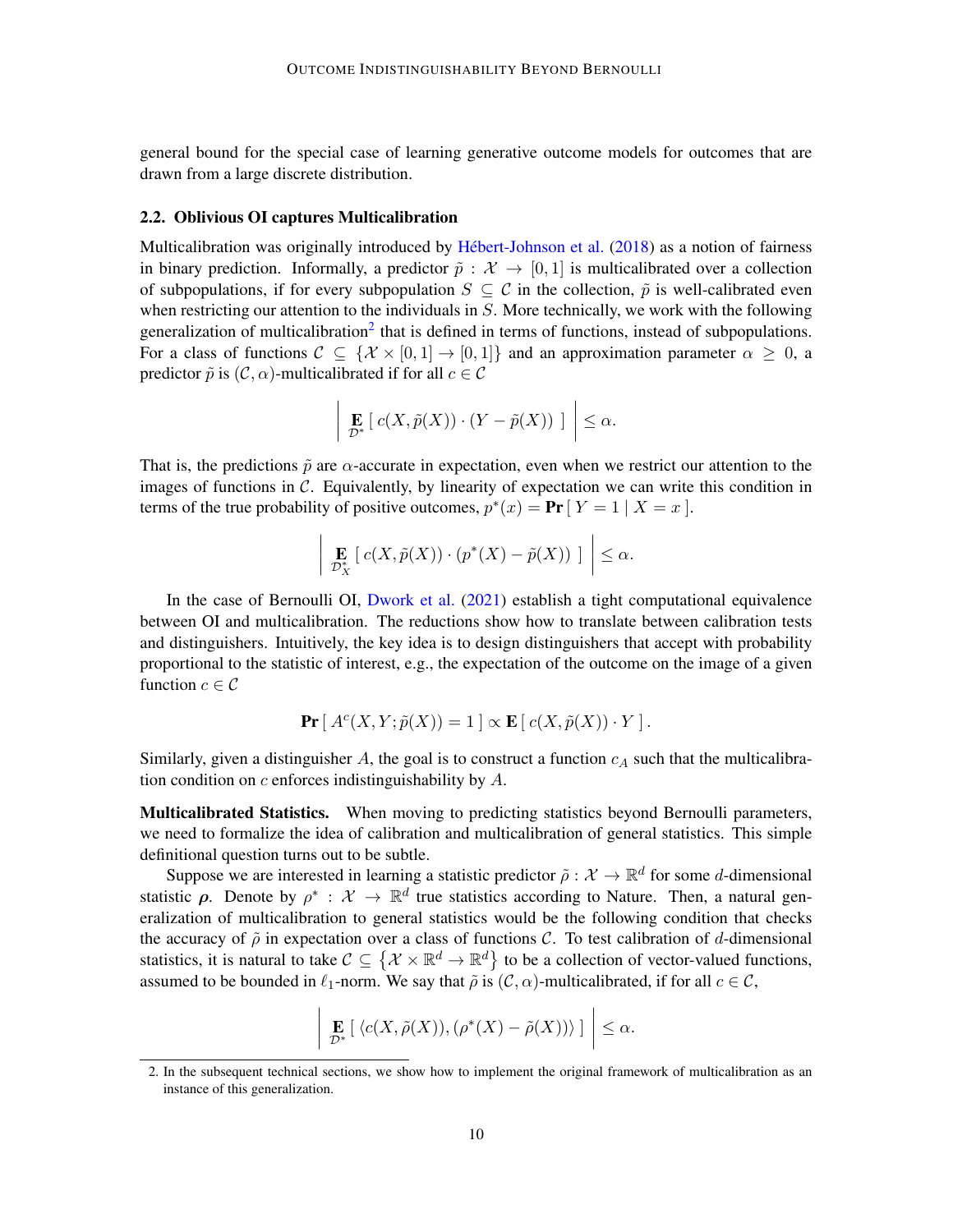While natural, this generalization of multicalibration encounters issues when working with general statistics. For arbitrary statistics  $\rho$ , this multicalibration condition is information-theoretically infeasible, even to certify. In particular, it is not obvious—from a small sample—how to evaluate  $\rho^*(X)$ . Crucially, the Bernoulli case relied on linearity of expectation, to use outcomes Y, as a surrogate for the probability parameters  $p^*(X)$ .

Building off of the work on moment multicalibration by [Jung et al.](#page-38-1) [\(2021\)](#page-38-1), we show how a technical condition on the statistic ρ—*linearization*—allows us to make progress. In effect, linearization ensures that the generalization of calibration to general statistics works in the same manner as standard Bernoulli calibration. Specifically, for any joint distribution  $D$  over individual-outcome pairs, we require that the expected statistic value (averaged over individuals) is equal to the statistic on the marignal distribution of outcomes,

$$
\mathop{\mathbf{E}}\limits_{\mathcal{D}_{X}}\left[\right. \rho \left\{\mathcal{D}_{Y|X}\right\} \left.\right]=\rho \left\{\mathcal{D}_{Y}\right\}
$$

where  $\mathcal{D}_X$  is the marginal on individuals,  $\mathcal{D}_{Y|X}$  is the conditional outcome distribution given an individual, and  $\mathcal{D}_Y$  is the marginal on outcomes. Linearization allows us to reason about the predicted statistics, not just in terms of individuals, but in terms of the average value across a group of individuals, which we can estimate from a small sample of outcomes.

An equivalence with Oblivious OI. As in the Bernoulli case, we connect the idea of multicalibration to OI. In particular, for linearizing statistics  $\rho$ , we show a computational equivalence between  $(C, \alpha)$ -multicalibration and  $(A, \varepsilon)$ -oblivious OI. The first direction—implementing multicalibration using OI—follows similarly to the Bernoulli case. Given a function  $c \in \mathcal{C}$ , we design a distinguisher A<sup>c</sup> to accept with probability proportional to  $\mathbf{E}[\langle c(X, \tilde{\rho}(X)), \rho^*(X) \rangle]$ , when given samples from Nature, and  $\mathbf{E}[\langle c(X, \tilde{\rho}(X)), \tilde{\rho}(X)\rangle ]$  when given modeled samples. As such, the distinguishing advantage for any such  $A<sup>c</sup>$  upper bounds the multicalibration violation. Note also that the acceptance probability is a function of the statistic of interest, and thus, the distinguishers are oblivious.

To gain intuition for the construction, consider a concrete example where  $\rho$  is simply the mean  $\mu$  of the outcome. Then, as in the Bernoulli case, given some  $c \in \mathcal{C}$ , we can define a randomized distinguisher  $A_{\mu}^{c}$  that accepts with probability proportional to the expected mean. For simplicitly, assume that  $c(x, \tilde{\rho}(x)) \in [0, 1]$  and  $y \in [0, 1]$ . Then, we define  $A^c_{\mu}$  as follows:

$$
A_{\mu}^{c}(x, y; \tilde{\rho}(x)) = \begin{cases} 1 & \text{w.p. } c(x, \tilde{\rho}(x)) \cdot y \\ 0 & \text{o.w.} \end{cases}
$$

Similarly, consider a different example where  $\rho$  is the second (non-central) moment  $\mu_2$ . We can implement a distinguisher that accepts with probability proportional to this moment.

$$
A_{\mu_2}^c(x, y; \tilde{\rho}(x)) = \begin{cases} 1 & \text{w.p. } c(x, \tilde{\rho}(x)) \cdot y^2 \\ 0 & \text{o.w.} \end{cases}
$$

Given a collection of functions C, we can build the corresponding family of distinguishers  $A =$  ${A^c : c \in C}$ . It's not hard to see that any mean or moment predictor that fools these distinguishers must also be multicalibrated with respect to the original class  $C$ . Following the intuition in these examples, our reduction shows how to implement multicalibration for any linearizing statistic into an OI condition. As with these examples, the distinguishers are randomized, but efficient: each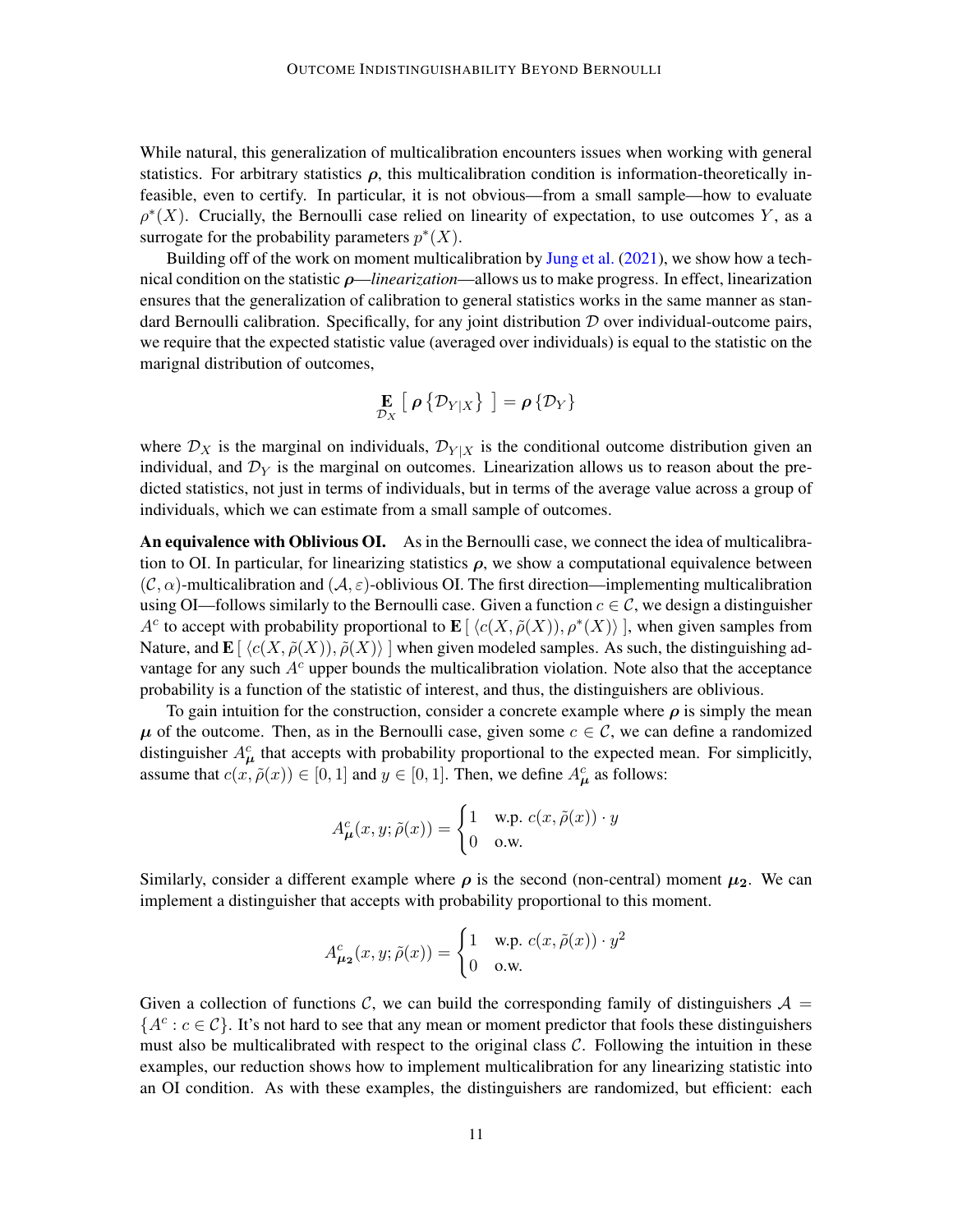$A^c \in \mathcal{A}$  makes a single oracle call to the associated  $c \in \mathcal{C}$ . We present and analyze this reduction formally in Section [6.2.1.](#page-32-0)

The reverse direction—implementing OI using multicalibration—requires analytic tools that differ significantly from the Bernoulli case. In particular, it is not immediately obvious how to write the acceptance probability of an arbitrary  $\rho$ -oblivious distinguisher as a calibration condition. To this end, we show that for a linearizing statistic  $\rho$ , the acceptance probability of a  $\rho$ -oblvious distinguisher satisfies a certain separability condition. In particular, we show that without loss of generality, we can assume that the acceptance probability of such an  $A$  is a linear function of the outcome statistic. Specifically, for any fixed individual  $x \in \mathcal{X}$  and prediction  $\tilde{\rho}(x) = \nu$ , for an outcome distribution  $F_Y \in \Delta(\mathcal{Y})$ , the acceptance probability of A can be written as follows.

$$
\Pr_{F_Y} \left[ \, A(x,Y;\nu) = 1 \, \right] \propto \langle c_A(x,\nu), \rho \, \{F_Y\} \rangle
$$

The argument itself is technical, but follows from some simple observations. First, the acceptance probability for any distinguisher can be re-written as an expectation over  $F_Y$ .

$$
\Pr_{F_Y} [A(x, Y; \nu) = 1] = \mathbf{E} [A(x, Y; \nu)]
$$

Further, by  $\rho$ -obliviousness, this acceptance probability must also be a function of the statistic of the outcome distribution  $\rho \{F_Y\}$ . We show that linearization of  $\rho$  implies that  $\rho \{F_Y\}$  can be written as an expectation over  $F_Y$ . As such, the acceptance probability is an expectation over  $F_Y$ , which is a function of  $\rho$  { $F_Y$ }. In combination, these observations imply the that the acceptance probability must be a linear function of  $\rho \{F_Y\}$ , implying the separability result.

Given the separability condition, we can easily rewrite the OI constraints as multicalibration constraints over  $\tilde{\rho}$ . In particular, we construct the collection of functions  $\mathcal{C} = \{c_A : A \in \mathcal{A}\}\;$ ; then,  $(C, \alpha)$ -multicalibration implies  $(A, \varepsilon)$ -Oblvious OI. Some care is needed to ensure that the distinguishing advantage  $\varepsilon$  translates smoothly from the approximation parameter  $\alpha$ . The full analysis and reduction are presented in Section [6.2.2.](#page-33-0)

Note that unlike the reduction from multicalibration to OI (and the reductions that connected OI to multicalibration in the Bernoulli case), the complexity of this reduction is less obvious. Our techniques here are analytical rather than explicit, demonstrating that for every  $A \in \mathcal{A}$  there exists some corresponding function  $c_A \in \mathcal{C}$ , such that multicalibration over  $\mathcal C$  implies A-OI. The constructed function  $c_A$  does not use A as an oracle, but is simply guaranteed to exist by the assumed properties of  $\rho$  and A. Thus, it is not immediately clear how to bound the complexity of C compared to A. Nevertheless, we argue that  $\mathcal C$  cannot be significantly more complex than  $\mathcal A$ . We show that there is a way to "decode" the function  $c_A$  using oracle calls to A, assuming  $\rho$  satisfies some natural non-degeneracy conditions. The number of calls needed scales with the dimension  $d$  of the statistic and the desired approximation of  $c_A$ .

On Mean-Conditioning for Moment Multicalibration. Finally, we remark that our study of Oblivious OI and statistic Multicalibration sheds light on the work of [Jung et al.](#page-38-1) [\(2021\)](#page-38-1) on Moment Multicalibration. In language of the present work, [Jung et al.](#page-38-1) [\(2021\)](#page-38-1) study how to obtain multicalibration for a statistic  $\rho$  that contains central moments of the outcome. A key technical hurdle to obtaining moment multicalibration is that central moments do not linearize on their own. Instead, to obtain algorithms for learning multicalibrated moment predictors, [Jung et al.](#page-38-1) [\(2021\)](#page-38-1) condition not only on the predicted moments, but also on the mean. They show that mean-conditioned moments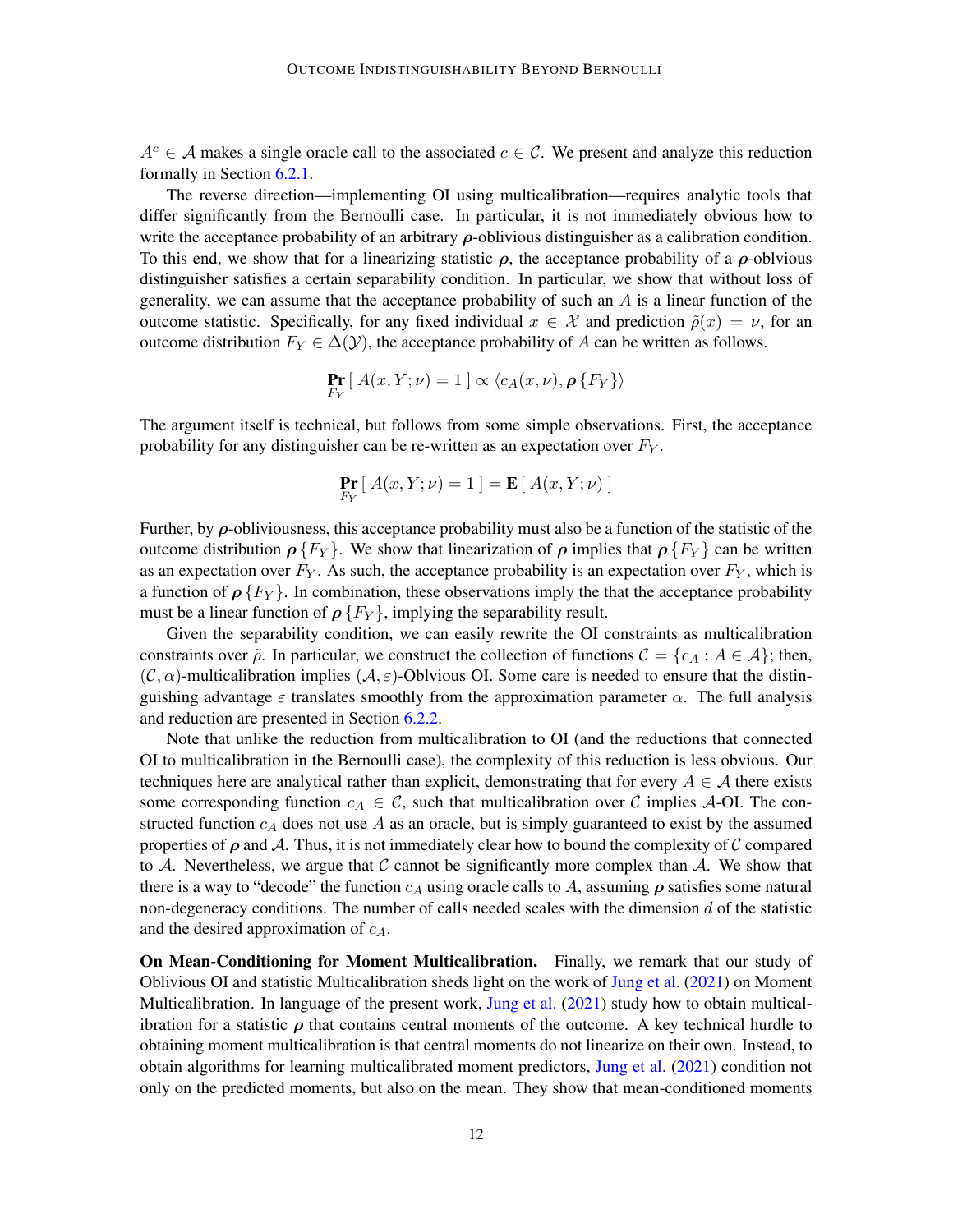do linearize, and thus, mean-conditioned moment multicalibrated predictors can be learned from random samples. We show a sweeping converse to this result. Roughly speaking, when predicting central moments, any OI guarantee (including those implementable by multicalibration) with respect to a family of distinguishers that do not "condition" on the mean, is meaningless. We give a construction in Section [6.3](#page-35-0) demonstrating that even Existential OI can be fooled by central moments that are predicted to be uniformly 0 when the distinguisher class  $\mathcal A$  does not take the predicted mean of  $Y$  as input. Collectively, our results show that, in some strong sense, the seemingly-technical tools developed by [Jung et al.](#page-38-1) [\(2021\)](#page-38-1) are necessary for obtaining central moment multicalibration.

# 2.3. Related Works and Discussion

The study of OI grew out of the literature on fairness in prediction tasks. To address the limitations of learning fair predictors via constrained loss minimization (identified first by [Dwork et al.](#page-37-4) [\(2012\)](#page-37-4)), a recent line of work, initiated independently by Hébert-Johnson et al. [\(2018\)](#page-38-7) and [Kearns et al.](#page-38-7) (2018), has proposed an alternative paradigm for achieving "multi-group" fairness. Multicalibration has emerged as a prominent notion from this line of work, requiring that predictions be well-calibrated, not simply overall, but even when restricting attention to structured subpopulations. Rather than fixating on a singular, global objective defined by a fixed hypothesis class  $H$ , multicalibration is parameterized by a collection of subpopulations  $C$ , which represent groups of individuals that can be efficiently-identified by the individuals' data. By tuning the choice of  $C$  based on the available data and computational resources, multicalibration allows for precise control of the performance across subpopulations, and thus, the downstream fairness of the predictions.

Since the initial work of Hébert-Johnson et al.  $(2018)$  that defined and described learning algorithms for obtaining multicalibrated predictors, multicalibration has been studied in a growing number works within the literature on fairness and, more generally, computational learning theory [\(Kim et al.,](#page-38-8) [2018,](#page-38-8) [2019;](#page-38-9) [Dwork et al.,](#page-37-5) [2019;](#page-37-5) [Shabat et al.,](#page-38-10) [2020;](#page-38-10) [Dwork et al.,](#page-37-0) [2021;](#page-37-0) [Jung et al.,](#page-38-1) [2021;](#page-38-1) [Gupta et al.,](#page-37-6) [2021;](#page-37-6) [Gopalan et al.,](#page-37-7) [2021b;](#page-37-7) [Rothblum and Yona,](#page-38-6) [2021;](#page-38-6) [Gopalan et al.,](#page-37-3) [2021a\)](#page-37-3). Unlike most notions of fairness, multicalibration does not exhibit an accuracy-fairness tradeoff and can be used to obtain high-quality predictors that perform well across diverse subpopulations [\(Kim](#page-38-9) [et al.,](#page-38-9) [2019\)](#page-38-9). In fact, recent work of [Gopalan et al.](#page-37-3) [\(2021a\)](#page-37-3) demonstrates that multicalibration is sufficient to guarantee a novel learning desideratum, dubbed *omniprediction*, which requires a predictor be an agnostic learner not for a single loss function, but simultaneously for a collection of loss functions. They show that any multicalibrated predictor is also an omnipredictor, formally establishing a sense in which multicalibration can be viewed as a strengthening of the standard agnostic PAC solution concept. Their work also recognizes a connection between multicalibration and the boosting by branching programs learning paradigm [\(Mansour and McAllester,](#page-38-11) [2002;](#page-38-11) [Kalai,](#page-38-12) [2004;](#page-38-12) [Kalai and Servedio,](#page-38-13) [2005\)](#page-38-13).

# 3. Preliminaries

To begin, we establish notation and review the prior work on Outcome Indistinguishability.

**Individuals and outcomes.** Let  $\mathcal{X}$  denote the space of individual inputs. Throughout, we assume that X is discrete and that each individual  $x \in \mathcal{X}$  has a finite, known representation; without loss of generality, we may assume  $\mathcal{X} \subseteq \{0,1\}^n$  for some  $n \in \mathbb{N}$ . Let  $\mathcal Y$  denote the outcome sample space and  $\Delta(y)$  denote probability distributions over elements in y. We consider both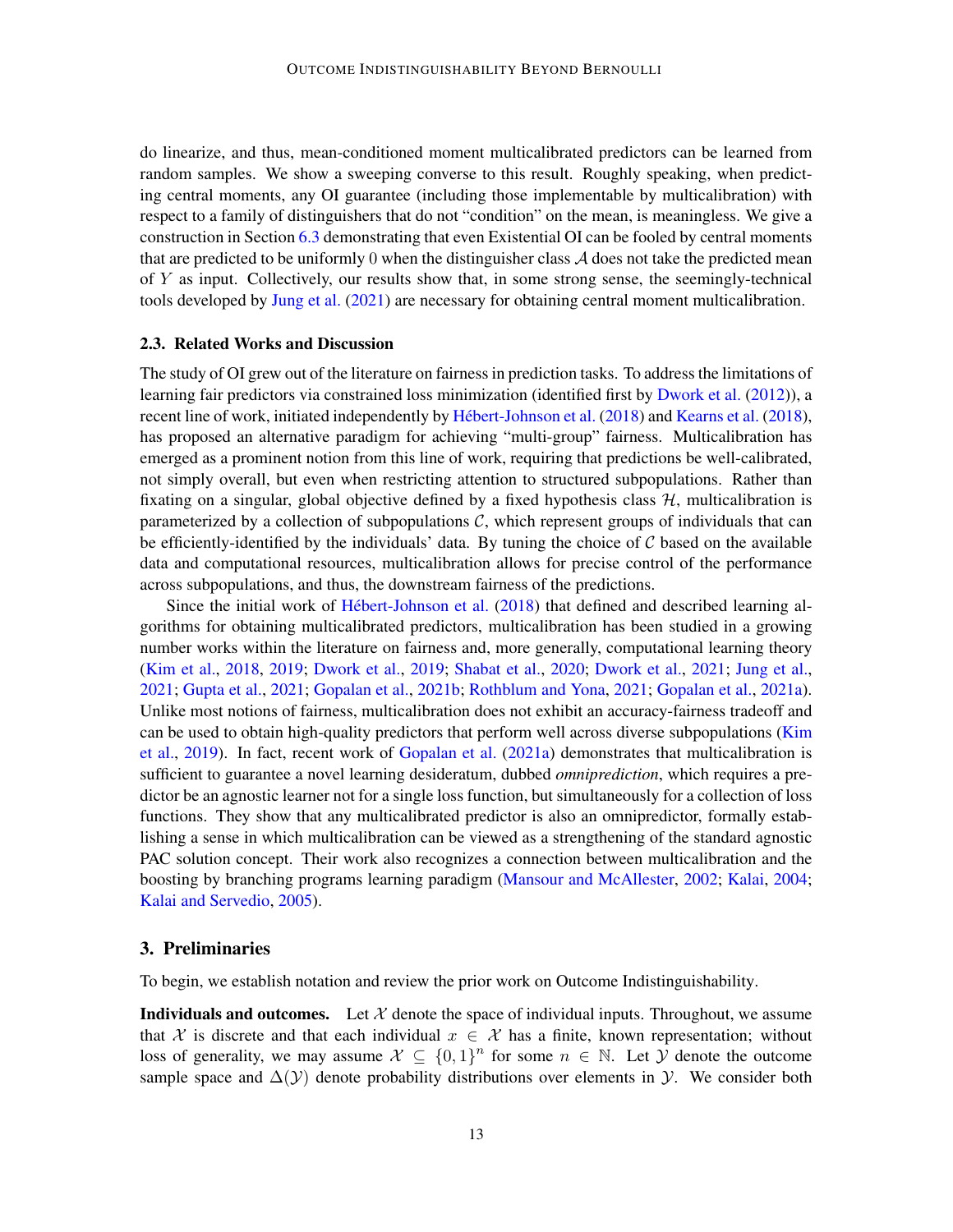discrete and continuous outcome distributions. For discrete outcome spaces,  $\Delta(\mathcal{Y})$  is the set of all discrete distributions. For continuous outcomes, we typically restrict our attention to the case where  $\mathcal{Y} = [-B, B] \subseteq \mathbb{R}$  for some bound  $B \in \mathbb{R}$ . For any continuous domain, we consider events defined by half-open intervals  $(a, b]$  for  $a, b \in \mathbb{R} \cup \{-\infty, \infty\}$  and take  $\Delta(\mathcal{Y})$  to be Borel measures. Generically, we use D to denote a joint distribution supported on  $\mathcal{X} \times \mathcal{Y}$ . We use  $\mathcal{D}_X$  to denote the marginal distribution over individuals,  $\mathcal{D}_Y$  to denote the marginal distribution over outcomes, and  $\mathcal{D}_{Y|X}$  to denote the conditional outcome distribution given X.

Generative outcome models. The key objects of study in OI are generative outcome models

$$
\mathcal{M} : \mathcal{X} \to \Delta(\mathcal{Y})
$$

that map individual inputs to outcome probability distributions. In particular, for a given individual  $x \in \mathcal{X}$ , a model evaluates to  $\mathcal{M}(x) = F_Y$  for some outcome distribution  $F_Y \in \Delta(\mathcal{Y})$ . The underlying representation of outcome distributions in  $\Delta(Y)$ , and thus models M, is important but varies throughout the presentation based on the setting. We defer details of representing outcome distributions to the subsequent technical sections.

In addition to mapping from individuals to outcome distributions, we need a way to map from outcome distributions to random outcomes. To this end, we let the *generator*

$$
\mathcal{G} : \Delta(\mathcal{Y}) \to \mathcal{Y}
$$

be a randomized map from probability distributions to sampled outcomes. In particular, given any distribution  $F_Y \in \Delta(Y)$ , we use  $Y = \mathcal{G}(F_Y)$  to denote a random draw of an outcome  $Y \sim \mathcal{F}_Y$ sampled according to the specified distribution. We assume that each call to  $G$  uses independent internal randomness.

Statistics. Throughout, we specify and estimate properties of outcome distributions, which we refer to as statistics. We typically denote the statistics of interest as  $\rho$ . Formally, for  $d \in \mathbb{N}$ , a d-dimensional statistic

$$
\boldsymbol{\rho}: \Delta(\mathcal{Y}) \rightarrow \mathbb{R}^d
$$

is a function mapping distributions to real-valued vectors. Examples of statistics include functions of distributions like the mean, median, or variance. A natural d-dimensional statistic  $\rho =$  $\langle \bm{\mu}_1,\bm{\mu}_2,\ldots,\bm{\mu}_d\rangle$  is the vector of the first  $d$  moments of the distribution  $\bm{\mu}_k$   $\{F_Y\}=\ell_k\cdot\mathbf{E}_{F_Y}\left[\ Y^k\ \right]+1$  $\tau_k$ , for some choice of  $\ell_k, \tau_k \in \mathbb{R}$  to scale and shift the moments to live in [−1, 1].

Generically, we can define statistics over  $\mathbb{R}^d$ , but for the sake of computational estimation, it is useful to have some prior bound on the magnitude of the statistics' values. Throughout, we assume that statistics are coordinate-wise scaled and shifted to live in the  $\ell_{\infty}$  unit ball.<sup>[3](#page-13-0)</sup> We use the following notation for the  $\ell_1$  and  $\ell_{\infty}$  balls for d-dimensional vectors.

$$
\mathcal{B}_1^d = \left\{ \omega \in \mathbb{R}^d : ||\omega||_1 \le 1 \right\} \qquad \qquad \mathcal{B}_{\infty}^d = \left\{ \omega \in \mathbb{R}^d : ||\omega||_{\infty} \le 1 \right\} = [-1, 1]^d
$$

For any outcome distribution  $F_Y \in \Delta(\mathcal{Y})$  we use  $\rho\{F_Y\} \in \mathcal{B}^d_\infty$  to denote the true value of the statistic on the distribution.

<span id="page-13-0"></span><sup>3.</sup> The choice to make the range of the prior on  $\rho$  symmetric around 0 is arbitrary and for convenience. Equally, we could imagine scaling and shifting statistics to lie in  $[0,1]^d$  or to have a different bound for each individual statistic.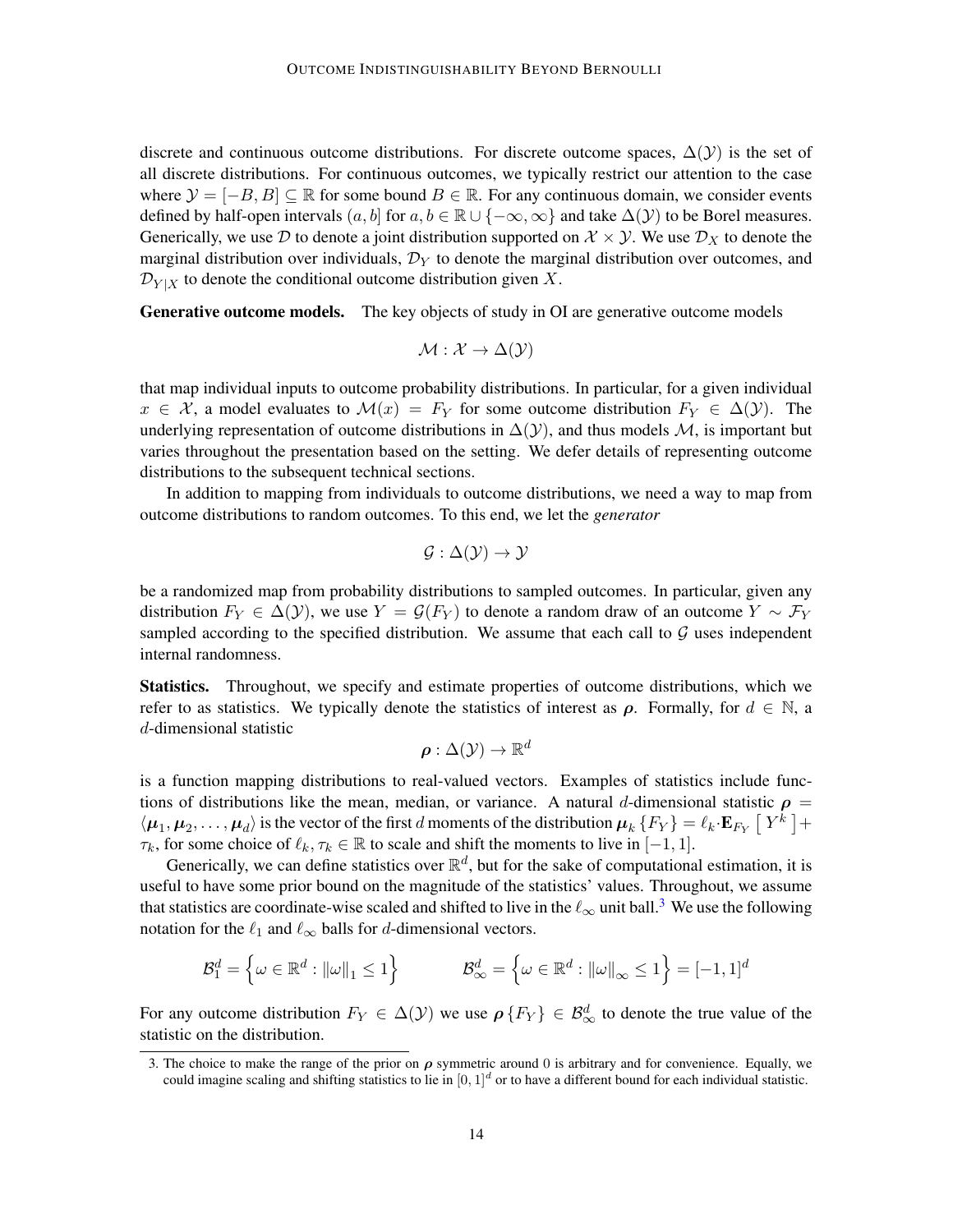## 3.1. Outcome Indistinguishability

Outcome Indistinguishability is a requirement on a generative outcome model that stipulates that the generated outcomes should be "indistinguishable" from the true outcome model, which we refer to as *Nature*. In fact, OI refers to a family of related definitions that vary based on the way distinguishers may access the predictions and samples from the outcome distributions. [Dwork et al.](#page-37-0) [\(2021\)](#page-37-0) originally studied the notion of OI in the context of predicting binary outcomes. We discuss the high-level framework of OI and review the variants defined in the prior work [\(Dwork et al.,](#page-37-0) [2021\)](#page-37-0).

Models of Nature. Outcome indistinguishability considers two joint distributions on individualoutcome pairs, Nature and a Model of Nature. Throughout, we denote samples from Nature as follows.

$$
(X, Y^*) \sim \mathcal{D}^*
$$

We assume Nature  $\mathcal{D}^*$  is a valid joint distribution over individuals X and outcomes  $\mathcal{Y}$ , but as in the agnostic PAC learning model, we make no further assumptions about the relationship between X and the distribution over outcomes  $\mathcal{D}_{Y|X}^*$ .

Given Nature, the goal of outcome indistinguishability is to learn a generative outcome model  $M : \mathcal{X} \to \Delta(\mathcal{Y})$  that "looks like" Nature. Specifically, every generative outcome model M induces a model of Nature where we draw an individual  $X \sim \mathcal{D}_X^*$  from Nature's marginal distribution over individuals, then resample their outcome  $\dot{Y} = \mathcal{G}(\mathcal{M}(X))$  according to the modeled outcome distribution. In this way, we can represent modeled samples as

$$
(X,Y)\sim\mathcal{D}(\mathcal{M})
$$

where  $X \sim \mathcal{D}_X^*$  and  $\tilde{Y} \sim \mathcal{M}(X)$ .

Distinguishers and OI. If our goal is to model Nature, then ideally, the distributions  $\mathcal{D}^*$  and  $\mathcal{D}(\mathcal{M})$  would be similar. OI formalizes this intuitive goal for learning through the language of computational indistinguishability as follows. Consider a distinguisher algorithm  $A: \mathcal{X} \times \mathcal{Y} \rightarrow$  $\{0, 1\}$  that takes as input an individual and outcome pair and maps the input to either 0 or 1. For any given distinguisher A, we say the distinguishing advantage of A between Nature  $\mathcal{D}^*$  and the modeled distribution  $\mathcal{D}(\mathcal{M})$  is the difference in the acceptance probabilities

$$
\varepsilon_A = \left| \Pr_{\mathcal{D}^*} \left[ \, A(X, Y^*) = 1 \, \right] - \Pr_{\mathcal{D}(\mathcal{M})} \left[ \, A(X, \tilde{Y}) = 1 \, \right] \, \right|
$$

when the outcome is generated by Nature  $Y^*$  and by the model of Nature  $\tilde{Y} = \mathcal{G}(\mathcal{M}(X))$ . We say that the two distributions are  $\varepsilon$ -indistinguishable to A, when the advantage is upper bounded by  $\varepsilon_A \leq \varepsilon$ . Outcome Indistinguishability requires indistinguishability, not just for a single distinguisher A, but instead simultaneously for a rich family  $A \subseteq \{A : \mathcal{X} \times \mathcal{Y} \to \{0,1\}\}\$  of distinguisher algorithms.

<span id="page-14-0"></span>Definition 2 [\(Dwork et al.](#page-37-0) [\(2021\)](#page-37-0)) *For a collection of distinguisher algorithms* A*, a model* M *is* (A, ε)*-outcome indistinguishable from Nature if* D<sup>∗</sup> *and* D(M) *are* ε*-indistinguishable to each*  $A \in \mathcal{A}$ .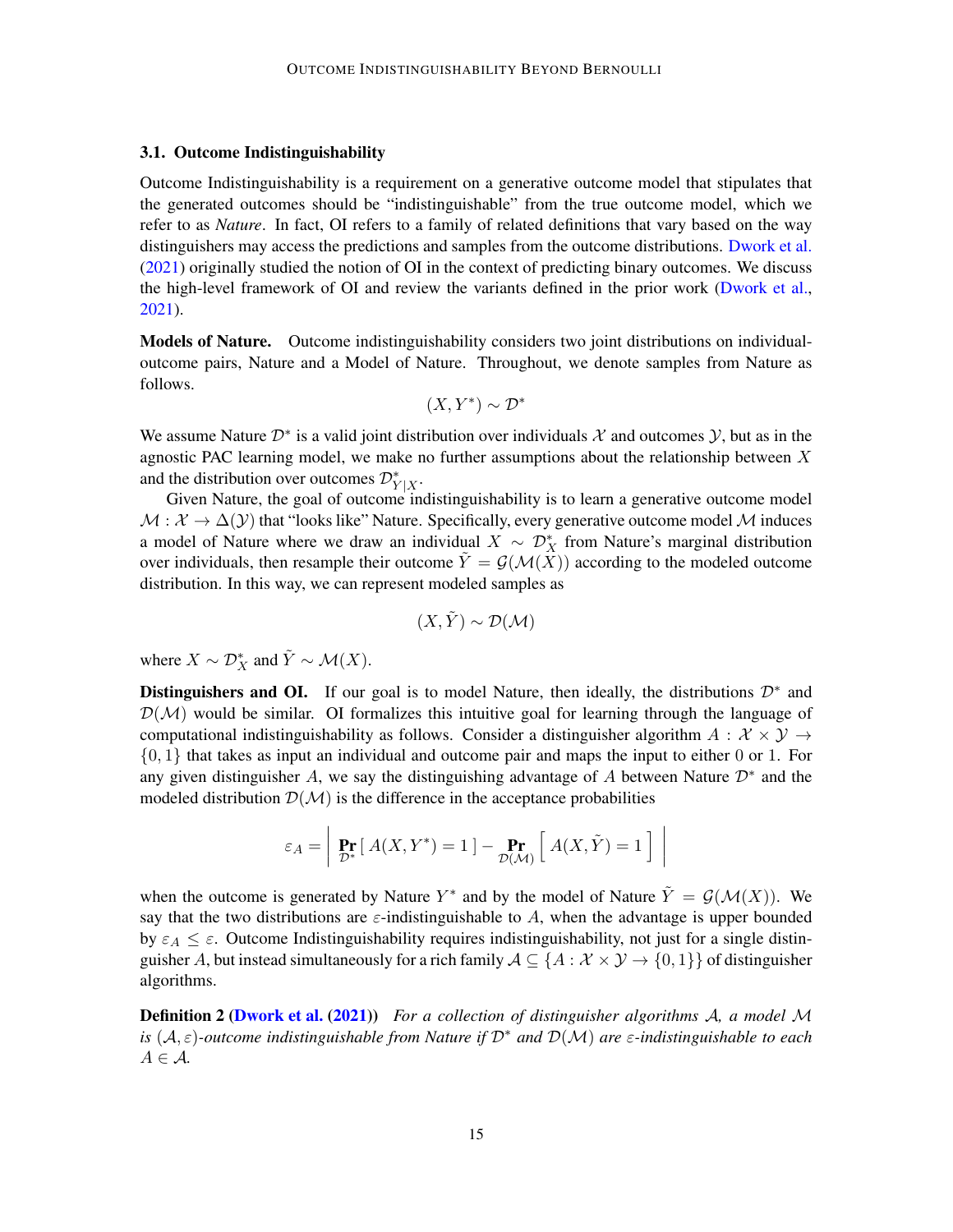If  $A$  is taken to be the class of all (possibly-inefficient) statistical distinguishers, then the only way to obtain A-OI would be to learn Nature's probability law in statistical distance. Without any assumptions on the complexity of  $\mathcal{D}^*$ , however, learning in statistical distance is informationtheoretically impossible from a bounded sample. To obtain a feasible notion, [Dwork et al.](#page-37-0) [\(2021\)](#page-37-0) take  $A$  to be a class of distinguishers that can be implemented within some bounded complexity. On a technical level, to achieve OI with a bounded sample complexity, the main requirement is that the cardinality (or some equivalent measure of complexity of the class of  $A$ ) is bounded.

Definition [2](#page-14-0) is actually a generalization of the original formulation of [Dwork et al.](#page-37-0) [\(2021\)](#page-37-0). In this work, Outcome Indistinguishability is defined in terms of predictors of a Bernoulli probability  $\tilde{p}: \mathcal{X} \to [0, 1]$ , which implicitly induces a generative outcome model. Specifically, any predictor  $\tilde{p}$  implies a model of Nature  $\mathcal{D}(\tilde{p})$ : sample an individual  $X \sim \mathcal{D}_X^*$ , then resample their outcome  $\tilde{Y} \sim \text{Ber}(\tilde{p}(X))$ . With this notion of modeled distribution, we recover the basic definition of OI for binary outcomes.

**Definition 3 (Bernoulli OI)** *For a collection of distinguisher algorithms A, a predictor*  $\tilde{p}: \mathcal{X} \rightarrow$  $[0, 1]$  *is*  $(A, \varepsilon)$ -outcome indistinguishable from Nature if

<span id="page-15-0"></span>
$$
\left| \Pr_{\mathcal{D}^*} \left[ \, A(X, Y^*; \tilde{p}(X)) = 1 \, \right] - \Pr_{\mathcal{D}(\tilde{p})} \left[ \, A(X, \tilde{Y}; \tilde{p}(X)) = 1 \, \right] \right| \le \varepsilon.
$$

Variants of OI. With this general framework in place, [Dwork et al.](#page-37-0) [\(2021\)](#page-37-0) defined a number of specific variants of OI that differ in strength and complexity. The different variants of OI differ based on their access to the predictions of the model of Nature. For the following four variants of distinguishers, a predictor  $\tilde{p}$  is  $(\mathcal{A}, \varepsilon)$ -outcome indistinguishable if:

• *No-Access:* Distinguishers only observe the individual and outcome and no prediction  $\tilde{p}(X)$ .

$$
\left| \Pr_{\mathcal{D}^*} \left[ \, A(X, Y^*) = 1 \, \right] - \Pr_{\mathcal{D}(\tilde{p})} \left[ \, A(X, \tilde{Y}) = 1 \, \right] \right| \le \varepsilon
$$

- *Sample-Access:* OI as defined in Definition [3.](#page-15-0)
- *Oracle-Access:* Distinguishers have oracle access to  $\tilde{p}$ .

$$
\left| \Pr_{\mathcal{D}^*} \left[ \, A^{\tilde{p}}(X, Y^*) = 1 \, \right] - \Pr_{\mathcal{D}(\tilde{p})} \left[ \, A^{\tilde{p}}(X, \tilde{Y}) = 1 \, \right] \right| \le \varepsilon
$$

• *Code-Access:* Distinguishers receive an explicit description of the code (circuit) implementing  $\tilde{p}$ .

$$
\left| \Pr_{\mathcal{D}^*} \left[ \, A(X, Y^*; \langle \tilde{p} \rangle) = 1 \, \right] - \Pr_{\mathcal{D}(\tilde{p})} \left[ \, A(X, \tilde{Y}; \langle \tilde{p} \rangle) = 1 \, \right] \right| \le \varepsilon
$$

In each level, the distinguishers receive increasing degrees of access to the predictor  $\tilde{p}$ . The primary results of [Dwork et al.](#page-37-0) [\(2021\)](#page-37-0) characterize the complexity of obtaining each level of OI.

In addition to defining and characterizing variants of OI based on access to  $\tilde{p}$ , [Dwork et al.](#page-37-0) [\(2021\)](#page-37-0) also show that the definitions extend naturally when distinguishers are given access to multiple individual-outcome pairs. For sufficiently expressive classes of distinguishers  $A$ , a standard hybrid argument shows that single-sample OI implies multiple-sample OI with an increase in  $\varepsilon$  that grows linearly with the number of samples.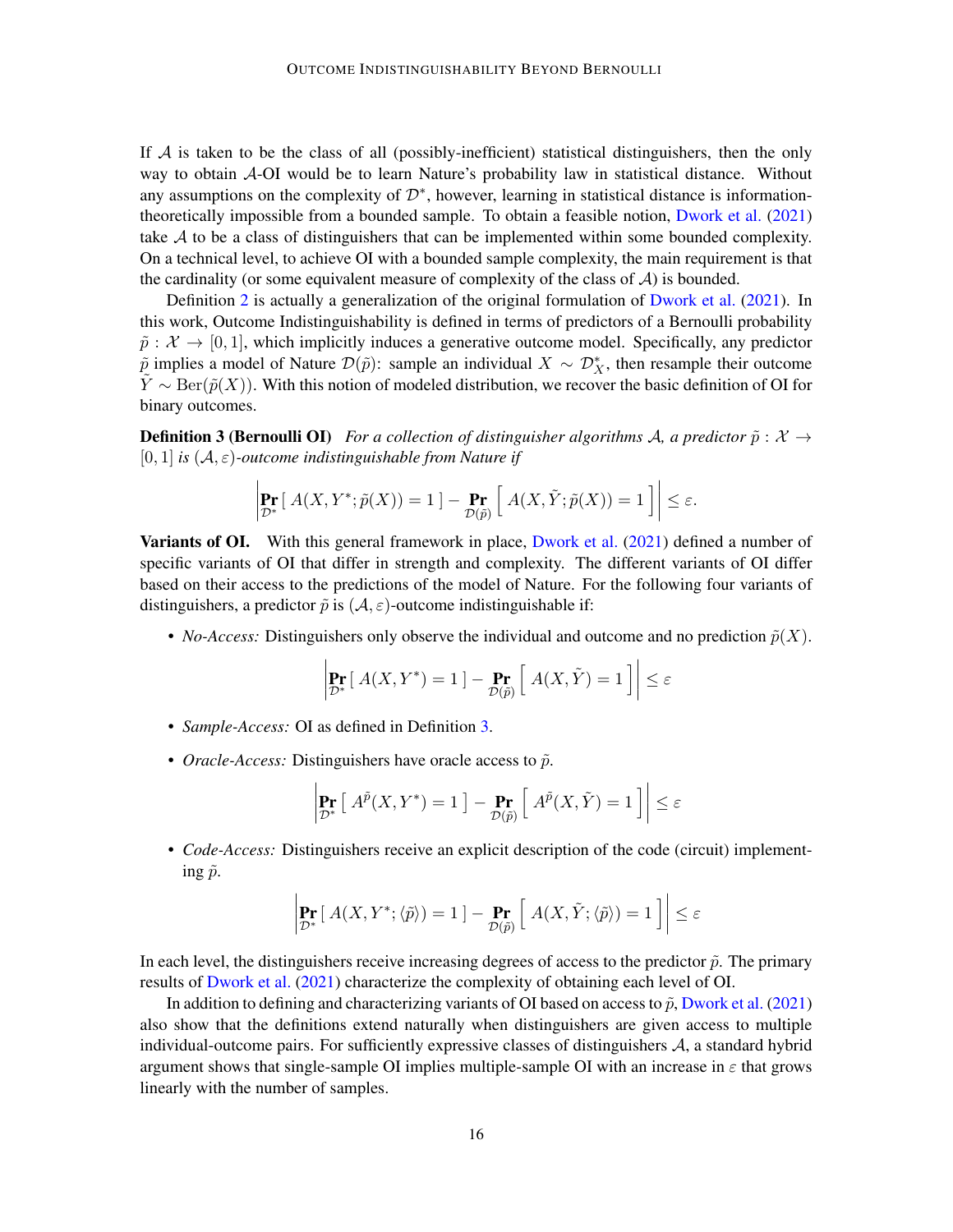Multicalibration and OI. Beyond defining Outcome Indistinguishability and its variants, the main result of [Dwork et al.](#page-37-0) [\(2021\)](#page-37-0) shows a tight connection between OI and the notion of mul-ticalibration, defined by Hébert-Johnson et al. [\(2018\)](#page-38-5) in the context of learning fair predictors. The results show a tight computational equivalence between the concepts of multiaccuracy and multicalibration and No-Access and Sample-Access OI, respectively. These notions of multi-group fairness have been studied in a growing list of works in the algorithmic fairness literature and be-yond (Hébert-Johnson et al., [2018;](#page-38-5) [Kim et al.,](#page-38-8) [2018,](#page-38-8) [2019;](#page-37-5) [Dwork et al.,](#page-37-5) 2019; [Shabat et al.,](#page-38-10) [2020;](#page-38-10) [Jung et al.,](#page-38-1) [2021;](#page-38-1) [Gupta et al.,](#page-37-6) [2021;](#page-37-6) [Gopalan et al.,](#page-37-7) [2021b;](#page-37-7) [Rothblum and Yona,](#page-38-6) [2021;](#page-38-6) [Gopalan](#page-37-3) [et al.,](#page-37-3) [2021a\)](#page-37-3).

Multiaccuracy and multicalibration define a set of accuracy constraints on a predictor that need to hold, not simply overall, but even when we restrict our attention to structured subpopulations of the domain. A convenient generalization that captures both multiaccuracy and multicalibration<sup>[4](#page-16-1)</sup> is the following technical reformulation of multicalibration, that defines the "subpopulations" in terms of a class of functions  $C \subseteq \{X \times [0,1] \to [0,1]\}.$ 

Definition 4 (Multicalibration, generalized) *For a class of functions* C *and an approximation*  $\alpha > 0$ , a predictor  $\tilde{p}: \mathcal{X} \to [0,1]$  is  $(\mathcal{C}, \alpha)$ -multicalibrated over a distribution  $\mathcal{D}^*$  if for all  $c \in \mathcal{C}$ 

<span id="page-16-2"></span>
$$
\left| \left| \mathbf{E}_{\mathcal{D}^*} \left[ c(X, \tilde{p}(X)) \cdot (Y^* - \tilde{p}(X)) \right] \right| \right| \leq \alpha.
$$

Intuitively, we can strengthen the guarantees of multicalibration by increasing the complexity of the functions  $c \in \mathcal{C}$ . For example, we may think of C as the class of functions implementable within some concrete complexity class (decision trees of depth 3, linear functions with bounded weights, or Neural Networks of bounded size, etc.). [Dwork et al.](#page-37-0) [\(2021\)](#page-37-0) show that how to efficiently reduce any class of subpopulations C into a class of distinguishers A (and vice versa) such that  $(C, \alpha)$ multicalibration is equivalent to  $(A, \varepsilon)$ -Sample-Access-OI.

# <span id="page-16-0"></span>4. Defining Outcome Indistinguishability

Here, we define variants of OI for general random outcomes. The variants differ in the way they quantify over the outcome generation process in the modeled distribution.

#### 4.1. Outcome Indistinguishability for Generative Models

The first notion of OI which we define requires the most of the predictor. In this notion of *Generative OI*, we require the predictor to be a complete generative outcome model  $M : \mathcal{X} \to \Delta(\mathcal{Y})$  that for each individual, returns a fully-specified probability distribution over outcomes. Intuitively, the model M is OI if M is indistinguishable from Nature's true conditional outcome distribution  $\mathcal{D}_{Y|X}^*$ given individuals.

<span id="page-16-1"></span><sup>4.</sup> For the reader familiar with multiaccuracy and multicalibration, as defined by Hébert-Johnson et al. [\(2018\)](#page-38-5), we argue that this generalization is without loss. To implement multiaccuracy, we can define a class of functions  $C$ , where for each subpopulations  $S \subseteq \mathcal{X}$ , we define a function  $c_S$  that ignores  $\tilde{p}(X)$  and returns 1 if and only if  $X \in S$ . To implement the original subpopulation formulation of multicalibration, we can use a similar class of functions that returns 1 if and only if  $X \in S$  and  $\tilde{p}(X) \approx v$ . Finally, we must also scale the choice of  $\alpha$  to account for the fact that Definition [4](#page-16-2) requires bounded absolute error, rather than error normalized by the probability of  $X \in S$  and  $\tilde{p}(X) \approx v.$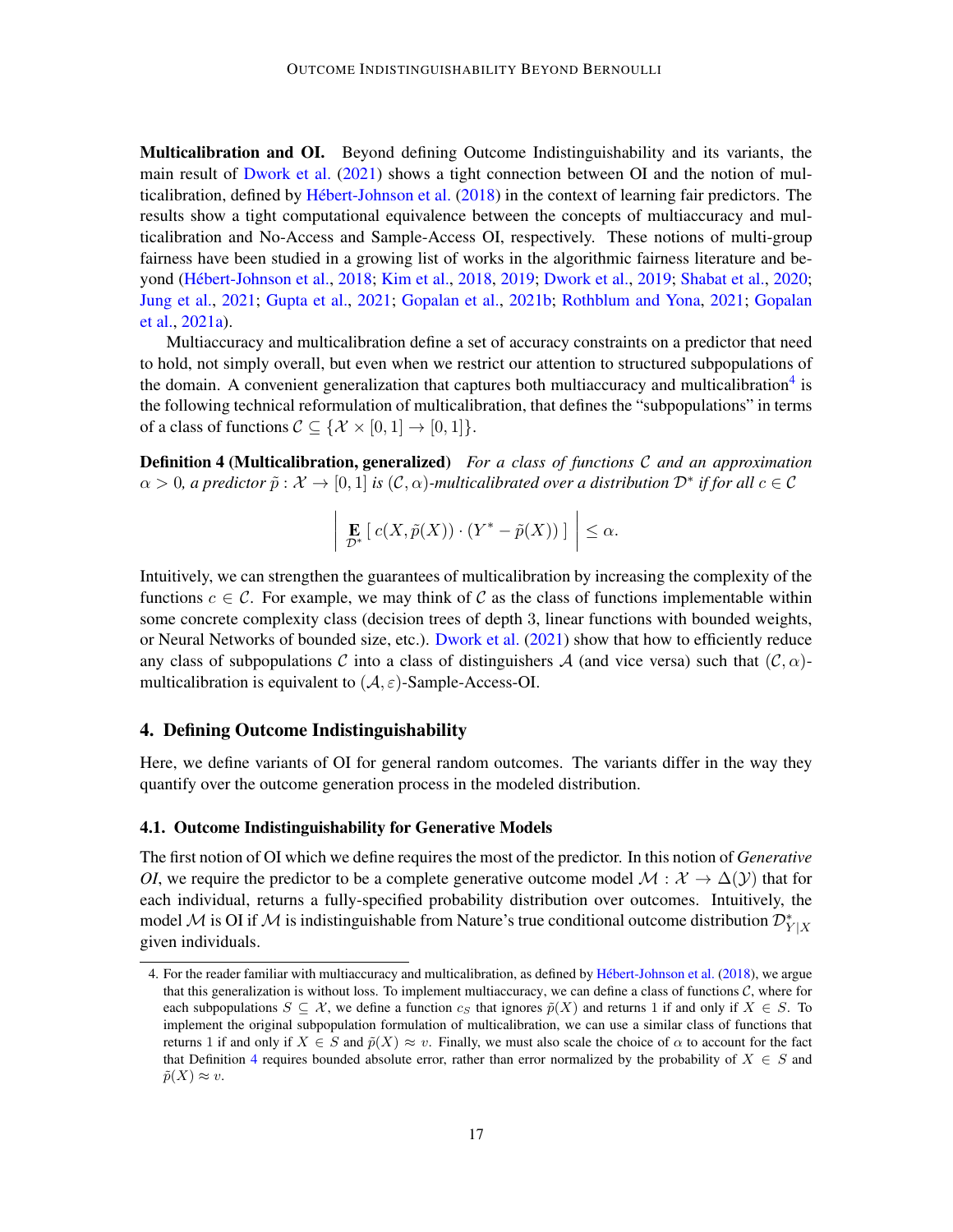**Definition 5 (Generative OI)** *Fix a family of distinguishers*  $A \subseteq \{X \times Y \times \Delta(Y) \rightarrow \{0,1\}\}\$ and *an advantage*  $\varepsilon > 0$ . A generative outcome model  $\mathcal{M}: \mathcal{X} \to \Delta(\mathcal{Y})$  is  $(\mathcal{A}, \varepsilon)$ -generative-outcome *indistinguishable if for all*  $A \in \mathcal{A}$ *,* 

$$
\left|\Pr_{(X,Y^*)\sim\mathcal{D}^*}\left[\ A(X,Y^*;\mathcal{M}(X))\ \right]-\Pr_{X\sim\mathcal{D}^*_X}\left[\ A(X,\mathcal{G}(\mathcal{M}(X));\mathcal{M}(X))\ \right]\right|\leq\varepsilon.
$$

Here, we define Generative OI abstractly, for outcome models that output a probability distribution  $\mathcal{M}(x) \in \Delta(\mathcal{Y})$ . This notion is mathematically well-defined, but for an effective computational notion, we must also fix an explicit representation for distributions in  $\Delta(Y)$ . We delay our discussion of the choice of representation until Section [5,](#page-22-0) where we turn to learning Generative OI Models.

In a sense, Generative OI is the most natural generalization of the notion defined by [Dwork et al.](#page-37-0) [\(2021\)](#page-37-0), because it is a condition on a predictor, which specifies the complete generative model for each individual's outcome. As such, we don't need to quantify over the way we generate outcomes to be consistent with the model. Further, the notion is always definitionally feasible, as we can always take  $\mathcal M$  to be  $\mathcal D_{Y|X}^*$ .

Parametric generative models. As discussed, a technically subtle but important point in defining Generative-OI is how to represent the outcome distribution for a given individual. Rather than working in full generality, in many applications, it may make sense to restrict our attention to distributions that have an efficient and explicit representation. Parametric families are one way to represent distributions succinctly.

**Definition 6 (Parametric Family)** A model  $\mathcal{M}_{\theta} : \mathbb{R}^d \to \Delta(\mathcal{Y})$  implements a parametric family if there exists a d-dimensional statistic  $\bm{\theta}$  such that for each parameter setting  $t \in \mathbb{R}^d$ , there exists a *unique, explicit probability distribution*  $F_{Y,t} \in \Delta(Y)$  *where* 

<span id="page-17-0"></span>
$$
\mathcal{M}_{\theta}(t) = F_{Y;t} \n\theta \{F_{Y;t}\} = t.
$$

In other words, given a setting  $t \in \mathbb{R}^d$  of the parameter  $\theta$ , the outcome distribution is perfectly specified. Common parametric families for modeling outcomes include the Bernoulli, Gaussian, and Poisson distributions (all of which are exponential families).

Remark 7 *We make two remarks about the definition of parametric families:*

- *First, note that our usage of this notion refers only to the conditional outcome distribution, given an individual. In particular, we do not make any assumptions across individuals, in contrast to parametric models of prediction (e.g., well-specified linear regression). Our assumption that the conditional outcome distribution of each individual follows a parametric family is substantially weaker.*
- *Second, in addition to the requirements listed in Definition [6,](#page-17-0) we require that a parametric family corresponds to a collection of "explicit" probability distributions. In this work, we use* this term to mean there is an efficient (randomized) procedure that, given  $t \in \mathbb{R}^d$ , produces samples from the probability distribution  $F_{Y;t}$ . For instance, we could model the conditional *outcome distributions as Gaussians, assuming there is an efficient procedure that given a predicted mean*  $\tilde{\mu}(x)$  *and variance*  $\tilde{\sigma}^2(x)$  *produces a sample*  $\tilde{Y} \sim \mathcal{N}(\tilde{\mu}(x), \tilde{\sigma}^2(x))$ .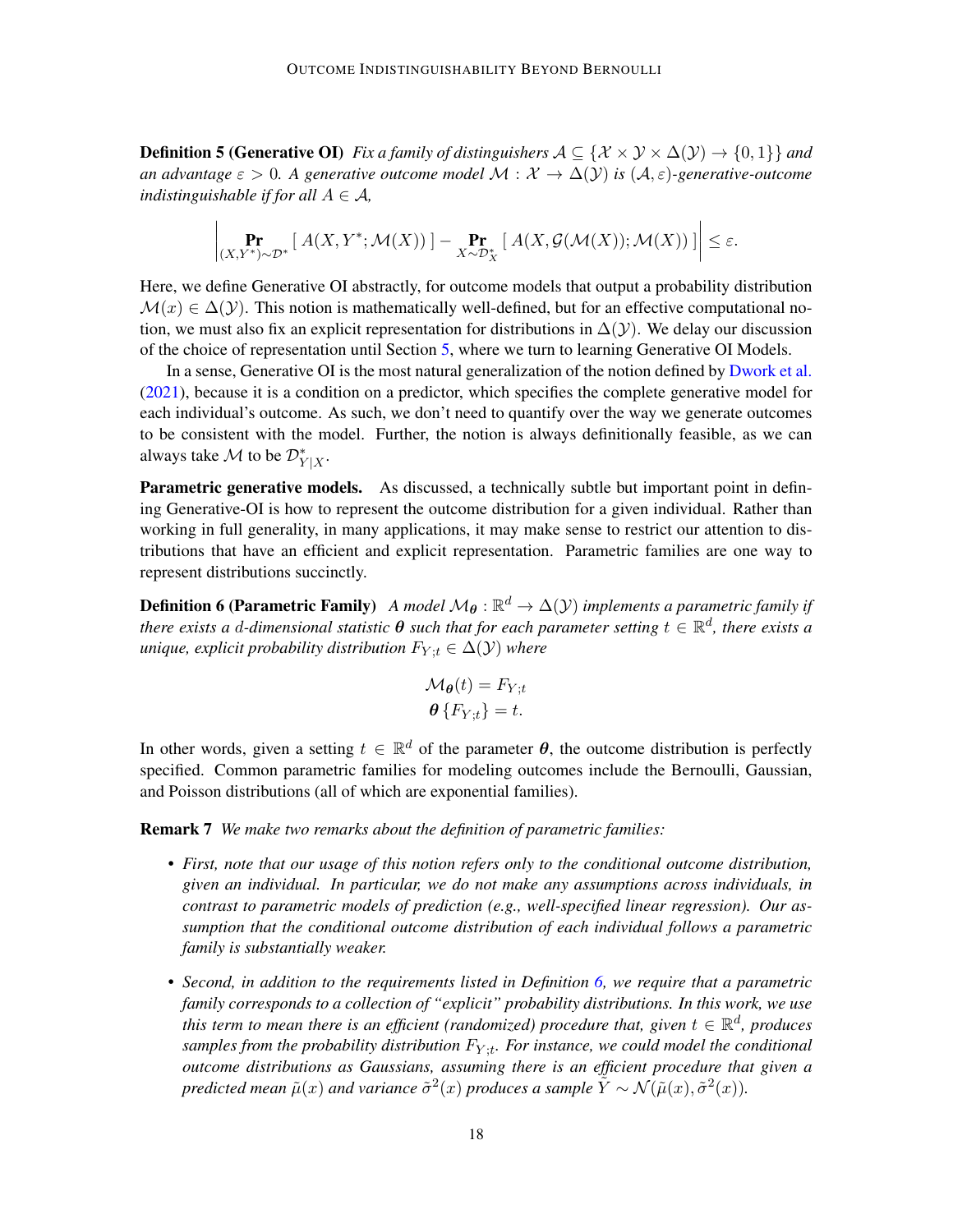Of course, if we have no prior knowledge of Nature's distribution of outcomes, parametric models may not be capable of achieving indistinguishability from Nature. In particular, infeasibility could arise due to quantitative limitations of the family (the best-fit parametric model may not fit the outcome distribution to sufficient accuracy) and qualitative differences between the family and Nature's outcomes (e.g., if we use a continuous parametric family to model a discrete Nature). That said, in the case where we do believe it's reasonable to model the outcomes via a parametric model, we may aim to learn an OI generative outcome model, by learning a parameter predictor  $\tilde{\theta}: \mathcal{X} \to \mathbb{R}^d$  and generating outcomes according to the family  $\mathcal{M}_{\theta}$ .

**Definition 8 (Parametric OI)** *For a parameteric family*  $M_{\theta}$  *with* d-dimensional parameter  $\theta$ , fix *a* family of distinguishers  $A \subseteq \{X \times Y \times \mathbb{R}^d \to \{0,1\}\}$  and an advantage  $\varepsilon > 0$ . A parameter predictor  $\tilde{\theta}: \mathcal{X} \to \mathbb{R}^d$  is  $(\mathcal{A}, \varepsilon)$ -parametric-outcome indistinguishable from Nature  $\mathcal{D}^*$  if the *composition*  $M_{\theta} \circ \tilde{\theta}$  *is*  $(A, \varepsilon)$ -generative-outcome indistinguishable.

In other words, we require that the distribution induced by the parametric family  $\mathcal{M}_{\theta}$  using parameters  $\tilde{\theta}$  satisfy the OI condition,

$$
\left| \underset{(X,Y^*) \sim \mathcal{D}^*}{\Pr} \left[ \ A(X,Y^*; \tilde{\theta}(X)) = 1 \ \right] - \underset{X \sim \mathcal{D}_X^*}{\Pr} \left[ \ A(X, \mathcal{G}(\mathcal{M}_{\theta}(\tilde{\theta}(X))), \tilde{\theta}(X)) = 1 \ \right] \right| \le \varepsilon.
$$

In this sense, parametric-OI is a special case of generative-OI, where we fix the model to be a parametric family  $\mathcal{M}_{\theta}$ . If Nature's conditional distribution over outcomes  $\mathcal{D}_{Y|X}^*$  is actually determined by the parametric family  $\mathcal{M}_{\theta}$ , then there is some true parameter predictor  $\theta^* : \mathcal{X} \to \mathbb{R}^d$  such that  $\mathcal{D}_{Y|X}^* = \mathcal{M}_{\theta}(\theta^*)$ . In such a setting, parametric OI is guaranteed to be feasible: taking  $\tilde{\theta} = \theta^*$ guarantees that the constraints are satisfied.

Note also, that the original formulation of OI given in [\(Dwork et al.,](#page-37-0) [2021\)](#page-37-0), can be viewed as a special case of parametric-OI, for the parametric Bernoulli distribution. In the setting of [\(Dwork](#page-37-0) [et al.,](#page-37-0) [2021\)](#page-37-0), the goal is to learn a predictor  $\tilde{p}$  :  $\mathcal{X} \to [0, 1]$  that predicts the probability that a given individual's outcome is positive; then, given the prediction for an individual  $X$ , modeled outcomes are sampled according to  $\tilde{Y} \sim \text{Ber}(\tilde{p}(X)).$ 

#### <span id="page-18-0"></span>4.2. Outcome Indistinguishability for Statistic Predictors

While generative OI gives a strong notion of indistinguishability from Nature, the constraints may be too demanding in some circumstances. Learning a complete generative outcome model requires specifying a complete outcome distribution for each individual. In many cases, due to sampling and computational constraints, such a complete model may be out of reach, and the learner may instead elect to estimate statistics of individuals' outcome distributions. Here, we define notions of outcome indistinguishability for partial models, which consist of a predictor that for each individual returns an estimate of the statistic on the individual's outcome distribution  $\rho \left\{ \mathcal{D}_{Y|X}^* \right\}$ .

Intuitively, for a statistic  $\rho$ , a predictor  $\tilde{\rho}: \mathcal{X} \to \mathbb{R}^d$  is outcome indistinguishable from Nature if it is consistent with some generative model that produces indistinguishable outcomes. Unlike generative OI, a predictor  $\tilde{\rho}$  only specifies values for statistics  $\rho$  of the individuals' outcome distributions, rather than a full probability distribution. To discuss this notion of OI, we need to formalize the idea of models that are consistent with a predictor  $\tilde{\rho}$ . Such models take as input both an individual  $x \in \mathcal{X}$  and a prediction  $\tilde{\rho}(x) = \nu \in \mathbb{R}^d$ , and satisfy the following definition.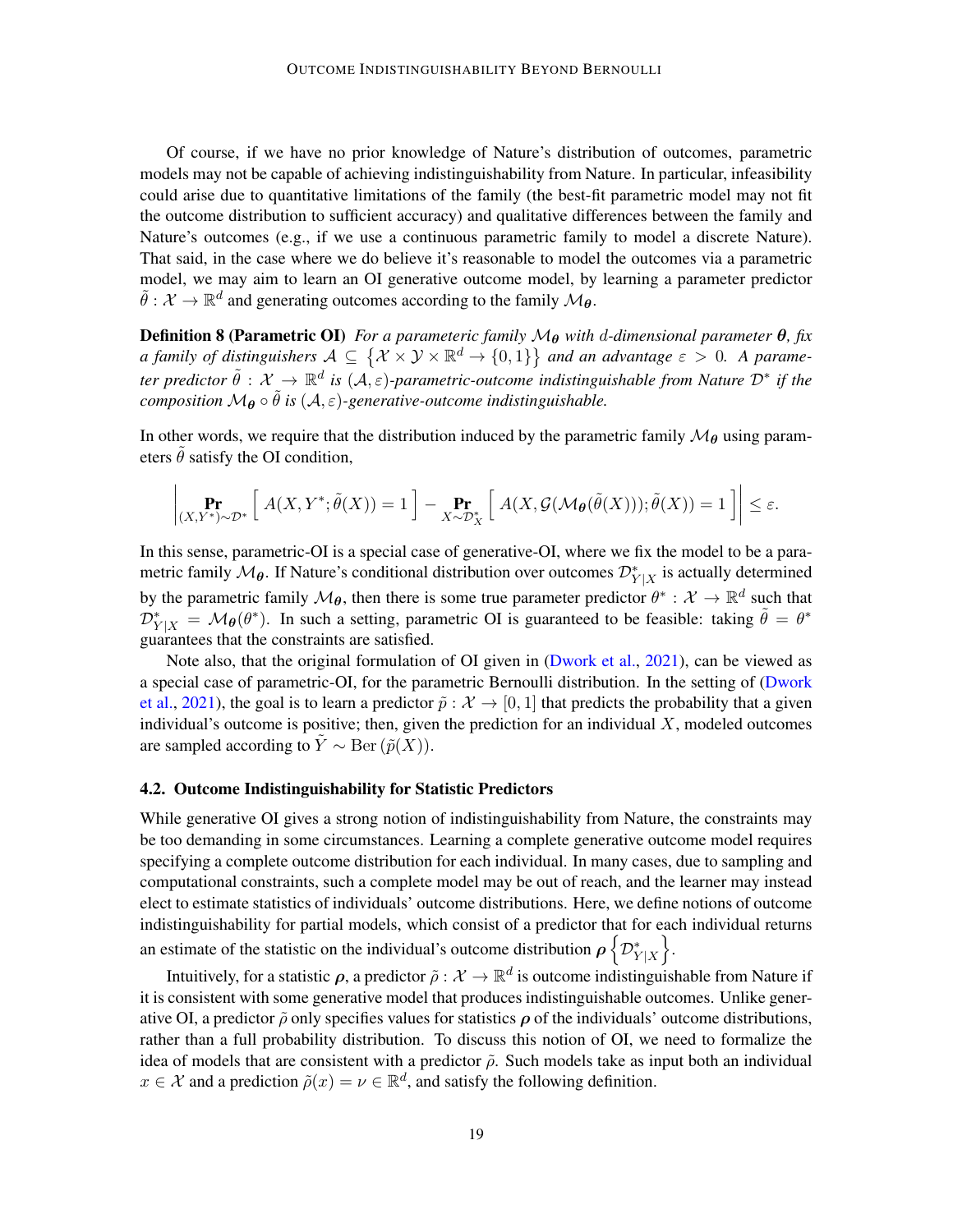**Definition 9 (Individually-Consistent Model)** *For a d-dimensional statistic*  $\rho$ *, a model*  $M : \mathcal{X} \times$  $\mathbb{R}^d \to \Delta({\mathcal Y})$  is individually consistent over  $\boldsymbol \rho$  if for all  $x \in {\mathcal X}$ , for all  $\nu \in \mathbb{R}^d$ 

$$
\boldsymbol{\rho}\left\{\mathcal{M}(x;\nu)\right\} = \nu
$$

In other words, given a predictor  $\tilde{\rho}$ , for each individual  $x \in \mathcal{X}$ , an individually-consistent model M evaluated on the individual-prediction pair  $\mathcal{M}(x; \tilde{\rho}(x))$ , returns a distribution where the statistic  $\rho$ of the modeled outcome distribution equals the predicted statistic  $\tilde{\rho}(x)$ .

Existential OI. With this definition in place, we can define notions of "existential" OI: a predictor  $\tilde{\rho}$  satisfies this variant of OI if there exists a consistent model that generates indistinguishable outcomes based on the statistics specified in  $\tilde{\rho}$ . Here, the family of distinguishers  $\mathcal{A} \subseteq$  $\{X \times Y \times \mathbb{R}^d \to \{0,1\}\}\$  take in the individual, outcome, and d-dimensional statistic.

<span id="page-19-0"></span>Definition 10 (Existential OI) *For a* d*-dimensional statistic* ρ*, fix a family of distinguishers* A and an advantage  $\varepsilon > 0$ . A predictor  $\tilde{\rho}: \mathcal{X} \to \mathbb{R}^d$  is  $(\mathcal{A}, \varepsilon)$ -existential-outcome indistinguishable *from Nature*  $\mathcal{D}^*$  *if there exists an individually-consistent model*  $\mathcal{M}: \mathcal{X} \to \Delta(\mathcal{Y})$ *, such that for all* A ∈ A*,*

$$
\left|\Pr_{(X,Y^*)\sim\mathcal{D}^*}[\ A(X,Y^*;\tilde{\rho}(X))=1]-\Pr_{X\sim\mathcal{D}^*_{X}}[\ A(X,\mathcal{G}(\mathcal{M}(X;\tilde{\rho}(X)));\tilde{\rho}(X))=1]\right|\leq\varepsilon.
$$

In other words, a statistic predictor is Existential OI if there exists a single, global generative outcome model  $M$  that is consistent with the statistics and satisfies the indistinguishability conditions. In this sense, it suggests that there is a generative outcome model that exhibits the predicted statistics that fools the distinguishers.

In existential OI, the distinguishers receive only the predicted statistics  $\tilde{\rho}(X)$ , not the full predicted distribution  $\mathcal{M}(X)$ . It is tempting to think that the restricted access to predictions implies that the distinguishers are simply a function of the statistic of interest, but this intuition is wrong. Recall, the distinguishers receive the outcomes directly. By using these outcomes, distinguishers can depend nontrivially on the distribution of the outcome, not just the predicted statistics. For instance, consider a family of distinguishers that implement threshold tests, where for  $\tau \in \mathbb{R}$ 

$$
A_{\tau}(x, y; \nu) = \mathbf{1} [y \leq \tau].
$$

Such thresholding tests can effectively be used to the marginal outcome distribution for closeness in CDF. As the CDF characterizes the entire distribution of the outcomes, then such tests depend on aspects of the distribution that go beyond any statistic that does not (at least approximately) characterize the entire distribution.

We observe that Generative OI can be used to obtain Existential OI, by taking a generative outcome model that fools the distinguishers in A and "flattening" it into a statistic predictor  $\tilde{\rho}$ .

**Proposition 11** Suppose  $A \subseteq \{X \times Y \times \mathbb{R}^d \to \{0,1\}\}$  is a family of existential-distinguishers. *There is an explicit family of generative-distinguishers*  $\mathcal{A}' \subseteq \{X \times Y \times \Delta(Y) \to \{0,1\}\}\$  *such that for any*  $\varepsilon > 0$ , *if a model*  $\mathcal{M} : \mathcal{X} \to \Delta(\mathcal{Y})$  *is*  $(\mathcal{A}, \varepsilon)$ -generative-OI, then, the statistic predictor  $\tilde{\rho} = \rho \{ \mathcal{M}(\cdot) \}$  *is*  $(\mathcal{A}, \varepsilon)$ -existential-OI.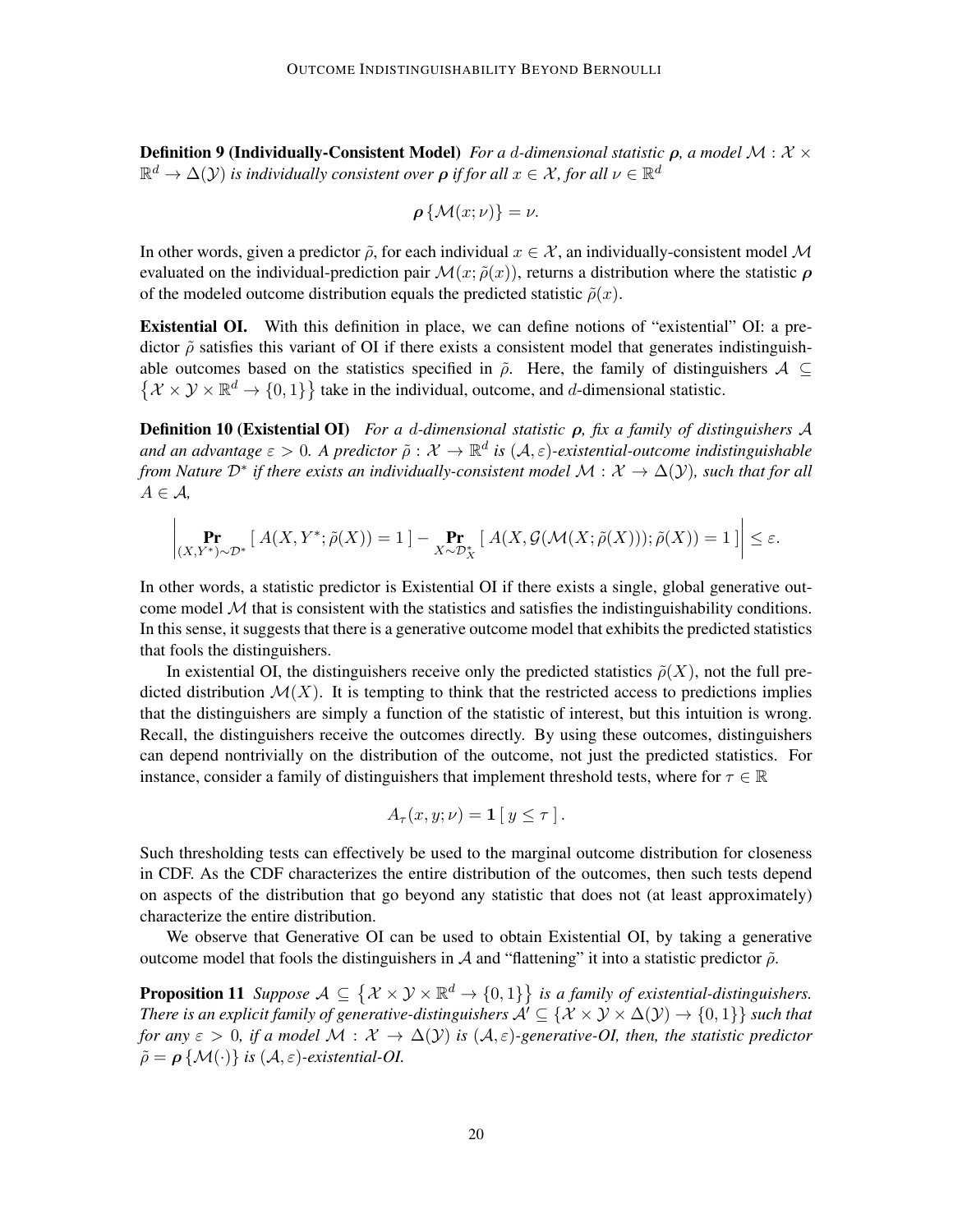**Proof** Fix a family of distinguishers  $A \subseteq \{X \times Y \times \mathbb{R}^d \to \{0,1\}\}\.$  We derive a new family A' of distinguishers that take as input full probability distributions  $F_Y \in \Delta(\mathcal{Y})$ , but simulate the distinguishers in A using the relevant statistics of  $F_Y$ . Specifically, for each  $A \in \mathcal{A}$ , consider a distinguisher A', where for  $x \in \mathcal{X}, y \in \mathcal{Y}$ , and  $F_Y \in \Delta(\mathcal{Y})$ , A' is defined as follows:

$$
A'(x, y, F_Y) = A(x, y, \boldsymbol{\rho} \{F_Y\}).
$$

Then, if a model  $M : \mathcal{X} \to \Delta(\mathcal{Y})$  that is  $(\mathcal{A}', \varepsilon)$ -Generative OI, the statistics of M

$$
\tilde{\rho}(x) = \rho \{ \mathcal{M}(x) \}
$$

are  $(A, \varepsilon)$ -existential-OI.

In practice, to bound the complexity of the distinguishers and the computation of  $\tilde{\rho}$ , we need an estimation procedure for  $\rho \{M(x)\}\$ . This introduces some technical complications. In particular, we either need the family of distinguishers  $A$  to be Lipschitz in the estimated statistics, so that small changes in the estimated statistics do not result in large changes in acceptance probability, or we need an effective deterministic procedure for computing  $\rho \{F_Y\}$ , given the representation of  $F_Y$ .

An alternative quantification. We can better understand the guarantee of existential OI by considering an alternative quantification. Existential OI says that there exists an individually-consistent generative outcome model that fools every test in  $A$ . A weaker notion would flip the quantification: for every test in  $A$ , there exists some individually-consistent model that fools the test. Intuitively, this framing views each distinguisher  $A \in \mathcal{A}$  as some an independent audit of the predicted statistics. Following this intuition, we define the following variant of OI, that captures the idea that no distinguisher  $A \in \mathcal{A}$  can refute the predicted statistics on its own.

Definition 12 (∀∃-OI) *For a* d*-dimensional statistic* ρ*, fix a family of distinguishers* A *and an*  $a$ dvantage  $\varepsilon > 0$ . A predictor  $\tilde\rho: \mathcal X \to \mathbb R^d$  is  $(\mathcal A,\varepsilon)$ -∀∃-outcome indistinguishable from Nature  $\mathcal D^*$ *if for all*  $A \in \mathcal{A}$ *, there exists an individually-consistent model*  $\mathcal{M}_A : \mathcal{X} \to \Delta(\mathcal{Y})$  *such that,* 

$$
\left|\Pr_{(X,Y^*)\sim\mathcal{D}^*} \left[\ A(X,Y^*;\tilde{\rho}(X)) = 1\ \right] - \Pr_{X\sim\mathcal{D}^*_X} \left[\ A(X,\mathcal{G}(\mathcal{M}_A(X;\tilde{\rho}(X))); \tilde{\rho}(X)) = 1\ \right]\right| \leq \varepsilon.
$$

Immediately, we can observe that existential OI is at least as strict as ∀∃-OI: if there exists a single model that fools all distinguishers, this model can witness the constraint for each distinguisher individually. That is, a single consistent model  $M$  from Definition  $10$  satisfies the conditions required of the models  $\mathcal{M}_A$  for each  $A \in \mathcal{A}$  in Definition [12.](#page-20-0)

In fact, we argue that existential OI derives significant power by requiring global consistency: fooling many tests simultaneously is strictly harder than fooling them individually. That is, existential OI is a strictly stronger notion than ∀∃-OI. This separation holds even if we simply consider distinguishers of outcomes: in the construction, we can assume that for every individual  $x \in \mathcal{X}$  the outcome  $y$  is identically distributed.

Consider a pair of distinguishers  $A_{1/2}$  and  $A_{1/4}$ , with the behaviors:

$$
A_{1/2}(Y) = \mathbf{1} [Y \le 1/2 ]
$$
  

$$
A_{1/4}(Y) = \mathbf{1} [Y \le 1/4 ].
$$

<span id="page-20-0"></span>**T**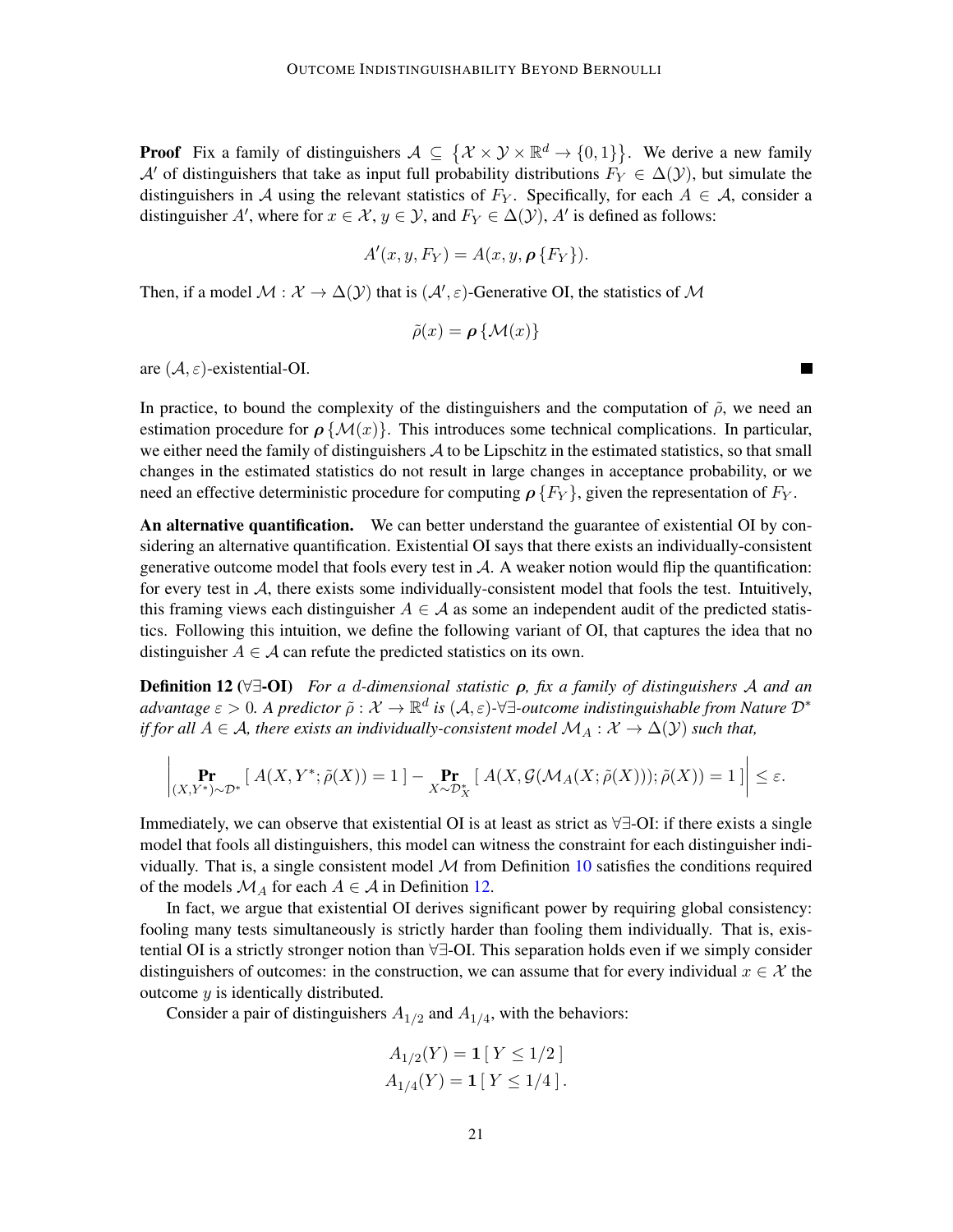$A_{1/2}$  tests the probability that the outcome is at most  $1/2$  and  $A_{1/4}$  tests the probability that the outcome is at most  $1/4$ . Suppose our goal is to estimate the mean of the outcome, and suppose that Nature's outcome  $Y^*$  satisfies

**Pr** 
$$
[Y^* \le 1/2] = 1
$$
  
**Pr**  $[Y^* \le 1/4] = 1/2$ .

Suppose we estimate  $\tilde{\mu} = 1/2$ . It is not hard to see that  $\tilde{\mu}$  does not fool both distinguishers simultaneously: there is no single model M that generates outcomes with mean  $\mu \{\tilde{Y}\}=1/2$  where  $\Pr\left[\tilde{Y} \leq 1/2\right] = 1$  and  $\Pr\left[\tilde{Y} \leq 1/4\right] = 1/2$ . Nevertheless, it is possible to fool each test separately while respecting  $\mu\left\{\tilde{Y}\right\}=1/2$ : to fool  $A_{1/2}$ , take the constant model that always outputs  $\tilde{Y} = 1/2$ ; to fool  $A_{1/4}$ , take the model that outputs  $\tilde{Y} \sim \text{Ber}(1/2)$ .

# 4.3. Oblivious Distinguishers

While existential OI is a condition on the predicted statistics, we have seen how it can enforce constraints that go beyond the statistics themselves. A natural restriction of existential OI would only consider distinguishers that constrain the statistics themselves. Here, we formalize the idea that a distinguisher only depends on the statistic of interest. We say that a distinguisher is *oblivious* with respect to a statistic  $\rho$  if its acceptance probability on an outcome sampled  $Y \sim F_Y$  is a function of  $\rho$  { $F_Y$ }.

Definition 13 (Oblivious Distinguisher) *For a* d*-dimensional statistic* ρ*, a distinguisher* A *is* ρ*oblivious if for all individuals*  $x \in \mathcal{X}$  and predicted statistics  $\nu \in \mathbb{R}^d$ , there exists a function  $h_{x,\nu} : \mathbb{R}^d \to [0,1]$  *such that for any outcome distribution*  $F_Y \in \Delta(\mathcal{Y})$ *,* 

$$
\Pr_{F_Y} [A(x,Y;\nu) = 1] = h_{x,\nu}(\rho \{F_Y\}).
$$

*For*  $\ell \in \mathbb{R}$ , a *ρ*-*oblivious distinguisher is*  $(\rho, \ell)$ -*Lipschitz if for all*  $x \in \mathcal{X}$  and  $\nu \in \mathbb{R}^d$ , for any  $F_Y, F_{Y'} \in \Delta(\mathcal{Y}),$ 

$$
\left| \Pr_{F_Y} \left[ \left. A(x, Y; \nu) = 1 \right. \right] - \Pr_{F_{Y'}} \left[ \left. A(x, Y'; \nu) = 1 \right. \right] \right| \le \ell \cdot \left\| \rho \left\{ F_Y \right\} - \rho \left\{ F_{Y'} \right\} \right\|_{\infty}
$$

Obliviousness captures the idea that the only aspect of the outcome distribution of  $Y$  that the distinguisher tests is the statistic  $\rho\{F_Y\}$ . In other words, the acceptance probability of an oblivious distinguisher must be constant on individually-consistent models that are fed the same estimate of  $ρ$ . Specifically, if A is  $ρ$ -oblivious, then for any pair of individually-consistent models  $M, M'$ , for all  $x \in \mathcal{X}$  and any  $\nu, \nu' \in \mathbb{R}^d$ 

$$
\Pr\left[A(x, \mathcal{G}(\mathcal{M}(x; \nu)); \nu') = 1\right] = \Pr\left[A(x, \mathcal{G}(\mathcal{M}'(x; \nu)); \nu') = 1\right]
$$

over the randomness of  $G$ . The observation motivates a final notion of outcome indistinguishability, that can be viewed as a ∀∀-variant of OI.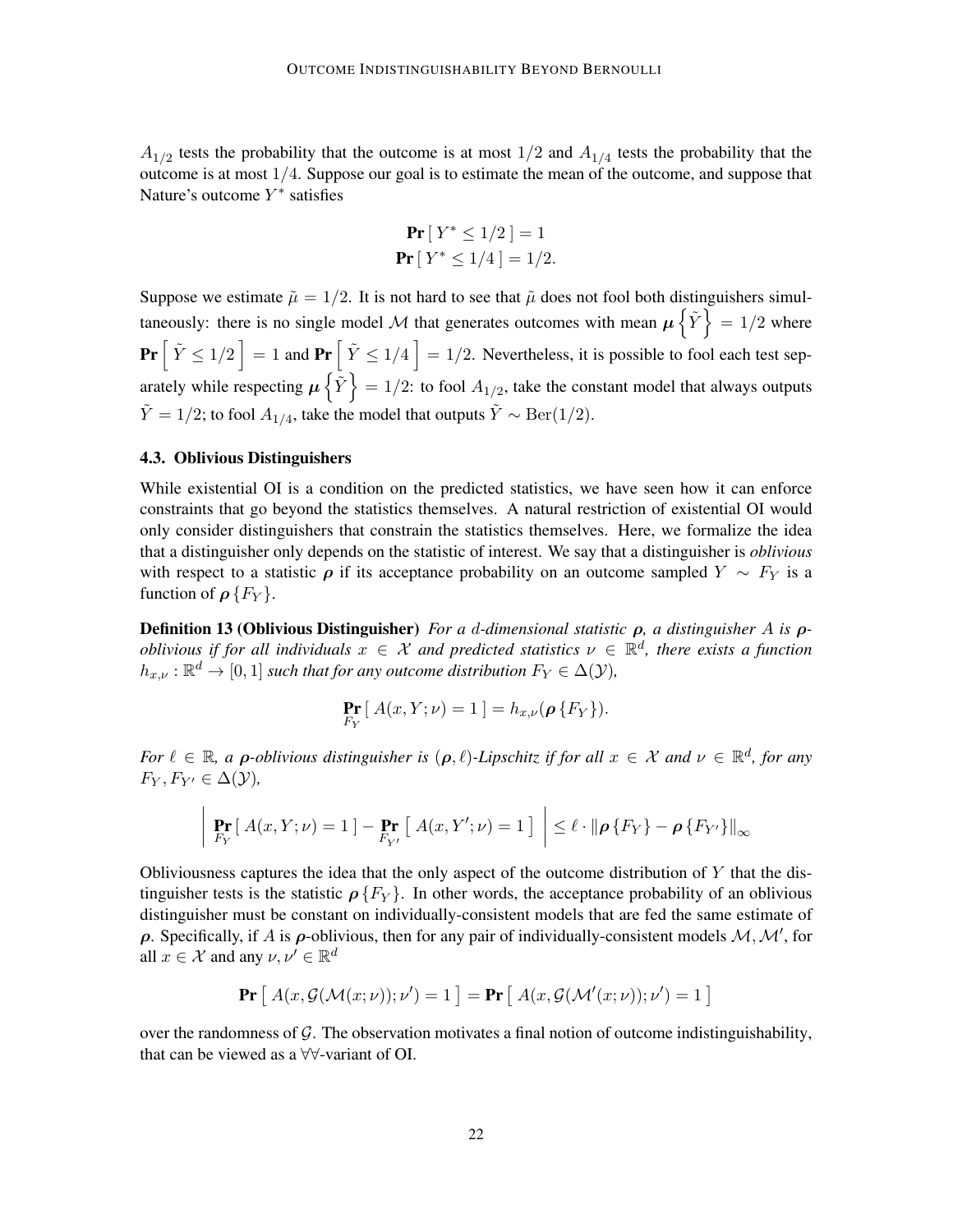**Definition 14 (Oblivous OI)** *For a d-dimensional statistic*  $\rho$ *, fix a family of distinguishers*  $\mathcal{A} \subseteq$  $\{ \mathcal{X} \times \mathcal{Y} \times \mathbb{R}^d \to \{0,1\} \}$  and an advantage  $\varepsilon > 0$ . A predictor  $\tilde{\rho}: \mathcal{X} \to \mathbb{R}^d$  is  $(\mathcal{A}, \varepsilon)$ -oblivious*outcome indistinguishable from Nature* D<sup>∗</sup> *if for all* ρ*-oblivious distinguishers* A ∈ A*, for all* individually-consistent  $\mathcal{M}: \mathcal{X} \to \mathbb{R}^d$ ,

$$
\left|\Pr_{(X,Y^*)\sim\mathcal{D}^*}[\ A(X,Y^*;\tilde{\rho}(X))=1]-\Pr_{X\sim\mathcal{D}^*_{X}}[\ A(X,\mathcal{G}(\mathcal{M}(X;\tilde{\rho}(X)));\tilde{\rho}(X))=1]\right|\leq\varepsilon.
$$

We study Oblivious-OI in detail in Section [6.](#page-29-0) As an initial observation, we show that Oblivious-OI is the weakest notion yet, and is implied by existential OI (even the ∀∃ variant).

**Proposition 15** If a statistic predictor  $\tilde{\rho}: \mathcal{X} \to \mathbb{R}^d$  is  $(\mathcal{A}, \varepsilon)$ - $\forall \exists$ -*OI*, then  $\tilde{\rho}$  is  $(\mathcal{A}, \varepsilon)$ -*Oblivious-OI*.

The proposition follows by the above observations. Assuming  $\tilde{\rho}$  is  $(\mathcal{A}, \varepsilon)$ - $\forall \exists$ -OI, then for each  $A \in \mathcal{A}$ , there is some individually-consistent model  $\mathcal{M}_A$  such that the acceptance probability on  $(X, \mathcal{G}(\mathcal{M}(X;\tilde{\rho}(X))))$  for  $X \sim \mathcal{D}_X^*$  is within  $\varepsilon$  of the acceptance probabililty on  $(X, Y^*) \sim \mathcal{D}^*$ . For any  $\rho$ -oblivious distinguisher A, the acceptance probability is the same for Y generated from any individually-consistent model M. Thus, the acceptance probability of all  $\rho$ -oblivious  $A \in \mathcal{A}$ under any individually-consistent M must be the same as that on  $\mathcal{M}_A$ , and thus  $\varepsilon$ -close to the probability on Nature.

## <span id="page-22-0"></span>5. Learning OI Generative Models

In this section, we discuss how to learn Generative OI Models. That is, given some class of distinguishers A and an acceptable distinguishing advantage  $\varepsilon$ , produce a generative outcome model  $\mathcal{M}: \mathcal{X} \to \Delta(\mathcal{Y})$  that is indistinguishable from Nature's conditional distribution on outcomes  $\mathcal{D}_{Y|X}^*$ . In order to learn a model that encodes and outputs probability distributions over the outcome space, a few key questions need to be answered first. In particular, for a given outcome space  $\mathcal{Y}$ , how do we represent the distributions  $F_Y \in \Delta(\mathcal{Y})$ . Even ignoring measure-theoretic pathologies, there can be many ways to write down a given probability distribution. Different methods of specifying probability distributions are more or less efficient for different tasks, and will change the complexity of obtaining OI.

As such, we identify an abstraction through which we will interact with the learned probability distributions. We show how the abstract algorithmic methods we define suffice to learn a generative outcome model satisfying OI. In this way, given any outcome space  $\mathcal Y$  for which there is a reasonable representation that supports these distributional operations efficiently will lead to efficient learning of OI models.

**Representing Outcome Distributions.** For a given outcome space  $\mathcal{Y}$  with outcome distribution space  $\Delta(\mathcal{Y})$ , we denote the *Representation Space* as R. For a distribution  $F_Y \in \Delta(\mathcal{Y})$ , we use  $R(F_Y) \in \mathbb{R}$  to denote its representation. Throughout, we will assume that R is of fixed complexity; that is, for any  $R \in \mathcal{R}$ , there exists some fixed finite upper bound on the description length. For instance, R may be a subset of  $\mathbb{R}^M$  for some fixed  $M \in \mathbb{N}$ . To be concrete, for discrete random variables over a finite domain  $\mathcal{Y} = [N] = \{1, \ldots, N\}$ , R may be an explicit approximation to the probability mass function, and for continuous random variables over a bounded range,  $\mathcal{R}$  may be a circuit that on input  $y \in \mathcal{Y}$ , outputs the probability density of y. In generality, we may think of  $\mathcal R$  as giving an efficient (discretized) approximation to the cumulative distribution function of the probability distributions in  $\Delta(y)$ .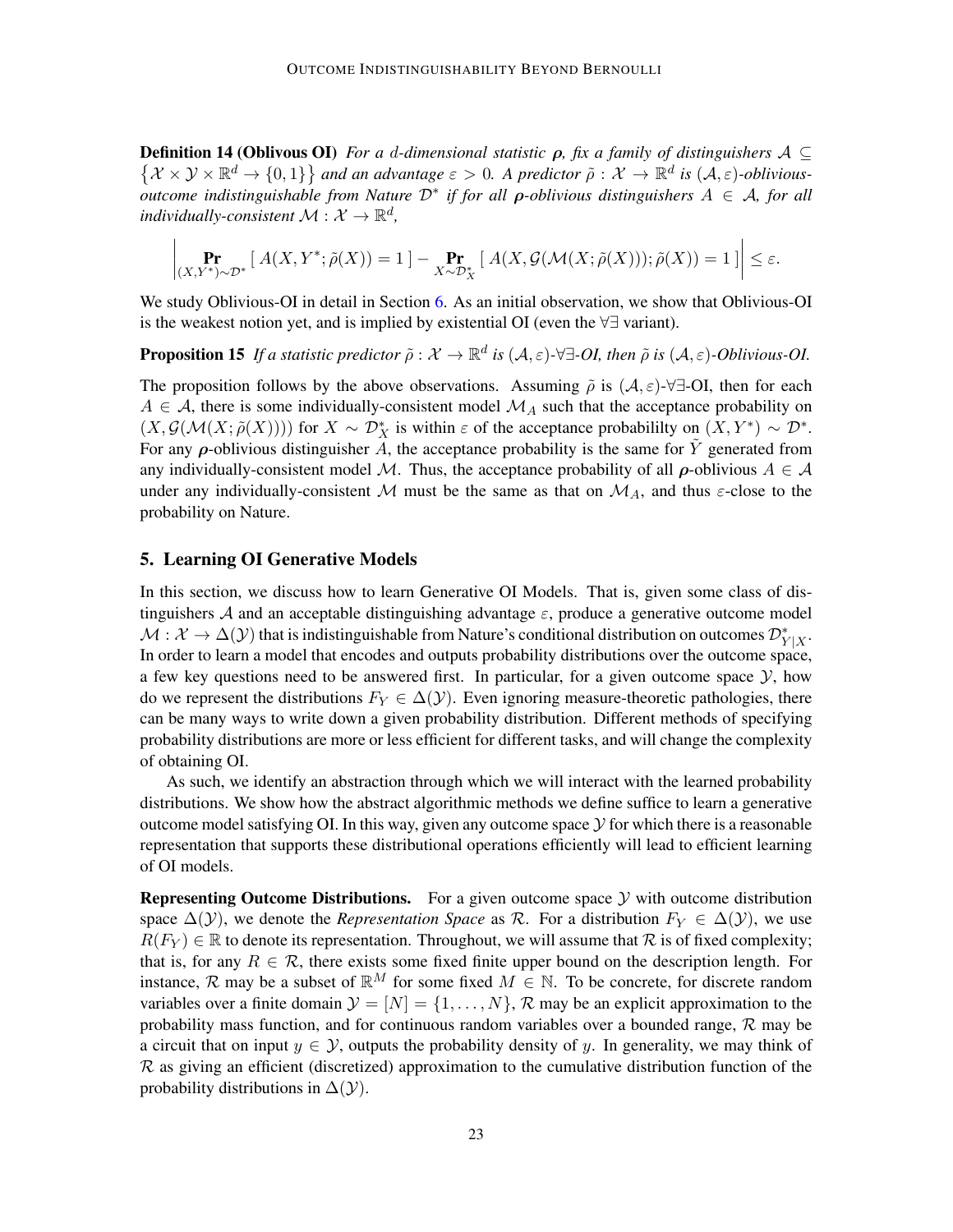The importance of working with a fixed representation  $R$  is algorithmic. In particular, we will define the learning algorithm for Generative OI Models to operate on and return represenations  $R \in \mathcal{R}$ , corresponding to  $F_Y \in \Delta(\mathcal{Y})$ . Importantly, we assume that the representation  $\mathcal{R}$  supports the following two operations.

• Sample Generation. A sample generator

$$
\mathcal{G}:\mathcal{R}\rightarrow\mathcal{Y}
$$

is a randomized map that given the representation  $R(F_Y)$  of some distribution,  $G(R(F_Y))$ returns a random outcome  $\tilde{Y} \sim F_Y$  drawn from the corresponding distribution.

• Reweighting. The reweighting procedure is a fixed algorithm (i.e., uniform computation) that computes a multiplicative weights update. In particular, the algorithm

$$
\mathcal{W}^B: \mathcal{R} \times [-1,1] \to \mathcal{R}
$$

is an oracle-algorithm, that has access to an oracle to the characteristic function of some subset  $B \subseteq \mathcal{Y}$ , assumed to have non-zero (and non-unit) measure. Given the representation  $R(F_Y)$ and some constant  $\eta \in [-1, 1]$ , the reweighting  $W^B(R(F_Y); \eta)$  returns the representation  $R(G_Y)$  for some distribution  $G_Y \in \Delta(\mathcal{Y})$  where

$$
\Pr_{G_Y} \left[ \, Y \in B \, \right] \propto e^{\eta} \cdot \Pr_{F_Y} \left[ \, Y \in B \, \right] \qquad \qquad \Pr_{G_Y} \left[ \, Y \notin B \, \right] \propto \Pr_{F_Y} \left[ \, Y \notin B \, \right].
$$

With these two methods, we can describe the learning algorithm for Generative OI Models.

*Generative OI Learning Algorithm.*

**Given.** Family of distinguishers A; advantage  $\varepsilon > 0$ ; Prior  $\mathcal{P}_Y \in \Delta(\mathcal{Y})$ ; step size  $\eta > 0$ **Output.** Generative outcome model  $\tilde{\mathcal{M}} : \mathcal{X} \to \mathcal{R}$ 

#### Initialization.

Initialize  $\tilde{\mathcal{M}}_0:\mathcal{X}\to\mathcal{R}$  to be the constant model that returns the representation of prior  $R(\mathcal{P}_Y).$ **Iterate.** for  $t = 0, 1, \ldots, T$ 

For each  $A \in \mathcal{A}$ , evaluate the (signed) distinguishing advantage  $\varepsilon_A$ ,

$$
\varepsilon_A = \Pr_{\mathcal{D}^*} \left[ \ A(X, Y^*; \tilde{\mathcal{M}}_t(X)) = 1 \ \right] - \Pr_{\mathcal{D}(\tilde{\mathcal{M}}_t)} \left[ \ A(X, \tilde{Y}; \tilde{\mathcal{M}}_t(X)) = 1 \ \right]
$$

using random samples from  $\mathcal{D}^*$  and random generated samples from  $\mathcal{D}(\tilde{\mathcal{M}}_t)$ 

If  $\max_{A \in \mathcal{A}} | \varepsilon_A | \leq \varepsilon$ , return  $\tilde{\mathcal{M}}_t$ .

Else, select any  $A_t \in \{A \in \mathcal{A} : |\varepsilon_A| > \varepsilon\}.$ Let  $B_t(\cdot) = \left\{ y \in \mathcal{Y} : A_t(\cdot, y, \tilde{\mathcal{M}}_t(\cdot)) = 1 \right\}$ Reweight the model  $\mathcal{\tilde{M}}_{t+1}(\cdot) \leftarrow \mathcal{W}^{B_t(\cdot)}(\mathcal{\tilde{M}}_t(\cdot); \text{sgn}(\varepsilon_{A_t}) \cdot \eta)$ 

The algorithm proceeds as follows. Initially, the model  $M$  is initialized to return the same prior distribution for all individuals  $x \in \mathcal{X}$ . Importantly, we don't maintain the distributions for each x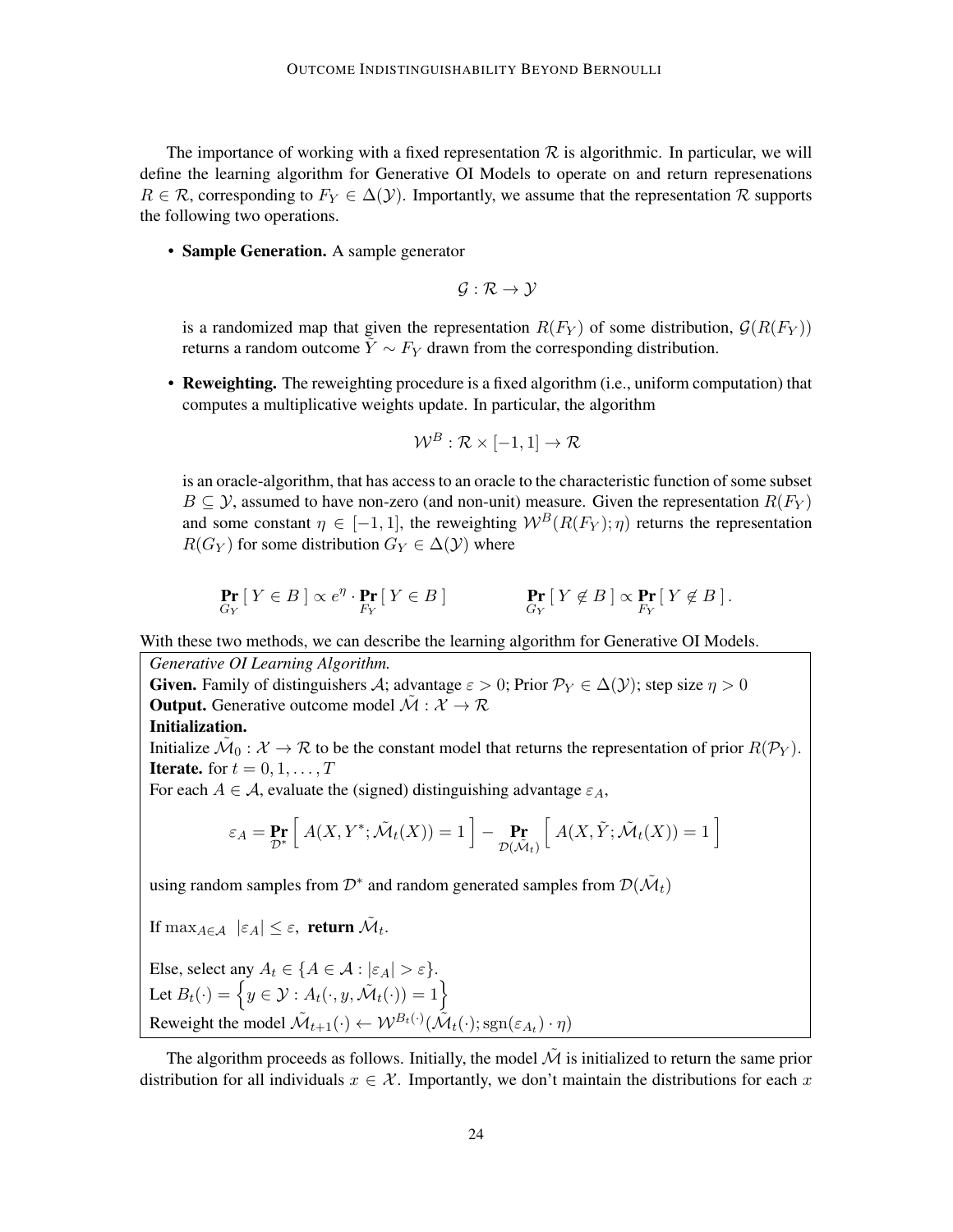explicitly, but rather implicitly. In particular, we build up the logic of  $\tilde{\mathcal{M}}$  into a circuit that takes an input  $x \in \mathcal{X}$ , and returns the representation of the outcome distribution  $\mathcal{M}(x)$ .

Then, the algorithm executes the following iteration until convergence. The first stage of the iteration searches for some  $A \in \mathcal{A}$  that successfully distinguishes between Nature  $\mathcal{D}^*$  and the current model of Nature  $\mathcal{D}(\tilde{\mathcal{M}})$ . If the algorithm cannot find such an A, then  $\tilde{\mathcal{M}}$   $\varepsilon$ -fools all of the distinguishers in A, so it is  $(A, \varepsilon)$ -Generative OI and we are done.

The second stage occurs when we do find a distinguisher  $A$  with significant advantage. Intuitively, such a distinguisher contains information that may be useful for pulling the distributions defined by  $\tilde{\mathcal{M}}$  closer to the true conditional outcome distribution  $\mathcal{D}_{Y|X}^*$ .

As such, we devise and update based on a successful  $A \in \mathcal{A}$ . Specifically, the update to the circuit for  $M$  must occur implicity, such that in a constant overhead of logic, the distributions defined by  $\mathcal{M}(x)$  are simultaneously updated for all  $x \in \mathcal{X}$ . To begin, consider a fixed x. We want to run the multiplicative weights update to  $\mathcal{M}(x)$ , such that we increase/decrease the density on the set of outcomes defined as follows.

$$
B[x] = \left\{ y \in \mathcal{Y} : A(x, y; \tilde{\mathcal{M}}(x)) = 1 \right\}
$$

For a fixed representation  $\tilde{\mathcal{M}}(x) \in \mathcal{R}$ , we can use the Reweighting algorithm  $\mathcal{W}^{B[x]}$  to return the representation of the distribution, where the probability of  $y \in B[x]$  has been reweighted by  $e^{\eta}$ . Importantly, we assume that the logic of  $W^B$  can be implemented by a uniform oracle procedure, that runs the same code independent of the actual predicate B.

This uniformity assumption is crucial: it allows us to update the distribution for all  $x \in \mathcal{X}$ simultaneously by taking  $x$  as an input to the oracle. That is, rather than defining a pre-specified  $B[x]$  for each x, we instead define a parameterized oracle  $B(\cdot) = A(\cdot, y; \tilde{\mathcal{M}}(\cdot))$  that takes  $x \in \mathcal{X}$ as input. Then, when we wish to evaluate  $\mathcal{M}(\cdot)$  on a specific input  $x \in \mathcal{X}$ , we feed the input x into  $B_t(\cdot)$  corresponding to the update for each iteration t.

**Returned predictor.** The final predictor  $\tilde{\mathcal{M}}$  will be  $(\mathcal{A}, \varepsilon)$ -generative OI by the fact the termination condition. The "hypothesis class" of predictors that the algorithm can output is built up from individual  $A \in \mathcal{A}$  as well as from the logic of W. In particular, the evaluation of  $\mathcal{M}(x)$  follows a sequence of calls to the Reweighting algorithm, using a subpopulation oracle determined by  $A_t$  for each iteration t. In particular, if  $\tilde{M}$  is returned after T iterations, we can express  $\tilde{M}(\cdot)$  as

$$
\mathcal{W}^{B_T(\cdot)}\left(\mathcal{W}^{B_{T-1}(\cdot)}\left(\ldots \mathcal{W}^{B_1(\cdot)}(R(\mathcal{P}_Y);\eta_1,\ldots;\eta_{T-1}\right);\eta_T\right)
$$

where:

- $B_t(\cdot) = \{y \in \mathcal{Y} : A_t(\cdot, y, \tilde{\mathcal{M}}_t(\cdot)) = 1\}$ ; on a fixed input  $x \in \mathcal{X}$ , then  $B_t(x)$  is the set of outcomes that make the distinguisher  $A(x, y, \tilde{M}_t(x)) = 1$  given the prediction  $\tilde{M}_t(x)$  in the tth iteration.
- $\mathcal{M}_0(x) = R(\mathcal{P}_Y)$  for all  $x \in \mathcal{X}$  is the representation of the prior distribution on outcomes
- $\eta_t \in \{-\eta, \eta\}$  indicates whether the *t*th update should be positive or negative.

To begin the analysis, we discuss the complexity of evaluating the learned model  $\tilde{\mathcal{M}}$  returned by the algorithm. A key assumption that we will make is that the representation returned by  $\mathcal{M}_t(x) \in$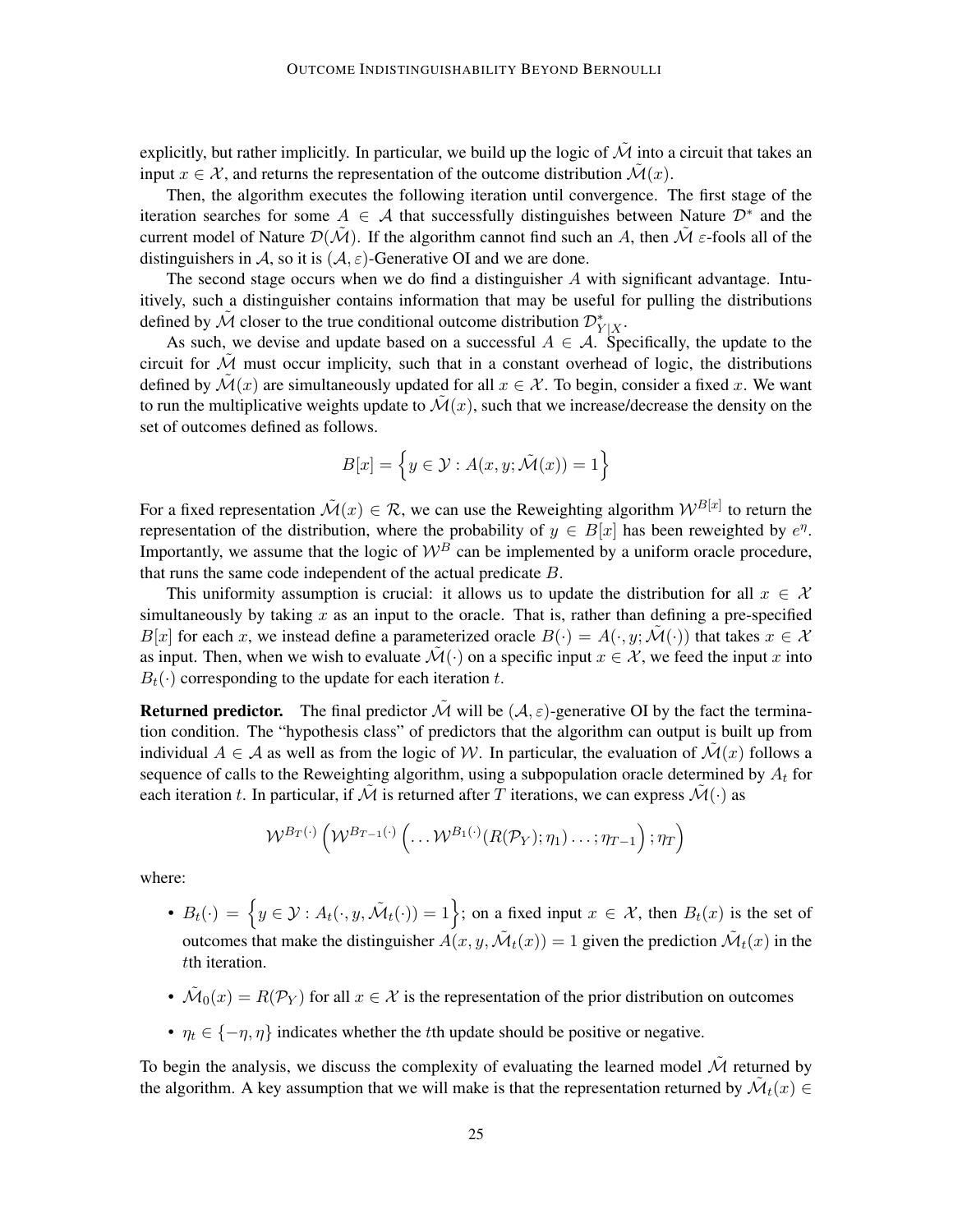$\Delta(y)$  is of a fixed size; in some models, this complexity could scale as the complexity of computing  $\mathcal{\tilde{M}}_t$  increased.

With this assumption in place, we can decompose the cost into costs per iterate. Evaluating the predictor requires evaluating  $W^{B_t}$  for each  $t \in [T]$ . This complexity scales with the cost of Reweighting and the cost of evaluating  $A \in \mathcal{A}$ , which are required to evaluate the oracle  $B_t$ .

Proposition 16 (Time Complexity of Evaluation) *When the algorithm returns*  $\tilde{\mathcal{M}}$  after T itera*tions, the complexity of evaluating* M˜ *requires* T *executions of Reweighting, which may make calls to*  $A \in \mathcal{A}$  *as an oracle.* 

Note that in the worst case,  $B_t$  may make a call to  $A_t$  for each  $y \in \mathcal{Y}$ . For instance, for discrete distributions, the time complexity can be upper bounded by  $O(T \cdot |\mathcal{Y}| \cdot \text{time}_{\mathcal{A}})$  plus the time to compute the reweighting. As such, a key quantity in understanding the complexity of the predictive model is the iteration complexity.

Iteration Complexity. The first step in bounding the complexity of the learning algorithm is to argue that the algorithm converges to an  $(A, \varepsilon)$ -OI model in a bounded number of iterations T. This argument follows by identifying a potential function  $\phi_{KL}$  based on the expected KL-divergence between  $\mathcal{M}(X)$  and  $\mathcal{D}_{Y|X}^*$ , and arguing that any successful distinguisher  $A \in \mathcal{A}$  suggests an update that causes the potential to drop significantly.

We measure progress in expected KL Divergence. For concreteness, we focus on the case of discrete probability distributions, but a similar analysis follows for the continuous case. For two probability mass functions  $f_Y, g_Y$ , the KL-divergence is defined as follows.

$$
D_{\text{KL}}(f_Y; g_Y) = \sum_{y \in \mathcal{Y}} f_Y(y) \cdot \log \left( \frac{f_Y(y)}{g_Y(y)} \right)
$$

We define the potential function as the KL-divergence from  $\mathcal{D}_{Y|X}^*$ .

$$
\phi_{\text{KL}}(\tilde{\mathcal{M}}) = \mathop{\mathbf{E}}_{X \sim \mathcal{D}^*_{X}} \left[ D_{\text{KL}}\left(\mathcal{D}^*_{Y|X}; \tilde{\mathcal{M}}(X)\right) \right]
$$

We argue that if there is a distinguisher  $A \in \mathcal{A}$  that has nontrivial advantage, the multiplicative update under Reweighting causes the potential function to drop.

For notational convenience, we use  $f^*: \mathcal{X} \times \mathcal{Y} \to [0,1]$  to denote the conditional probability mass function of Nature  $\mathcal{D}_{Y|X}^*$  and use  $\tilde{m}: \mathcal{X} \times \mathcal{Y} \to [0,1]$  to denote the probabiltiy mass function of  $\tilde{M}$ , for a given individual  $x \in \mathcal{X}$ . Suppose there exists  $A \in \mathcal{A}$  s.t.  $|\varepsilon_A| > \varepsilon$ , for

$$
\varepsilon_A = \Pr_{\mathcal{D}^*} \left[ A(X, Y^*; \tilde{\mathcal{M}}(X)) = 1 \right] - \Pr_{\mathcal{D}(\tilde{\mathcal{M}})} \left[ A(X, \tilde{Y}; \tilde{\mathcal{M}}(X)) = 1 \right]
$$
  
= 
$$
\mathbf{E} \left[ A(X, Y^*; \tilde{\mathcal{M}}(X)) \right] - \mathbf{E} \left[ A(X, \tilde{Y}; \tilde{\mathcal{M}}(X)) \right]
$$
  
= 
$$
\mathbf{E} \left[ \sum_{y \in \mathcal{Y}} A(X, y; \tilde{\mathcal{M}}(X)) \cdot (f^*(X; y) - \tilde{m}(X; y)) \right]
$$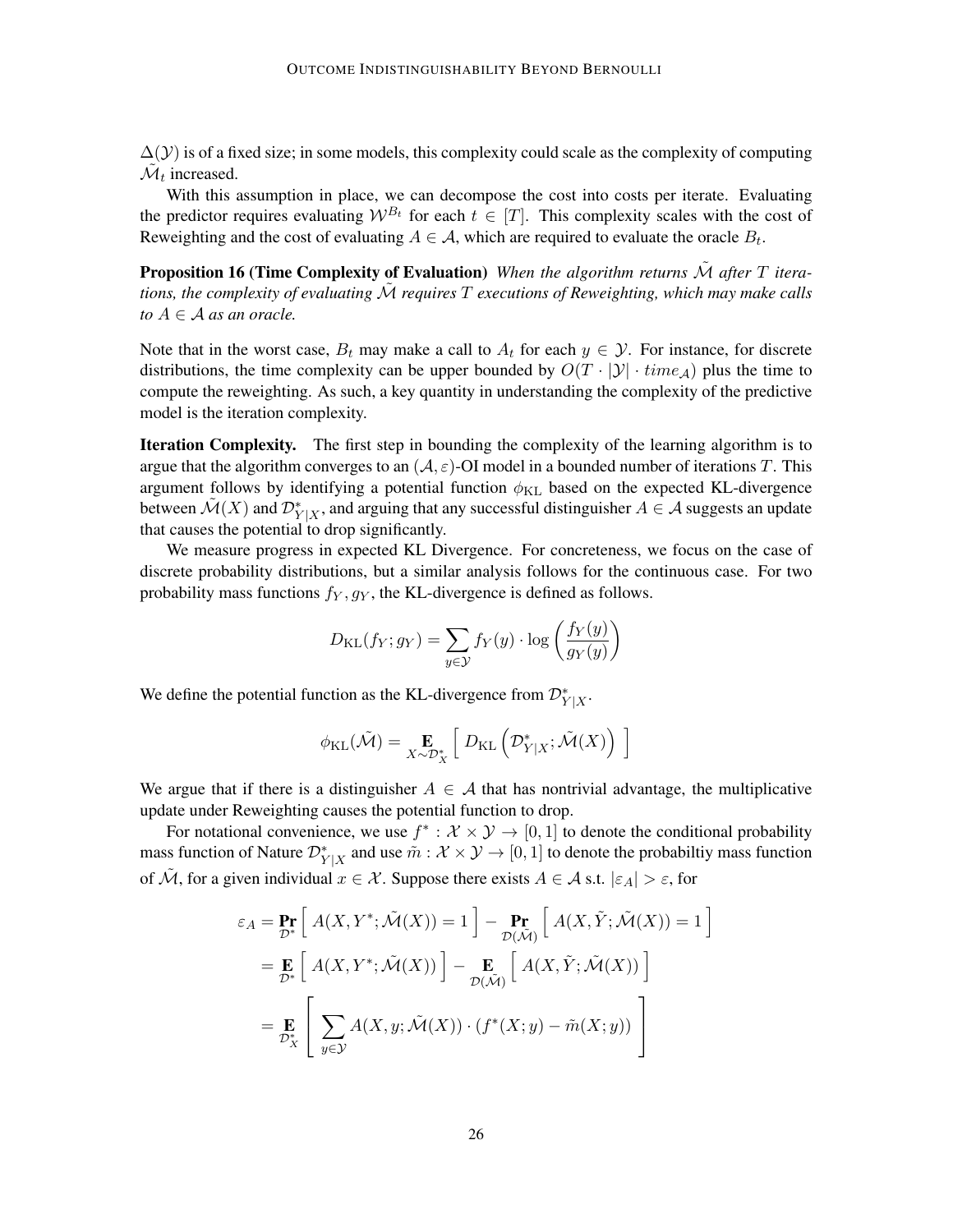Consider the update under Reweighting. Let  $\tilde{M}_0$  refer to the initial model, and  $\tilde{M}_1$  the updated. Let  $Z(x)$  denote the normalization constant on individual  $x \in \mathcal{X}$ .

$$
Z(x) = \sum_{y \in \mathcal{Y}} \tilde{m}_0(x; y) \cdot e^{\text{sgn}(\varepsilon_A) \cdot \eta \cdot A(x, y, \tilde{\mathcal{M}}_0(x))}
$$

By a standard argument, we can bound the difference in potential as follows.

$$
\phi_{\text{KL}}(\tilde{\mathcal{M}}_0) - \phi_{\text{KL}}(\tilde{\mathcal{M}}_1) = \mathop{\mathbf{E}}_{\mathcal{D}_X^*} \left[ \text{sgn}(\varepsilon_A) \cdot \eta \sum_{y \in \mathcal{Y}} A(X, y; \tilde{\mathcal{M}}_0(X)) \cdot f^*(X; y) - \log \left( Z(X) \right) \right]
$$

By the fact that  $\eta \in [-1, 1]$  and the fact that  $\log(1 - x) \leq -x$ , we derive the following in equality for the log partition function.

$$
\log(Z(X)) = \log \left( \sum_{y \in \mathcal{Y}} \tilde{m}_0(X; y) \cdot e^{\operatorname{sgn}(\varepsilon_A) \cdot \eta \cdot A(X, y, \tilde{\mathcal{M}}_0(X))} \right)
$$
  
\n
$$
\leq \log \left( \sum_{y \in \mathcal{Y}} \tilde{m}_0(X; y) \cdot \left( 1 - \operatorname{sgn}(\varepsilon_A) \cdot \eta \cdot A(X, y, \tilde{\mathcal{M}}_0(X)) + \eta^2 \cdot A(X, y, \tilde{\mathcal{M}}_0(X)) \right) \right)
$$
  
\n
$$
\leq \log \left( 1 - \operatorname{sgn}(\varepsilon_A) \cdot \eta \cdot \sum_{y \in \mathcal{Y}} \tilde{m}_0(X; y) \cdot A(X, y, \tilde{\mathcal{M}}_0(X)) + \eta^2 \right)
$$
  
\n
$$
\leq \operatorname{sgn}(\varepsilon_A) \cdot \eta \cdot \sum_{y \in \mathcal{Y}} \tilde{m}_0(X; y) \cdot A(X, y, \tilde{\mathcal{M}}_0(X)) + \eta^2
$$

Thus, we can bound the difference as follows.

$$
\geq \mathbf{E}_{\mathcal{D}_{X}^{*}}\left[\text{sgn}(\varepsilon_{A}) \cdot \eta \sum_{y \in \mathcal{Y}} A(X, y; \tilde{\mathcal{M}}_{0}(X)) \cdot (f^{*}(X; y) - \tilde{m}(X; y)) - \eta^{2}\right]
$$
  
= sgn(\varepsilon\_{A}) \cdot \eta \left(\mathbf{Pr}\_{\mathcal{D}^{\*}}\left[A(X, Y^{\*}; \tilde{\mathcal{M}}(X)) = 1\right] - \mathbf{Pr}\_{\mathcal{D}(\tilde{\mathcal{M}})}\left[A(X, \tilde{Y}; \tilde{\mathcal{M}}(X)) = 1\right]\right) - \eta^{2}  
= |\varepsilon\_{A}| \cdot \eta - \eta^{2}

Thus, provided we take  $\eta \leq \varepsilon/2$ , then the potential function is guaranteed to drop by at least  $\varepsilon^2/4$ in each update.

**Proposition 17 (Iteration complexity)** *Taking*  $\eta = \varepsilon/2$ *, the algorithm is guaranteed to return a* (A, ε)*-Generative OI Model in* T *iterations for*

$$
T \le O\left(\frac{\phi_{\text{KL}}(\mathcal{P}_Y)}{\varepsilon^2}\right)
$$

where  $\phi_{\text{KL}}(\mathcal{P}_Y)$  is the KL-divergence between  $\mathcal{D}_{Y|X}^*$  and  $\mathcal{P}_Y$ *, averaged over*  $X \sim \mathcal{D}_X^*$ *.* 

That is, the worst-case number of iterations is upper bounded in terms of the quality of the prior. For discrete probability distributions of finite support, this quantity can be bounded finitely; for distributions of unbounded support, then to achieve convergence in the worst-case, we need to assume a prior that is bounded in KL for all individuals' outcome distributions.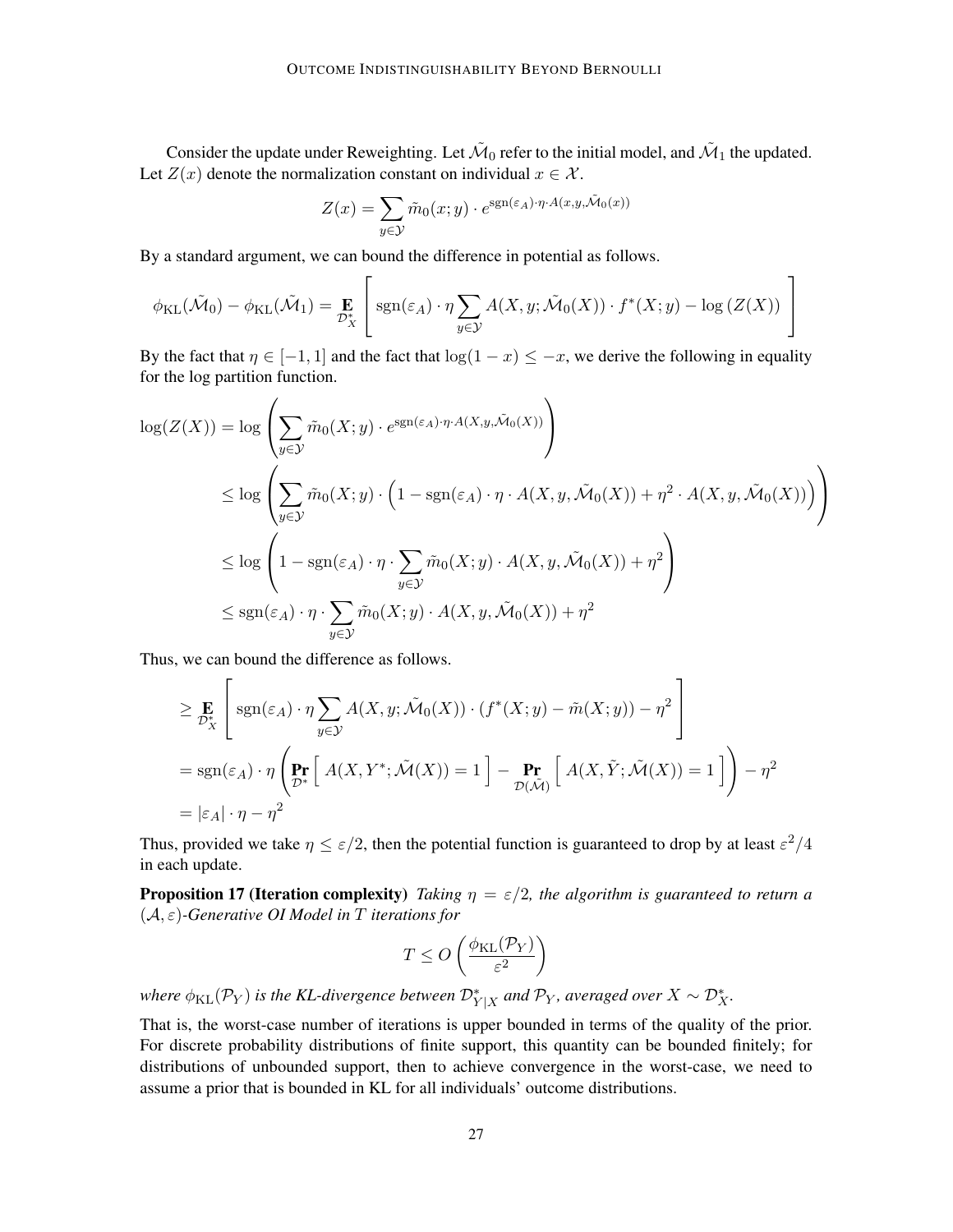**Sample Complexity.** Using the bound on the iteration complexity, we can derive an upper bound on the sample complexity. In particular, we can bound the sample complexity generically by obtaining a per-iteration bound and then resampling to estimate the acceptance probabilities each iteration.

Note that the algorithm's only interaction with Nature's samples is in determining the acceptance probability of each  $A \in \mathcal{A}$  for the current M. Given that we care about  $\varepsilon$ -indistinguishability, it suffices to obtain estimates that are  $\varepsilon/c$ -accurate for some constant c for all  $A \in \mathcal{A}$ . Thus, it suffices to take enough samples from  $\mathcal{D}^*$  to guarantee uniform convergence over  $\mathcal{A}$ . By standard arguments, we can bound the sample complexity by  $m_0 = O((\log |\mathcal{A}| + \log(T))/\varepsilon^2)$ .

**Proposition 18 (Sample complexity)** *With success probability*  $1 - \delta$ *, the algorithm can be implemented using* m *samples, for*

$$
m \leq T \cdot O\left(\frac{\log(T |A|/\delta)}{\varepsilon^2}\right) \leq \tilde{O}\left(\phi_{\text{KL}}(\mathcal{P}_Y) \cdot \frac{\log(|A|/\delta)}{\varepsilon^4}\right).
$$

Time Complexity of Learning. To bound the time complexity of running the learning algorithm, we decompose each iteration into three tasks: (1) Sample Generation, (2) Searching, and (3) Reweighting. We first state the bounds generically, then analyze it concretely for the case for discrete outcome distributions.

To bound the cost of sampling, we note that the sample complexity analysis of Nature's samples equally bounds the number of samples we need from the modeled distribution  $\mathcal{D}(\mathcal{M})$ . In particular, over the course of the algorithm, we need to generate  $m \leq \tilde{O}\left(\phi_{\text{KL}}(\mathcal{P}_Y) \cdot \frac{\log(|A|/\delta)}{\varepsilon^4}\right)$  $\frac{|A|/\delta)}{\epsilon^4}$  modeled samples. This involves drawing m unlabeled samples from  $X\sim \mathcal{D}^*_X$ , then as needed, calling  $\mathcal{G}(\tilde{\mathcal{M}}(X))$ to obtain a modeled label for each sample. Thus, the sample generation cost of the algorithm is proportional to the sample complexity times the time complexity of generating a sample, which we denote time<sub>G</sub>.

The next key cost is searching in each iteration for some  $A \in \mathcal{A}$  that distinguishes between  $\mathcal{D}^*$ and  $\mathcal{D}(\tilde{\mathcal{M}})$  for the current model  $\tilde{\mathcal{M}}$ . Here, we perform an exhaustive search by iterating through the |A| distinguishers, and evaluating  $\varepsilon_A$  for each  $A \in \mathcal{A}$ . This complexity will be dominated by iterating through A, with  $O(m_0)$  evaluations of the distinguisher A per iterate to estimate  $\varepsilon_A$ . We denote an upper bound on the time required to evaluate  $A \in \mathcal{A}$  as  $time_A$ .

Finally, at the end of the iteration, the algorithm incorporates the reweighting algorithm into the generative outcome model based on the identified distinguisher. This process implicitly updates  $\mathcal{M}(\cdot)$  to have a new normalized probability function, given any input  $x \in \mathcal{X}$ . In order to feed representations of the predicted outcome distributions into the distinguishers at the next level, we need to evaluate the Reweighting process  $W^{B(\cdot)}$  in each iteration, which we assume uses  $\text{time}_{\mathcal{W}}$ .

Proposition 19 (Time Complexity of Learning) *The time complexity to learn* (A, ε)*-generative* OI models can be upper bounded by  $T \leq O\left(\phi_{\mathrm{KL}}(\mathcal{P}_Y)/\varepsilon^2\right)$  iterations where each iteration makes

- $O(m_0)$  calls to Sample Generation G from  $\tilde{\mathcal{M}}_t$
- $O(m_0)$  *evaluations of each distinguisher*  $A \in \mathcal{A}$
- *One call to Reweighting*  $W^{B_t(\cdot)}$

*totally time bounded by*

$$
time \le O(m \cdot time_G + m \cdot |\mathcal{A}| \cdot time_{\mathcal{A}} + T \cdot time_W).
$$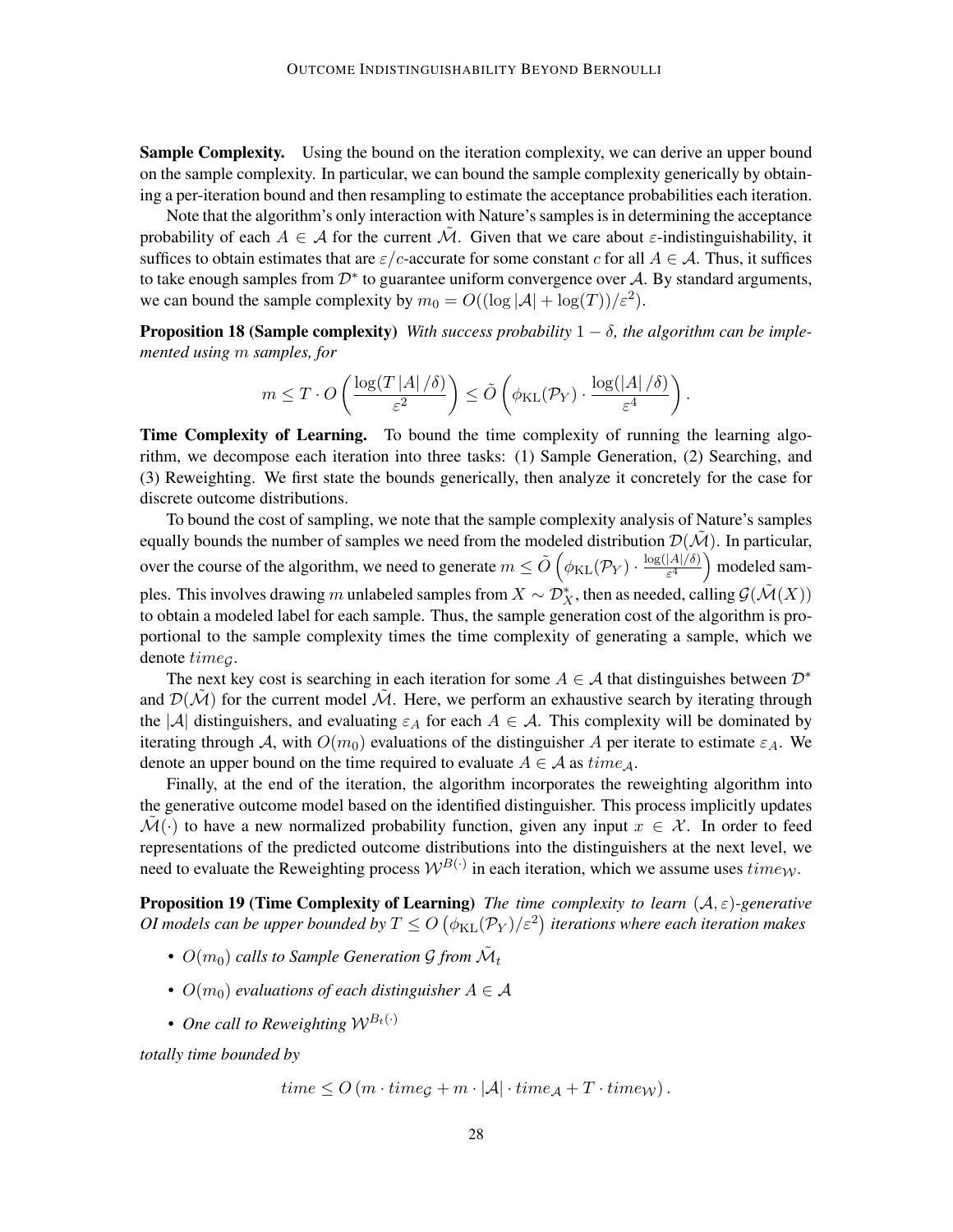Implementing Sample Generation and Reweighting. In all, to learn Generative OI Models for any Nature, it suffices to exhibit a concrete representation of outcome distributions from  $\Delta(Y)$ that supports efficient Sample Generation and Reweighting. For concreteness, we consider how to instantiate the abstraction for outcomes that come from some large, but finite, discrete domain  $\mathcal{Y} = [N] = \{1, \ldots, N\}$ . In this case, we can represent the distribution explicitly as a discrete CDF, where  $\tilde{\mathcal{M}}$  :  $\mathcal{X} \times \mathcal{Y} \rightarrow [0, 1]$  is used to approximate the true conditional probability law,<sup>[5](#page-28-0)</sup> where for each  $y \in [N]$ ,

$$
\tilde{\mathcal{M}}(x;y) \approx \Pr_{\mathcal{D}^*} \left[ \, Y \leq y \; | \; X = x \, \right].
$$

With this representation fixed, we can analyze the complexity necessary to implement Sample Generation and Reweighting for a given predicted distribution  $\mathcal{M}(x) \in \Delta(\mathcal{Y})$ .

• Sample Generation: Draw a uniform random  $\tau \in [0, 1]$ , and binary search through  $\mathcal{M}(x)$ for the maximum  $y \in [N]$ , such that  $\mathcal{M}(x; y) \leq \tau$ . Then, return y with probability

$$
\frac{\tau - \tilde{\mathcal{M}}(x; y)}{\tilde{\mathcal{M}}(x; y + 1) - \tilde{\mathcal{M}}(x; y)}
$$

and  $y + 1$  otherwise.

• Reweighting: Compute the probability mass function  $\tilde{m}: \mathcal{X} \times \mathcal{Y}$  corresponding to  $\tilde{\mathcal{M}}$ , by differencing. Then, multiply  $\tilde{m}(\cdot; y)$  by  $e^{\eta}$  for all  $y \in B$ , compute the normalization factor by summing over all  $y \in \mathcal{Y}$ , and divide each entry by the normalization.

As such, using the CDF representation, Sample Generation is possible using  $polylog(N)$  time (in a RAM model, with two calls to uniform randomness), and Reweighting is possible using  $O(N)$ arithmetic operations. The main computational cost of sample generation, then, involves evaluating  $\mathcal{M}(x) \in \Delta(\mathcal{Y})$  to obtain the CDF representation. By the proposition above, this procedure requires at most T calls to Reweighting. In the worst case, each of these calls could make  $|y|$  calls to some  $A \in \mathcal{A}$  to implement the oracle B. Thus, we can bound  $time_G$  as follows.

$$
time_{\mathcal{G}} \leq T \cdot time_{\mathcal{A}} \cdot O(N)
$$

To bound the complexity, we use the fact that the KL-divergence for a discrete distribution is upper bounded by  $\log |\mathcal{Y}|$ , so the iteration complexity is bounded by  $T \le O(\log |\mathcal{Y}|/\varepsilon^2)$  and the sample complexity  $m \leq \frac{\log |\mathcal{Y}| \cdot \log |\mathcal{A}|}{\epsilon^4}$  $\frac{[\text{log} |A|]}{\varepsilon^4}$ . In all, we can bound the expression for *time* as

$$
time \leq m \cdot T \cdot time_{\mathcal{A}} \cdot \tilde{O}(|\mathcal{Y}|) + m \cdot |\mathcal{A}| \cdot time_{\mathcal{A}} + T \cdot \tilde{O}(|\mathcal{Y}|)
$$

Subsituting in the bounds, we obtain the following guarantee, where the  $\tilde{O}$  notation suppresses polylogarithmic factors in the arguments.

<span id="page-28-0"></span><sup>5.</sup> Throughout, we assume that the marginal distribution of individuals  $\mathcal{D}_X^*$  is supported on a discrete domain  $\mathcal{X}$ .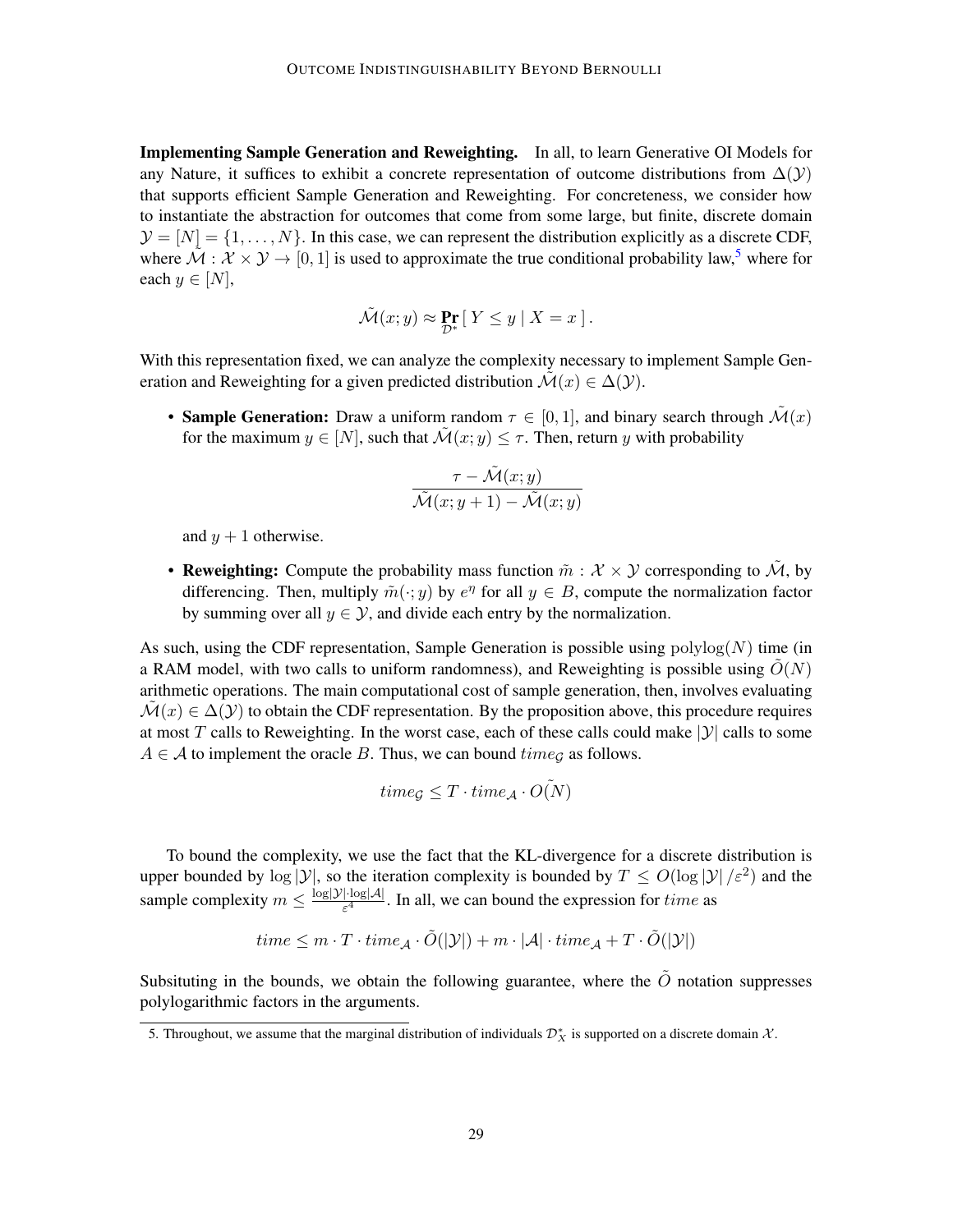Theorem 20 *There exists an algorithm for learning an OI Generative Outcome Model over a discrete outcome domain*  $\mathcal{Y}$ *. For any given distribution*  $\mathcal{D}^*$  *over*  $\mathcal{X} \times \mathcal{Y}$ *, class* A *of distinguishers and indistinguishability parameter* ε*, the sample complexity is bounded by:*

$$
\tilde{O}\left(\frac{\log |\mathcal{Y}| \cdot \log |\mathcal{A}|}{\varepsilon^4}\right).
$$

*Assuming that the distinguishers in A can be evaluated in time time<sub>A</sub>, the running time is:* 

$$
time \leq \tilde{O}\left(\frac{|\mathcal{Y}| \cdot time_{\mathcal{A}} \cdot \log |\mathcal{A}|}{\varepsilon^6} + \frac{|\mathcal{A}| \cdot time_{\mathcal{A}} \cdot \log |\mathcal{Y}|}{\varepsilon^4}\right)
$$

*The algorithm produces a generative model*  $\tilde{\mathcal{M}}$  :  $\mathcal{X} \to \mathcal{Y}$ . Given an input  $x \in \mathcal{X}$ , the model  $\tilde{\mathcal{M}}$  can *be evaluated (i.e. used to generate a sample) in time:*

$$
\tilde{O}\left(\frac{|\mathcal{Y}| \cdot \mathrm{time}_{\mathcal{A}} \cdot \log |\mathcal{A}|}{\varepsilon^2}\right).
$$

Improved Efficiency for No-Access Distinguishers. Finally, we remark that the complexities we derive here can vary quantitatively depending on the qualitative aspects of the distinguisher model. For instance, in the original work [Dwork et al.](#page-37-0) [\(2021\)](#page-37-0) define a variant of OI, which they call "No-Access," where distinguishers do not look at the value of the predictions  $\mathcal{M}(X)$ . If we restrict our attention to No-Access Distinguishers for generative outcome models, then the complexities can be bounded more tightly. In particular, the sample complexity and evaluation time complexity avoid costs associated with processing the predictions  $\mathcal{M}(X)$ . Specifically, for the sample complexity, we only need to obtain valid estimates of the acceptance probability of the distinguishers once (as there is no dependence on  $\tilde{M}$ ), so we can avoid the factor T blow-up and only take  $m = O(\log |\mathcal{A}|/\varepsilon^2)$ labeled samples from  $\mathcal{D}^*$ . For the evaluation time complexity, we need not Reweight  $\tilde{\mathcal{M}}$  at every step, and can instead process all of the updates, then Reweight; again, this saves a factor  $T$  on the Reweighting cost.

## <span id="page-29-0"></span>6. Multicalibrated Statistic Fool Oblivious Distinguishers

Here, we explore the expressiveness of Oblivious Outcome Indistinguishability. Intuitively, oblivious distinguishers focus their attention on the statistics being modeled, and nothing else. In this sense, to capture the constraints of Oblivious OI, it may be sufficient to reason directly about the statistics of interest, rather than a generative model for outcomes. Here, as in the original work on Bernoulli OI, we show a tight connection between Oblivious OI and Multicalibration. Multicalibra-tion, defined by Hébert-Johnson et al. [\(2018\)](#page-38-5) in the context of fair binary prediction, requires that predictions be well-calibrated not simply on the population as a whole, but even when we restrict our attention to structured subpopulations.

To begin, we generalize the idea of multicalibration to predictions of arbitrary statistics. With the appropriate generalization in hand, we show an equivalence between multicalibrated statistics and oblivious outcome indistinguishable statistics. Finally, we conclude with a discussion of the work of [Jung et al.](#page-38-1) [\(2021\)](#page-38-1) on moment multicalibration and how it relates to multicalibrated statistics and OI. We show how the connection between oblivious OI and multicalibration, and specifically the technical requirement of linearization, sheds light on approach of mean-conditioning used by [Jung](#page-38-1) [et al.](#page-38-1) [\(2021\)](#page-38-1) to achieve moment multicalibration.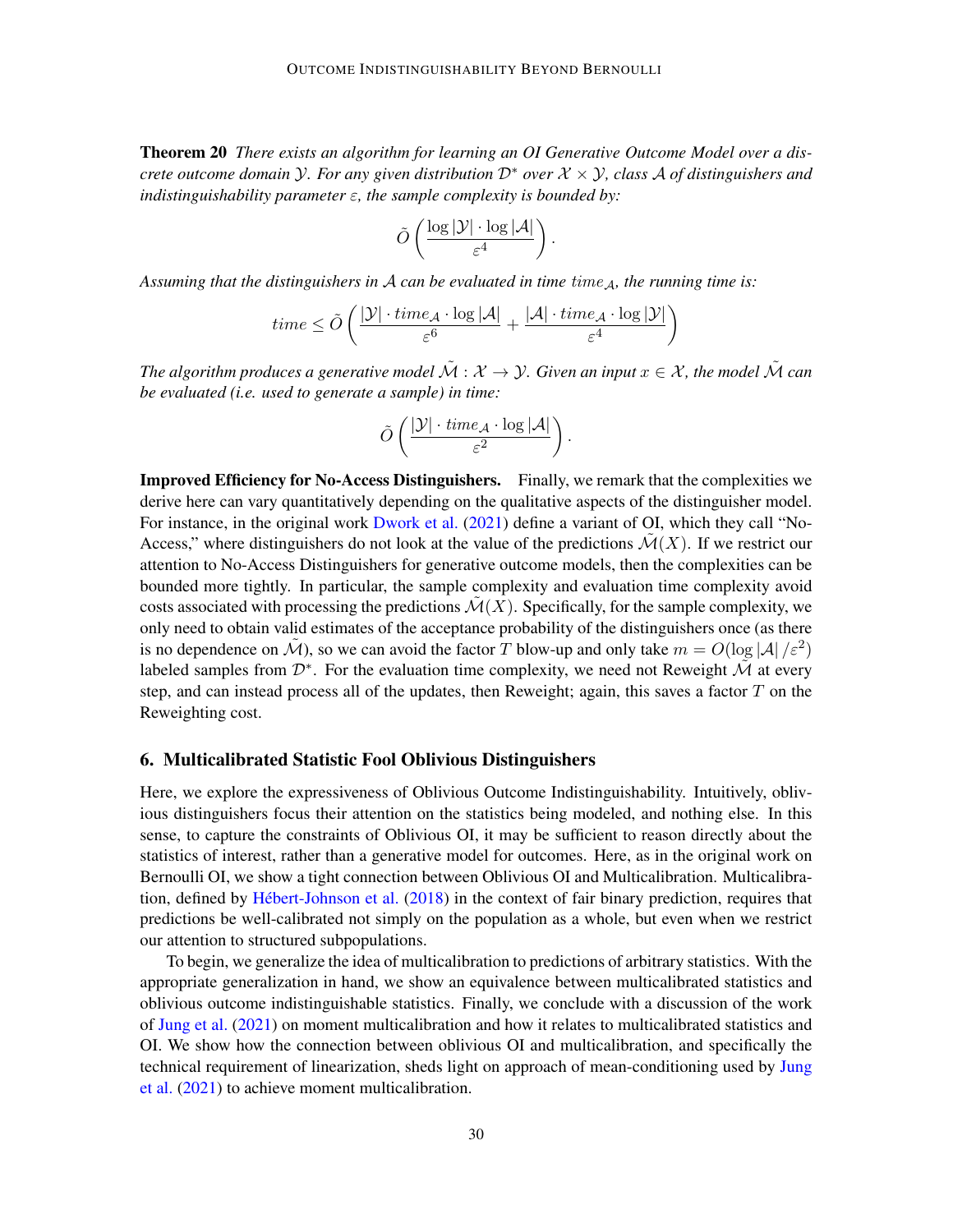#### 6.1. Multicalibrated Statistics

Before we can define multicalibration in the context of general statistics, we must first fix a definition of calibration for general statistics. We begin with a technical notion of calibration, that requires the predicted statistics be accurate in expectation, even after conditioning on the predictions themselves.

**Definition 21 (Calibration,** *accuracy in expectation***)** *A predictor*  $\tilde{\rho}: \mathcal{X} \to \Delta(\mathcal{Y})$  *for statistic*  $\rho$  *is calibrated over Nature*  $\mathcal{D}^*$  *if for all*  $\nu \in \text{supp}(\tilde{\rho})$ *,* 

$$
\mathbf{E}\left[\left.\rho\left\{\mathcal{D}_{Y|X}^*\right\}\ \right|\ \tilde{\rho}(X)=\nu\right]=\nu.
$$

This notion of calibration generalizes the Bernoulli formulation, where the constraint is required to hold for the predicted probabilities,  $Pr[Y = 1 | \tilde{p}(X) = v] = v$ . Calibration via accuracy in expectation is a natural desideratum for learning because the true outcome statistics satisfy the constraints. That is, if we take  $\rho^*(X) = \rho \left\{ \mathcal{D}_{Y|X}^* \right\}$ , then

$$
\mathbf{E}\left[\left.\rho\left\{\mathcal{D}_{Y|X}^*\right\}\right|\left.\rho^*(X)=\nu\right.\right]=\mathbf{E}\left[\left.\nu\right.\right|\left.\rho^*(X)=\nu\right.\right]=\nu.
$$

As in the Bernoulli case, calibration on its own is a very weak condition for recovery, and does not require that a predictor be informative. For instance, the constant predictor  $\tilde{\rho}(X) = \bar{\nu}$  $\mathbf{E}\Big[\,\boldsymbol{\rho} \,\Big\{ \mathcal{D}^*_{Y|X}$ that predicts the expected statistic on the marginal distribution of outcomes is calibrated.

$$
\mathbf{E}\left[\left.\boldsymbol{\rho}\left\{\mathcal{D}_{Y|X}^*\right\}\ \right|\ \tilde{\rho}(X)=\bar{\nu}\ \right]=\mathbf{E}\left[\left.\boldsymbol{\rho}\left\{\mathcal{D}_{Y|X}^*\right\}\ \right]=\bar{\nu}.
$$

Of course, this statistic predictor is constant over  $\mathcal{X}$ , and thus, gives no information about  $\mathcal{D}_{Y|X}^*$ beyond that conveyed by  $\mathcal{D}_Y^*$ . This observation motivates the idea of enforcing multicalibration, a strengthening of calibration, that requires calibration over a rich collection of structured subpopulations. As in Definition [4,](#page-16-2) we formulate the idea of "conditioning" on members of a subpopulation  $S \subseteq \mathcal{X}$  that receive a certain prediction  $\tilde{\rho}(X) = \nu$ , in terms of a class of functions  $C \subseteq \{X \times \mathbb{R}^d \to \mathcal{B}_1^d\}$ . That is, we consider vector-valued functions  $c \in C$  that map individualprediction pairs to vectors of unit  $\ell_1$ -norm; this choice is somewhat arbitrary, but plays nicely with the assumption that the predicted statistics  $\tilde{\rho}: \mathcal{X} \to \mathcal{B}_{\infty}^d$  are  $\ell_{\infty}$ -bounded.

<span id="page-30-0"></span>**Definition 22 (Statistic Multicalibration)** Fix a class of functions  $\mathcal{C} \subseteq \{ \mathcal{X} \times \mathbb{R}^d \to \mathcal{B}_1^d \}$  and *an approximation*  $\alpha \geq 0$ . For a bounded d-dimensional statistic  $\rho : \Delta(y) \to \mathcal{B}^d_{\infty}$ , a predictor  $\tilde{\rho}: \mathcal{X} \to \mathbb{R}^d$  is  $(\mathcal{C}, \alpha)$ -multicalibrated if for all  $c \in \mathcal{C}$ 

$$
\mathbf{E}\left[\left\langle c(X,\tilde{\rho}(X)),\left(\boldsymbol{\rho}\left\{ \mathcal{D}_{Y|X}^*\right\}-\tilde{\rho}(X)\right)\right\rangle\ \right]\leq\alpha.
$$

Definition [22](#page-30-0) is yet a further generalization of the Bernoulli variants of multiaccuracy and multicalibration. Note that, as with calibration, Nature's true statistics  $\rho^*$  are feasible for multicalibration, for any collection  $\mathcal{C}$ . Thus, for any Nature  $\mathcal{D}^*$ , there exists some multicalibrated statistic predictor  $\tilde{\rho} = \rho^*$ . The strength of the multicalibration guarantee is parameterized by the complexity of C: as the functions  $c \in \mathcal{C}$  become more complex, the multicalibration constraints enforce a tighter consistency with Nature.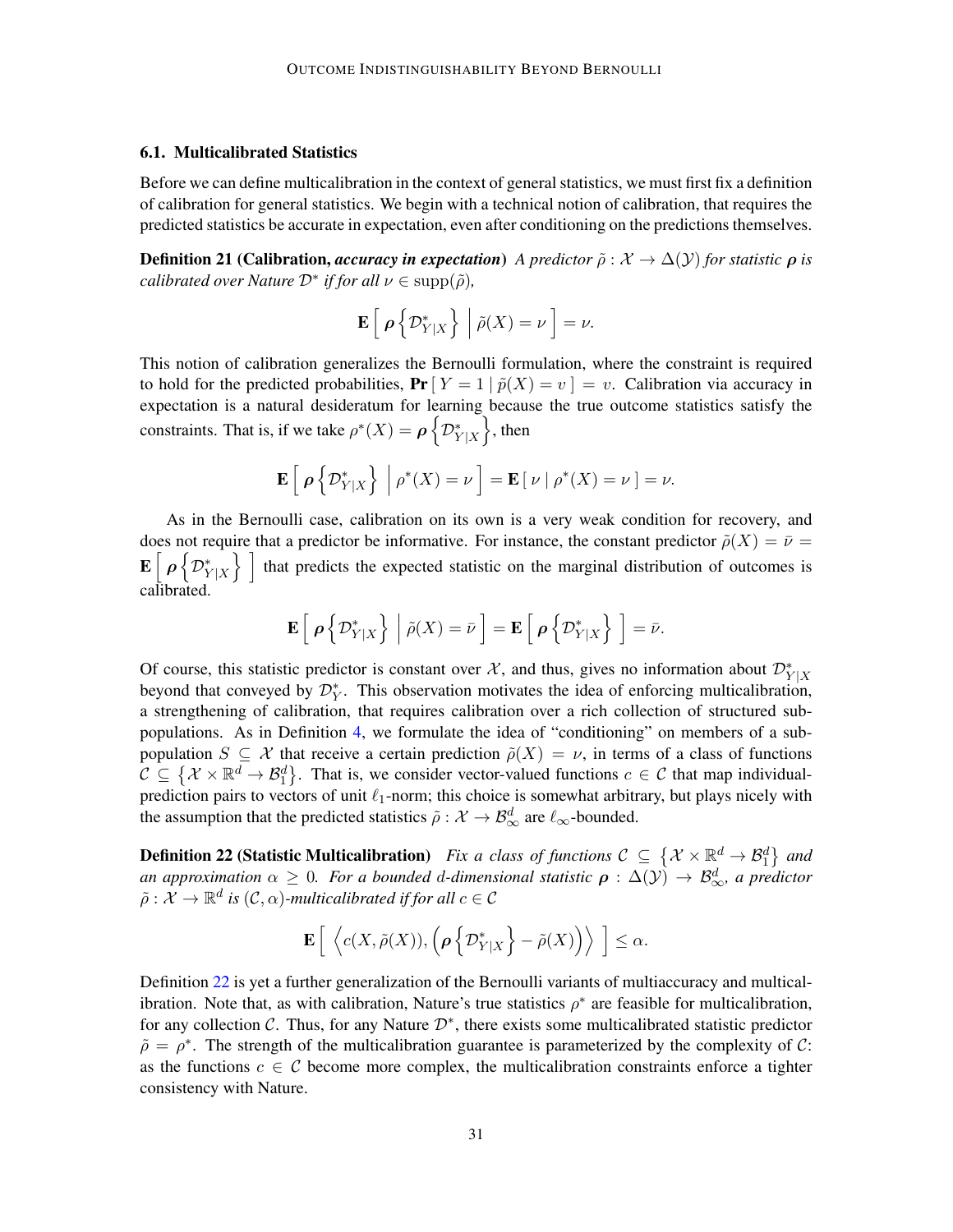Linearizing statistics. Despite the fact that multicalibration is definitionally feasible by taking  $\tilde{\rho} = \rho^*$ , in general, achieving multicalibration from a small set of samples may be practically challenging or impossible. In particular, for arbitrary statistics, it is not even clear how to estimate whether a given  $\tilde{\rho}$  satisfies calibration. Without repeated samples from  $\mathcal{D}_{Y|X=x}^*$  for various fixed choices of  $x \in \mathcal{X}$ , it may be impossible to evaluate the expectation of  $\rho \{ \mathcal{D}_{Y|X} \}$ . Even though the information-theoretic optimal  $\rho^*$  may exist, in general, it will be impossible to obtain a close estimate of  $\rho^*$  without strong assumptions on  $\mathcal{D}^*$ .

This shortcoming of the accuracy-in-expectation definition of calibration motivates a different definition, where rather than averaging over the true statistic values on individuals, we average over the mixture outcome distributions, induced by averaging over individuals.

**Definition 23 (Calibration,** *consistency over mixtures***)** *A predictor*  $\tilde{\rho}: \mathcal{X} \to \mathbb{R}^d$  for statistic  $\rho$  is *calibrated over Nature*  $\mathcal{D}^*$  *if for all*  $\nu \in \text{supp}(\tilde{\rho})$ 

$$
\boldsymbol{\rho} \left\{ \mathcal{D}_{Y|\tilde{\rho}(X)=\nu} \right\} = \nu.
$$

Indeed, one practical appeal of the mixture definition of calibration is that it allows us to use "repeated" outcomes from within a subpopulation (e.g., the individuals that receive prediction  $\tilde{\rho}(X) = \nu$ ) to reason about whether the predicted statistics are accurate in expectation. This framing of calibration suggests the following interpretation of the constraint: over the mixture of individuals that receive predicted statistic  $\tilde{\rho}(x) = \nu$ , the true statistic is actually  $\nu$ .

For calibration of Bernoulli predictions, the two framings of calibration coincide. When moving to calibration of more general statistics, however, the mixture definition encounters issues. To begin, the mixture constraints are not generally satisfied—even by Nature's statistics—as discussed by [Jung et al.](#page-38-1) [\(2021\)](#page-38-1). For instance, the variance of outcomes amongst individuals who have true variance  $\sigma^2$  is not necessarily  $\sigma^2$ . To see this, consider a collection of individuals who all have deterministic outcomes (i.e.,  $\sigma^2 = 0$ ), but half have  $Y = 0$  and half have  $Y = 1$ . The variance of the outcome Y in the uniform mixture over individuals will be  $1/4$ , not 0. In this sense, without further restrictions, the semantics of calibration do not extend to arbitrary statistics.

To deal with these issues of feasibility, we restrict our attention to statistics where we can use the mixture and accuracy-in-expectation defintions interchangeably. In such cases, it will be possible to derive algorithms that work from a small sample of training data and achieve Definition [22.](#page-30-0) The key property that we exploit is linearization.

**Definition 24 (Linearization)** A statistic  $\rho$  linearizes if for any distribution D over  $\mathcal{X} \times \mathcal{Y}$ ,

$$
\rho\{\mathcal{D}_Y\} = \mathop{\mathbf{E}}_{\mathcal{D}_X} \left[\ \rho\{\mathcal{D}_{Y|X}\}\ \right].
$$

As defined, linearization immediately resolves the discrepancy in the two notions of calibration: for any linearizing statistic  $\rho$ , the statistic on the mixture over X must equal the expectation of the individual statistics. A useful technical observation is that linearization is equivalent to requiring that  $\rho$  is a linear function of the probability density (mass) function, with coefficients that may depend on  $y \in \mathcal{Y}$ ; that is,  $\rho$  is an expectation.

**Lemma 25** A statistic  $\rho$  linearizes if and only if  $\rho$  is an expectation of some function  $r: \mathcal{Y} \to \mathbb{R}^d$ *over outcomes,*

<span id="page-31-0"></span>
$$
\rho\{F_Y\} = \mathop{\mathbf{E}}_{F_Y} [r(Y)].
$$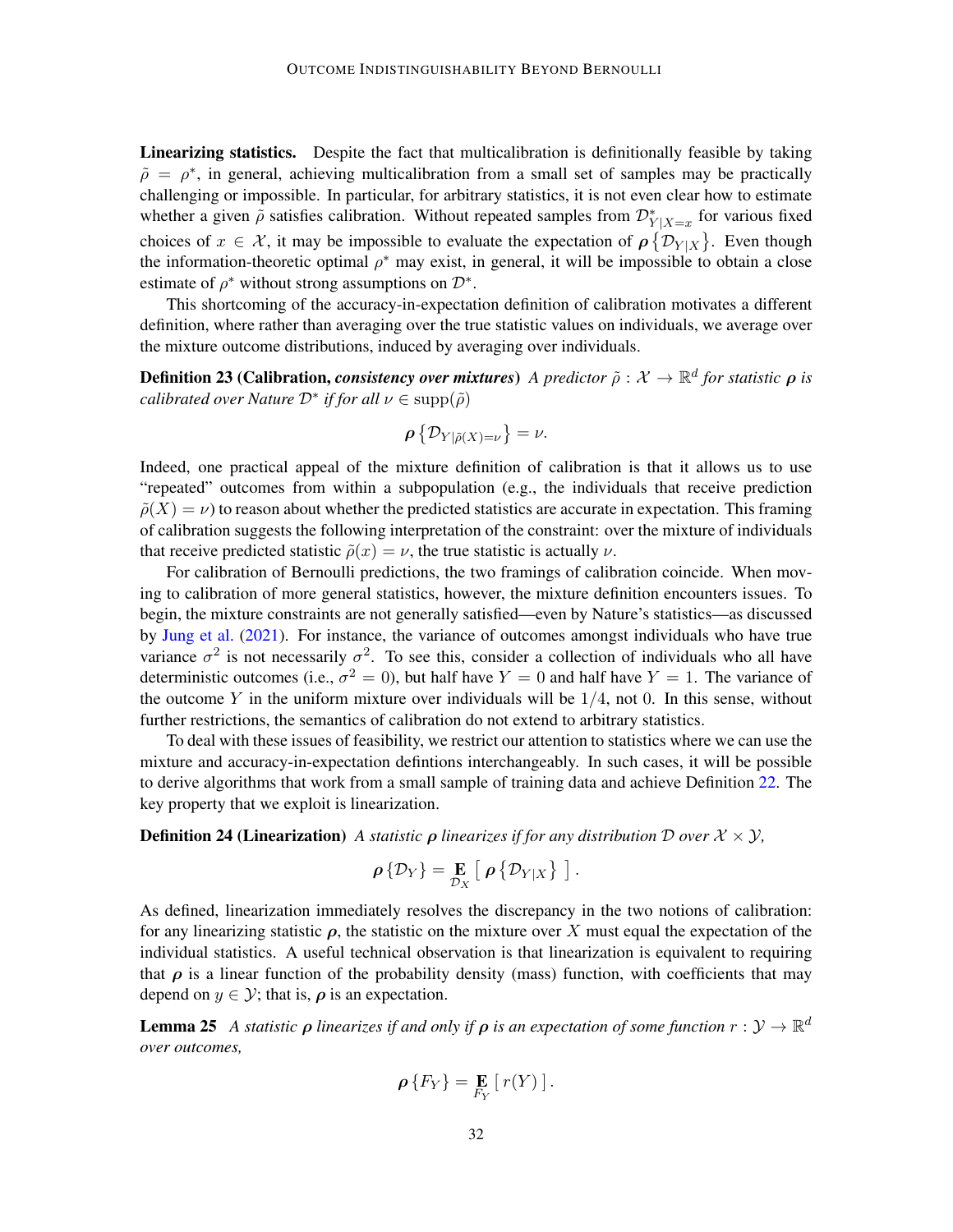**Proof** For any input-outcome distribution D, the marginal distribution on outcomes  $\mathcal{D}_Y$  can be viewed as a convex combination of outcome distributions  $\mathcal{D}_{Y|X}$ , where the combination weights over X are determined by  $\mathcal{D}_X$ . By linearization, we know that the statistic of this convex combination  $\rho$   $\{ \mathcal{D}_Y\}$  is equal to the convex combination of the individual statistics  ${\bf E}_{\mathcal{D}_X}$   $[$   $\rho$   $\{ \mathcal{D}_{Y|X}\}$   $]$  . This property holds if and only if  $\rho$  is a linear functional of its input probability distribution, where the coefficients may depend on the outcome value y. Thus, there is some coefficient function  $r : \mathcal{Y} \to \mathbb{R}$ , such that for any  $F_Y \in \Delta(\mathcal{Y})$ , we can write the statistic

$$
\rho\{F_Y\} = \int r(y) \cdot f_Y(y) dy = \mathop{\mathbf{E}}_{F_Y} [r(Y)]
$$

as the expectation of  $r(Y)$  over  $Y \sim F_Y$ .

#### 6.2. Equivalence of Multicalibration and Oblivious OI

We show a tight connection between multicalibrated statistics and statistics that satisfy Oblivious OI. In particular, we show an equivalence between the two notions for linearizing statistics.

Restatement of Theorem 1 *Suppose* ρ *linearizes. For any class of functions* C*, there exists a family of* ρ*-oblivious distinguishers* A *such that:*

- For each  $c \in \mathcal{C}$ , there exists some  $A^c \in \mathcal{A}$  that makes a single oracle call to c, and
- $(A, \varepsilon)$ *-Oblivious OI implies*  $(C, \alpha)$ *-multicalibration for*  $\alpha \leq 2\varepsilon$ *.*

*For any family of* ρ*-oblivious distinguishers* A*, there exists a class of functions* C*, such that* (C, α) *multicalibration implies*  $(A, \varepsilon)$ -*OI* for  $\varepsilon \leq \alpha$ .

In the remainder of the section, we prove the theorem, explaining the nuances in the reductions as we go.

# <span id="page-32-0"></span>6.2.1. OBLIVIOUS OI CAPTURES MULTICALIBRATION

In the first direction, we show that for any class of functions  $C$ , there is an efficient reduction to a family of oblivious distinguishers A, such that A-OI implies C-multicalibration. For each  $c \in \mathcal{C}$ , there is an associated distinguisher  $A^c \in \mathcal{A}$ , such that evaluating  $A^c$  requires a single call to c and a constant amount of additional logic.

Proposition 26 (Oblivious OI captures Multicalibration) *Suppose that*  $\rho$  :  $\Delta(\mathcal{Y})\to\mathcal{B}_{\infty}^d$  *is a bounded linearizing statistic. Then, for any class of functions*  $C \subseteq \{X\times\mathbb{R}^d \to \mathcal{B}_1^d\}$ , there is an *efficient black-box reduction to a family of distinguishers*  $A\subseteq \{ \mathcal{X}\times\mathcal{Y}\times\mathbb{R}^d\to \{0,1\}\}$  *such that:* 

- For each  $c \in \mathcal{C}$ , there is some  $A^c \in \mathcal{A}$  that makes a single call to c.
- *Every*  $A^c \in \mathcal{A}$  *is* ( $\rho$ , 1/2)*-Lipschitz, and thus,*  $\rho$ *-oblivious.*
- For any Nature  $\mathcal{D}^*$ , if a predictor  $\tilde{\rho}: \mathcal{X} \to \mathbb{R}^d$  is  $(\mathcal{A}, \varepsilon)$ -OI from Nature, then  $\tilde{\rho}$  is  $(\mathcal{C}, \alpha)$ *multicalibrated on*  $\mathcal{D}^*$  *for*  $\alpha \leq 2\varepsilon$ *.*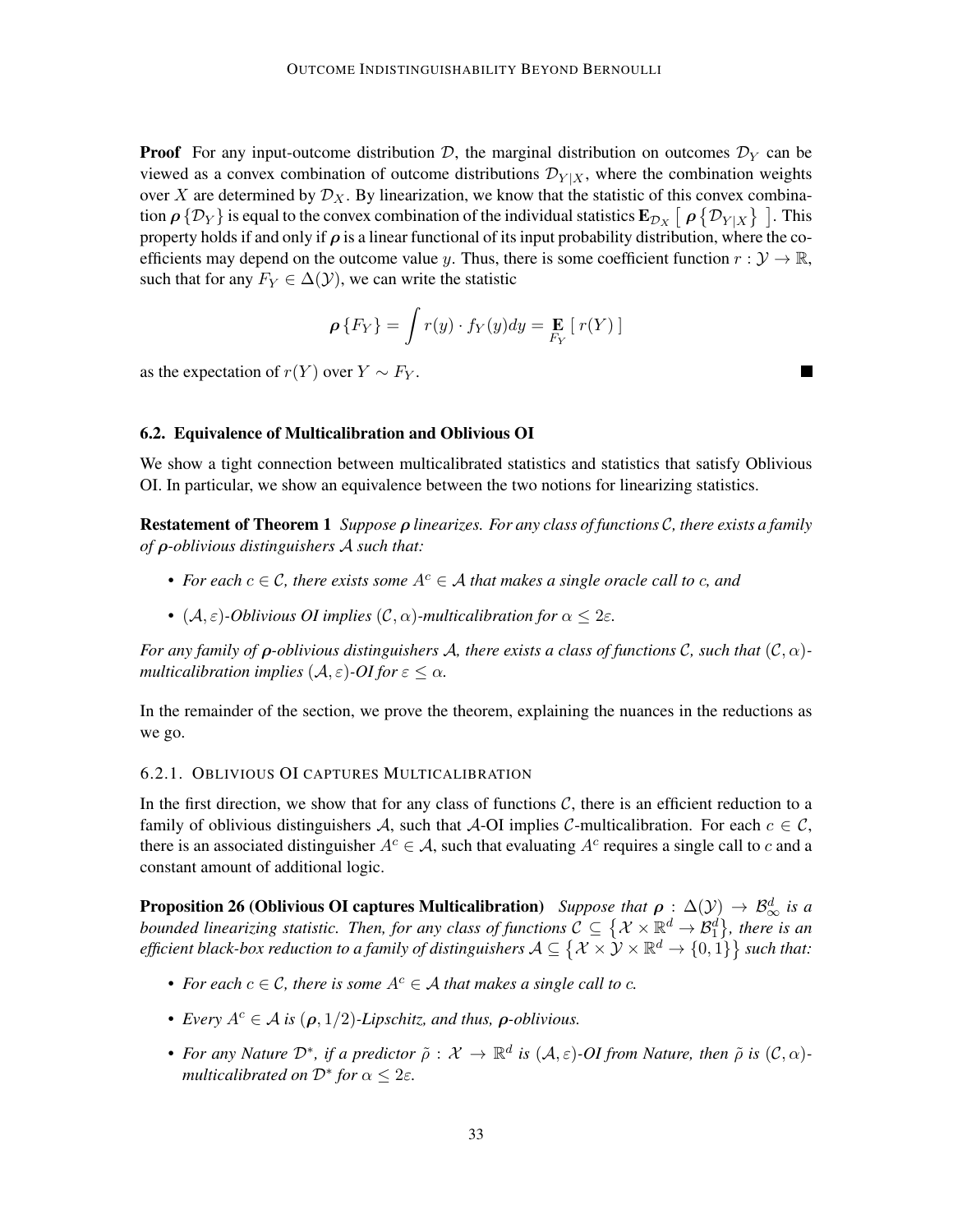**Proof** Consider  $\rho$ . By linearization and Lemma [25,](#page-31-0) we know that there exists some  $r : \mathcal{Y} \to \mathcal{B}^d_{\infty}$ such that for any  $F_Y \in \Delta(\mathcal{Y})$ , the statistic is the expectation of  $r(Y)$ ,

$$
\rho\left\{F_Y\right\} = \mathop{\mathbf{E}}_{F_Y} \left[ r(Y) \right] \in \mathcal{B}_{\infty}^d
$$

Starting with a class of functions  $C$ , we show how to construct a family of distinguishers that accept with probability proportional to the expectations in the multicalibration constraints. Specifically, for each  $c \in \mathcal{C}$ , we build a randomized oblivious distinguisher  $A^c$  as follows.

$$
A^{c}(x, y; \nu) = \begin{cases} 1 & \text{w.p.} \ \frac{\langle c(x, \nu), r(y) \rangle + 1}{2} \\ 0 & \text{o.w.} \end{cases}
$$

First, we note that the stated acceptance rate for a fixed  $y \in \mathcal{Y}$  is a valid probability, because by Hölder's inequality for  $c(x,\nu) \in \mathcal{B}_1^d$  and  $r(y) \in \mathcal{B}_\infty^d$ ,  $\langle c(x,\nu), r(y) \rangle \in [-1,1]$ . Next, we consider the acceptance probability of  $A^c$  for any fixed  $x \in \mathcal{X}$  and  $\nu \in \mathcal{B}_{\infty}^d$ , on an outcome distribution  $F_Y \in \Delta(\mathcal{Y})$ .

$$
\Pr_{F_Y} [ A^c(x, Y; \nu) = 1 ] = \int \frac{\langle c(x, \nu), r(y) \rangle + 1}{2} \cdot f_Y(y) dy
$$

$$
= \frac{\langle c(x, \nu), \rho_i \{F_Y\} \rangle}{2} + \frac{1}{2}
$$

Note that this equality implies that every  $A^c$  is  $\rho$ -oblivious: the acceptance probability is a function of  $\rho \{F_Y\}$ . In fact, it is also  $(\rho, 1/2)$ -Lipschitz. Using the equality, we can rewrite the multicalibration violation in terms of the acceptance probabilities of the worst  $A^c$ . That is, for all  $c \in \mathcal{C}$ , we have the following equality

$$
\mathbf{E}_{\mathcal{D}_{X}^{*}}\left[\ \left\langle c(X,\tilde{\rho}(X)),\left(\mathbf{\rho}_{i}\left\{ \mathcal{D}_{Y|X}^{*}\right\} - \tilde{\rho}_{i}(X)\right)\right\rangle \right]
$$
\n
$$
= 2 \cdot \left(\mathbf{Pr}\left[A^{c}(X,Y^{*};\tilde{\rho}(X)) = 1\right] - \mathbf{Pr}\left[A^{c}(X,\tilde{Y};\tilde{\rho}(X)) = 1\right]\right)
$$

where  $\tilde{Y} = \mathcal{G}(\mathcal{M}(X;\tilde{\rho}(X)))$  for any individually-consistent model M. Importantly, because  $A_i^c$  is  $\rho$ -oblivious, the equality holds for all individually-consistent models. In all, taking  $\mathcal{A}$  =  $\{A^c: c \in \mathcal{C}\}$ , if a predictor  $\tilde{\rho}$  is  $(\mathcal{A}, \varepsilon)$ -OI, then  $\tilde{\rho}$  is  $(\mathcal{C}, \alpha)$ -multicalibrated for  $\alpha \leq 2\varepsilon$ .  $\blacksquare$ 

#### <span id="page-33-0"></span>6.2.2. MULTICALIBRATION CAPTURES OBLIVIOUS OI

We show that for a linearizing statistic  $\rho$ , the acceptance probability of an oblivious distinguisher factorizes into a term that depends on the individual and prediction  $(x, \tilde{\rho}(x))$  and a term that depends on the outcome y. This factorization can be leveraged for each  $A \in \mathcal{A}$  to derive a function  $c_A$ , such that multicalibration over the class of  $C = \{c_A\}$  implies OI over A. In this direction, the computational complexity of computing  $c_A$  given an oracle for  $A$  is less direct.

Proposition 27 (Multicalibration captures Oblivious OI) *Suppose that*  $\rho:\Delta({\cal Y})\to {\cal B}_{\infty}^d$  *is a bounded linearizing statistic. Then, for any family of* ρ*-oblivious distinguisher algorithms* A ⊆  $\{X\times Y\times\mathbb{R}^d\to\{0,1\}\}\$ , there is a class of functions  $\mathcal{C}\subseteq\{X\times\mathbb{R}^d\to\mathcal{B}_1^d\}$  such that for any  $N$ ature  $\mathcal{D}^*$ , if a statistic predictor  $\tilde\rho:\mathcal{X}\to\mathcal{B}^d_\infty$  is  $(\mathcal{C},\alpha)$ -multicalibrated on  $\mathcal{D}^*$ , then  $\tilde\rho$  is  $(\mathcal{A},\varepsilon)$ -OI *from Nature for*  $\varepsilon \leq \alpha$ *.*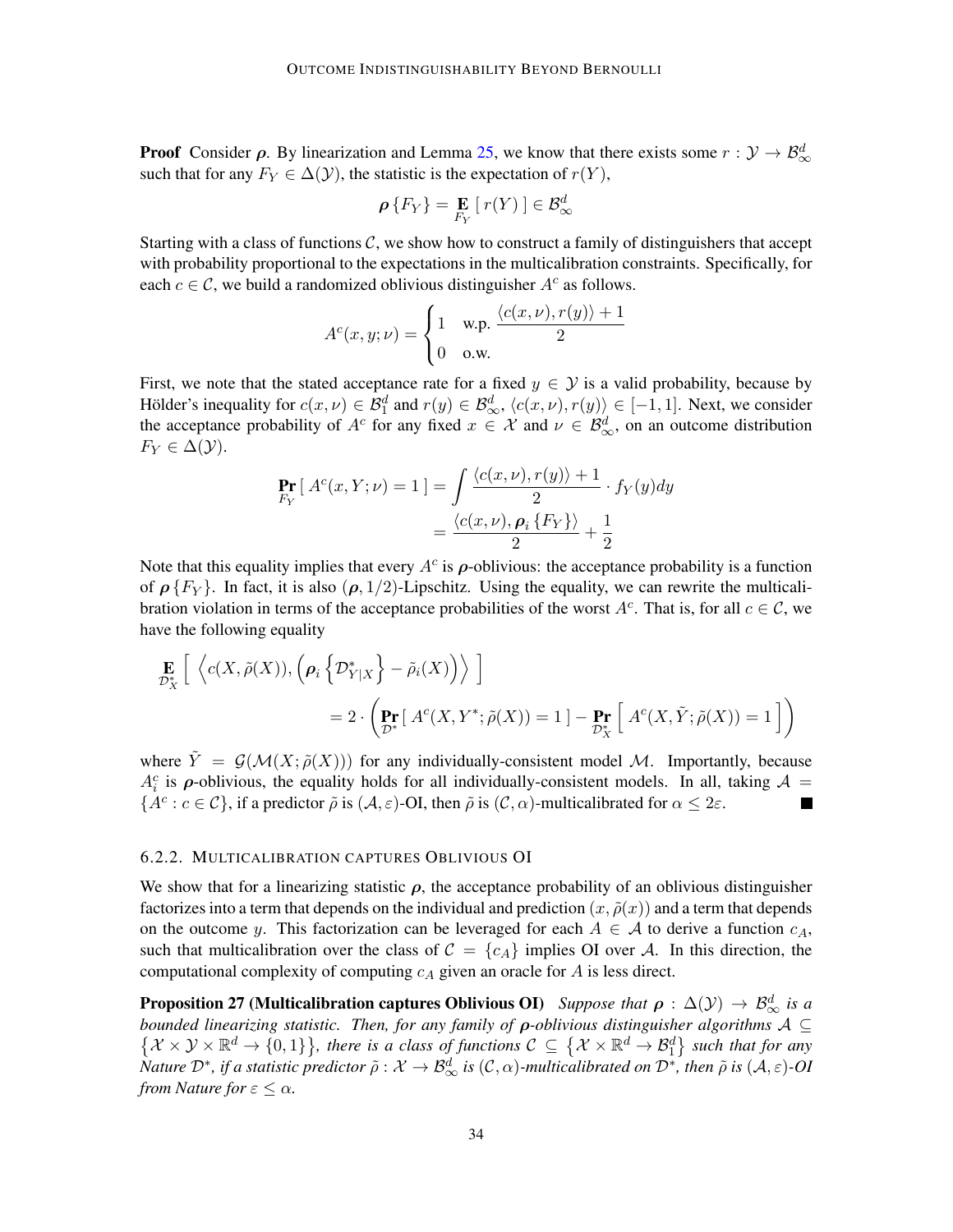**Proof** We begin by showing that for a linearizing  $\rho$ , the acceptance probability of any  $\rho$ -oblivious distinguisher satisfies a certain separability condition, into a term that depends on X and  $\tilde{\rho}(X)$ and another term that depends on  $Y$ . First, we observe that because distinguishers output a binary decision, the behavior on  $y \sim F_Y$  is a Bernoulli random variable. Specifically, for  $A \in \mathcal{A}$ , we can write the acceptance probability directly as an expectation.

$$
\Pr_{F_Y} [A(x, Y, \nu) = 1] = \Pr_{F_Y} [A(x, Y, \nu)] = \int A(x, y, \nu) f_Y(y) dy
$$

Next, by  $\rho$ -obliviousness, we can also express the acceptance probability directly as a function of  $\rho\left\{F_Y\right\}$ ,  $h_A: \mathcal{X} \times \mathcal{B}_{\infty}^d \times \mathcal{B}_{\infty}^d \to [0,1].$ 

$$
\Pr_{F_Y} [A(x, Y; \nu) = 1] = h_A(x, \rho \{F_Y\}; \nu)
$$

Finally, by linearization,  $\rho \{ F_Y \} = \int r(y) f_Y(y) dy$  can be expressed as the expected value of  $r(Y)$ , as in Lemma [25.](#page-31-0) Combining the equalities, we have two expressions for the acceptance probability of A.

$$
\int A(x,y,\nu) f_Y(y) dy = h_A(x, \rho \{F_Y\}; \nu) = h_A\left(x, \int r(y) f_Y(y) dy; \nu\right)
$$

The left-most expression is an expectation, and thus, a linear functional of the probability densities  $f_Y(y)$ . This quantity is equal to the right-most expression, which takes a linear functional of the probability densities  $f_Y(y)$ , as the input  $\rho \{F_Y\}$ . From this equality, we conclude that  $h_A$  must act on  $\rho \{F_Y\}$  linearly. In other words, for some scalar  $\ell_A \in \mathbb{R}$  and constant  $\tau_A \in \mathbb{R}$ , there exists a function  $c_A: \mathcal{X} \times \mathbb{R}^d \to \mathcal{B}_1^d$  such that

$$
h_A\left(x, \int r(y)f_Y(y)dy; \nu\right) = \ell_A \cdot \left\langle c_A(x, \nu), \int r(y)f_Y(y)dy \right\rangle + \tau_A
$$
  
=  $\ell_A \cdot \left\langle c_A(x, \nu), \rho\left\{F_Y\right\}\right\rangle + \tau_A.$ 

Note by the assumption that  $c_A$  maps to  $\mathcal{B}_1^d$ , we may assume without loss of generality that  $\ell_A \geq 1$ (as  $\mathcal{B}_1^d$  is closed under multiplicative contractions). By taking an expectation over X, we can bound the distinguishing advantage of  $A$  in terms of the expectation of  $c_A$  and the difference between the true and predicted statistics. For some individually-consistent model M, let  $\tilde{Y} = \mathcal{G}(\mathcal{M}(X, \tilde{\rho}(X)))$ be sampled according to the prediction  $\tilde{\rho}$ .

$$
\Pr_{\mathcal{D}^*} \left[ \ A(X, Y; \tilde{\rho}(X)) = 1 \right] - \Pr_{\mathcal{D}^*_{X}} \left[ \ A(X, \tilde{Y}; \tilde{\rho}(X)) = 1 \right]
$$
\n
$$
= \Pr_{\mathcal{D}^*_{X}} \left[ \ h_A \left( X, \rho \left\{ \mathcal{D}^*_{Y|X} \right\}; \tilde{\rho}(X) \right) - h_A \left( X, \tilde{\rho}(X); \tilde{\rho}(X) \right) \right]
$$
\n
$$
= \ell_A \cdot \Pr_{\mathcal{D}^*_{X}} \left[ \ \left\langle c_A(X, \tilde{\rho}(X)) \cdot \left( \rho \left\{ \mathcal{D}^*_{Y|X} \right\} - \tilde{\rho}(X) \right) \right\rangle \right]
$$

Taking  $C = \{c_A : A \in \mathcal{A}\}\$ , if  $\tilde{\rho}$  is  $(C, \alpha)$ -multicalibrated, then the distinguishing advantage for each  $A \in \mathcal{A}$  is upper bounded by  $\alpha/\ell_A$ . Because  $\ell_A \geq 1$  for all  $A \in \mathcal{A}$ , then  $\tilde{\rho}$  is  $(\mathcal{A}, \varepsilon)$ -OI for  $\varepsilon \leq \alpha$ .

Note that this reduction is analytical, rather than computational. In particular,  $c_A$  does not directly use  $A$  as an oracle, but rather must exist due to the properties of linearizing statistics and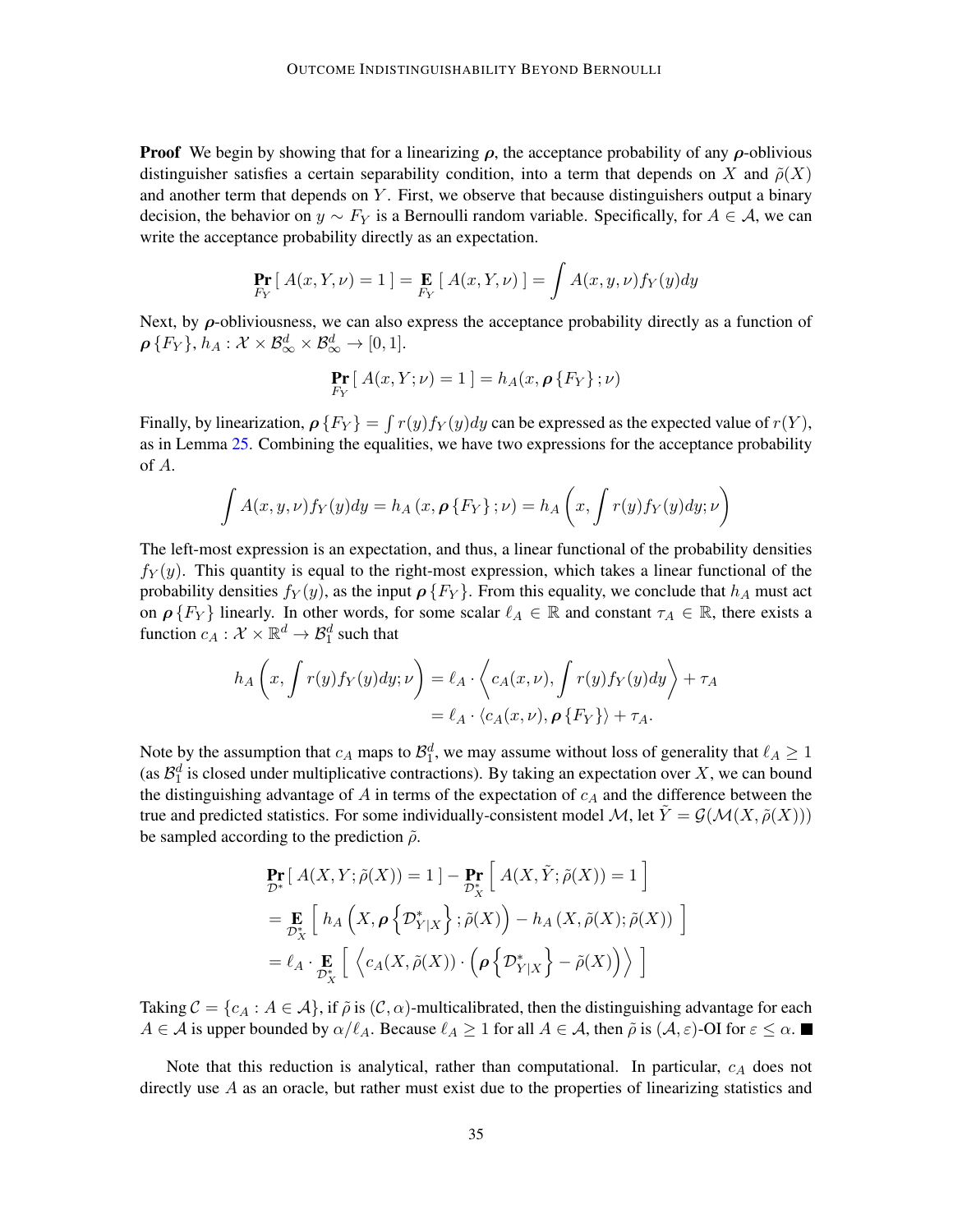oblivious distinguishers. Still, we argue informally that in well-motivated settings, the complexity of  $c_A$  cannot greatly exceed that of  $A$ .

In particular, suppose that  $\rho$  is is non-degenerate, in the sense that we can choose a selection of distributions  $\left\{F_Y^{(i)}\right\}$  $\left\{ \gamma_{Y}^{(i)} \right\}$ , such that  $\left\{ \rho \left\{ F_{Y}^{(i)} \right\} \right\}$  $\{Y^{(i)}\}\$  form a basis for  $\mathbb{R}^d$ . Then, assuming the basis is sufficiently well-conditioned, then we can "decode"  $c_A$  using oracle calls to A. In particular, for any given  $x, \nu$ , using the equality derived above for each  $F_Y^{(i)}$  $Y^{(i)},$ 

$$
\Pr_{F_Y^{(i)}}\left[A(x,Y;\nu) = 1\right] = h_A\left(x,\rho\left\{F_Y^{(i)}\right\};\nu\right) = \ell_A \cdot \left\langle c_A(x,\nu),\rho\left\{F_Y^{(i)}\right\}\right\rangle + \tau_A
$$

we can set up a linear system to evaluate  $c_A(x, \nu)$ . Specifically, we can call A on samples from each  $F_Y^{(i)}$  $Y<sup>(t)</sup>$  to approximate the acceptance probability on the left-hand side, and explicitly calculate (or estimate) the statistic  $\rho\left\{F_Y^{(i)}\right\}$  $\{Y^{(i)}\}$  on the right-hand side. Then, we can solve for  $c_A(x, \nu)$  (up to the Lipschitz constant) with a linear system solver. The number of calls to  $A$  needed to invert the linear system accurately will depend exactly on the choice of basis based on properties of  $\rho$ . While this method of deriving  $c_A$  from A is indirect, it establishes the fact that the complexity of  $c_A$  cannot grow unbounded compared to that of A.

#### <span id="page-35-0"></span>6.3. Understanding Moment Multi-Calibration

We discuss how the connection between oblivious OI and multicalibrated statistics sheds light on the work on moment multicalibration of [Jung et al.](#page-38-1)  $(2021)$ . In this work, the goal is the predict central moments for individual outcomes that satisfy multicalibration. Here, they must be careful because central moments do not linearize; thus, they instead work with a technical notion of meanconditioned moment multicalibration, which allows the statistics to linearize and thus is feasible.

We start by arguing that we can achieve the guarantees of moment multicalibration directly as a variant of statistic multicalibration using linearizing statistics. In this sense, we can similarly implement it in the oblivious OI framework. The idea is to avoid central moments all together, and instead, simply design distinguishers that accept with probability proportional to the non-central moments. Then, by conditioning on individuals' predicted means, the non-central moments distinguishers will imply central moment multicalibration.

For simplicity, we explain the construction in the case of predicting the mean and variance. Instead of working with the variance, we will work directly with the non-central second moment. For any given subpopulation  $S \subseteq \mathcal{X}$ , we can define the following functions<sup>[6](#page-35-1)</sup> that effectively "condition" on membership in S, as well as the predicted mean  $\tilde{\mu}_1(x)$  and predicted second moment  $\tilde{\mu}_2(x)$ .

$$
c_{S,m_1,m_2}(x;\tilde{\mu}_1(x),\tilde{\mu}_2(x)) = \mathbf{1}\left[\right.x \in S \land \tilde{\mu}_1(x) \approx m_1 \land \tilde{\mu}_2(x) \approx m_2\right]
$$

Note that the non-central moments linearize. Thus, by the arguments above, we can define corresponding distinguishers, whose acceptance probabilities are proportional to the statistics of interest. In particular, for any  $F_Y \in \Delta(\mathcal{Y})$ ,

$$
\Pr_{F_Y} \left[ A_{S,m_1,m_2}^1(x, Y; \tilde{\mu}_1(x), \tilde{\mu}_2(x)) = 1 \right] \propto c_{S,m_1,m_2}(x; \tilde{\mu}_1(x), \tilde{\mu}_2(x)) \cdot \mu_1 \{ F_Y \}
$$
\n
$$
\Pr_{F_Y} \left[ A_{S,m_1,m_2}^2(x; \tilde{\mu}_1(x), \tilde{\mu}_2(x)) = 1 \right] \propto c_{S,m_1,m_2}(x; \tilde{\mu}_1(x), \tilde{\mu}_2(x)) \cdot \mu_2 \{ F_Y \}
$$

<span id="page-35-1"></span><sup>6.</sup> Note that we describe the indicator functions on predictions informally, using  $\approx$  as shorthand for the formal rounding strategy discussed in [Jung et al.](#page-38-1) [\(2021\)](#page-38-1).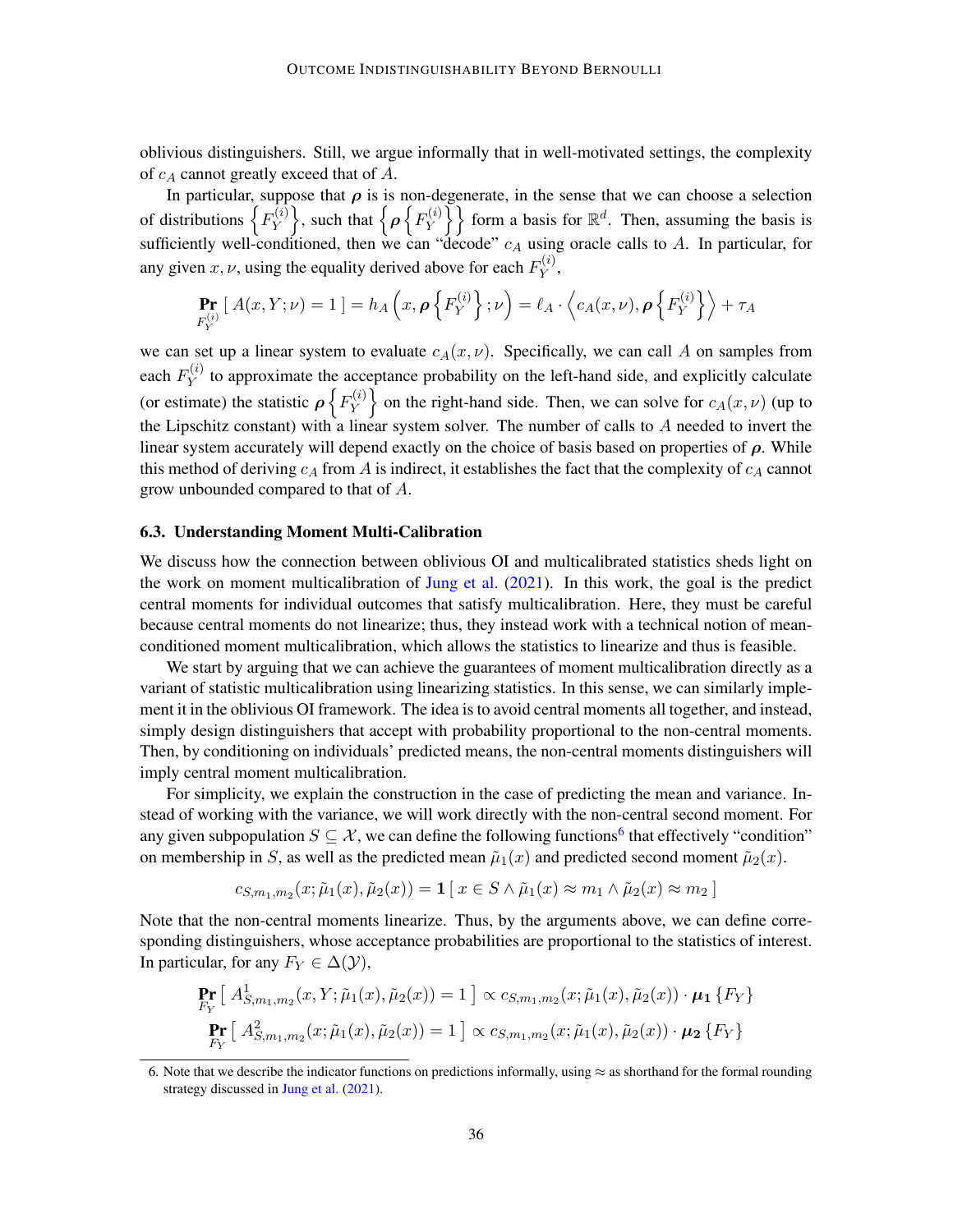Importantly, by restricting attention to individuals who received a given mean prediction  $\tilde{\mu}_1(X)$  =  $m_1$  and second moment prediction  $\tilde{\mu}_2(X) = m_2$ , fooling the distinguishers implies multicalibration for the variance predictor derived as

$$
\tilde{\sigma}(x) = \tilde{\mu}_2(x) - (\tilde{\mu}_1(x))^2.
$$

In particular, when we condition on both predictions  $\tilde{\mu}_1(X)$  and  $\tilde{\mu}_2(X)$ , the linearizing statistics are still accurate in expectation, and thus, give a valid multicalibrated estimate of the variance.

**Mean-conditioning is necessary.** Finally, we argue that, in a sense, the techniques of [Jung et al.](#page-38-1) [\(2021\)](#page-38-1) to obtain central moment multicalibration are necessary. We argue that, without conditioning on the mean, there is no hope for a meaningful guarantee for central moments from multicalibration, or even from Existential OI. In particular, it would be impossible to derive any sorts of concentration inequalities from the predicted statistics, as [Jung et al.](#page-38-1) [\(2021\)](#page-38-1) show is possible with mean-conditioned moment multicalibration.

This argument follows from the following proposition, which intuitively says that the trivial central moment predictor, that claims all central moments are 0, can always pass any OI tests, provided the distinguishers has no information about the predicted mean. For convenience we state the proposition in terms of a predictor  $\tilde{\mu}: \mathcal{X} \to \mathbb{R}^d$  that predicts the first  $d+1$  central moments, excluding the mean.

**Proposition 28** Suppose  $\tilde{\mu}: \mathcal{X} \to \mathbb{R}^d$  that predicts the first  $d+1$  central moments, excluding *the mean. For any family of distinguishers A, the trivial predictor*  $\tilde{\mu}_0(x) = 0$  *for all*  $x \in \mathcal{X}$ *, is*  $(A, \varepsilon)$ *-existential-OI for any constant*  $\varepsilon > 0$ *.* 

**Proof** Consider, for the sake of argument, drawing a random sample  $Y_x \sim \mathcal{D}_{Y|X}$  for each  $x \in \mathcal{X}$ . Further, consider the model  $M : \mathcal{X} \to \Delta(\mathcal{Y})$  that for each  $x \in \mathcal{X}$ , returns the singleton distribution where  $\Pr_{\mathcal{M}(x)}[Y=Y_x] = 1$ . Note that because each outcome under M is deterministic, every central moment beyond the mean of each of  $\mathcal{M}(x)$  is 0. Thus,  $\mathcal M$  is individually-consistent with  $\tilde{\mu}_0$ .

But now, consider the acceptance probability of any distinguisher A on samples from  $\mathcal{D}^*$  versus on samples from  $\mathcal{D}(\mathcal{M})$ . By the choice of  $\mathcal{M}$ , samples from  $\mathcal{D}(\mathcal{M})$  are true empirical samples from  $\mathcal{D}^*$ . Thus, the acceptance probability on  $\mathcal{D}(\mathcal{M})$  can be viewed as an empirical approximation of the acceptance probabilty on  $\mathcal{D}^*$ . Thus, provided that  $\mathcal{D}^*$  has sufficient min-entropy to avoid repeatedly sampling the same individual X regularly, the acceptance probability on  $\mathcal{D}(\mathcal{M})$  will concentrate around that on  $\mathcal{D}^*$ . By choosing  $\mathcal{D}^*$  appropriately, we can obtain  $\varepsilon$ -closeness in distinguishing advantage for arbitrarily small  $\varepsilon > 0$ .  $\blacksquare$ 

This construction is a specific example of a general phenomenon: without conditioning on the mean of the outcome distribution, the set of individually-consistent models includes unreasonable, and largely inaccessible generative outcome models. For example, because our choice of  $M$  is random, it will be highly incompressible.

In this sense, some variant of this construction can be made to work with any notion of OI, provided the distinguishers only look at consistency with the predicted central moments. In contrast, the results of [Jung et al.](#page-38-1) [\(2021\)](#page-38-1) show the power of conditioning on the mean. Once we condition on the mean, then even the weakest notion of oblivious OI is capable of enforcing strong consistency with Nature, allowing us to derive Chebyshev-style concentration inequalities based on the predicted statistics.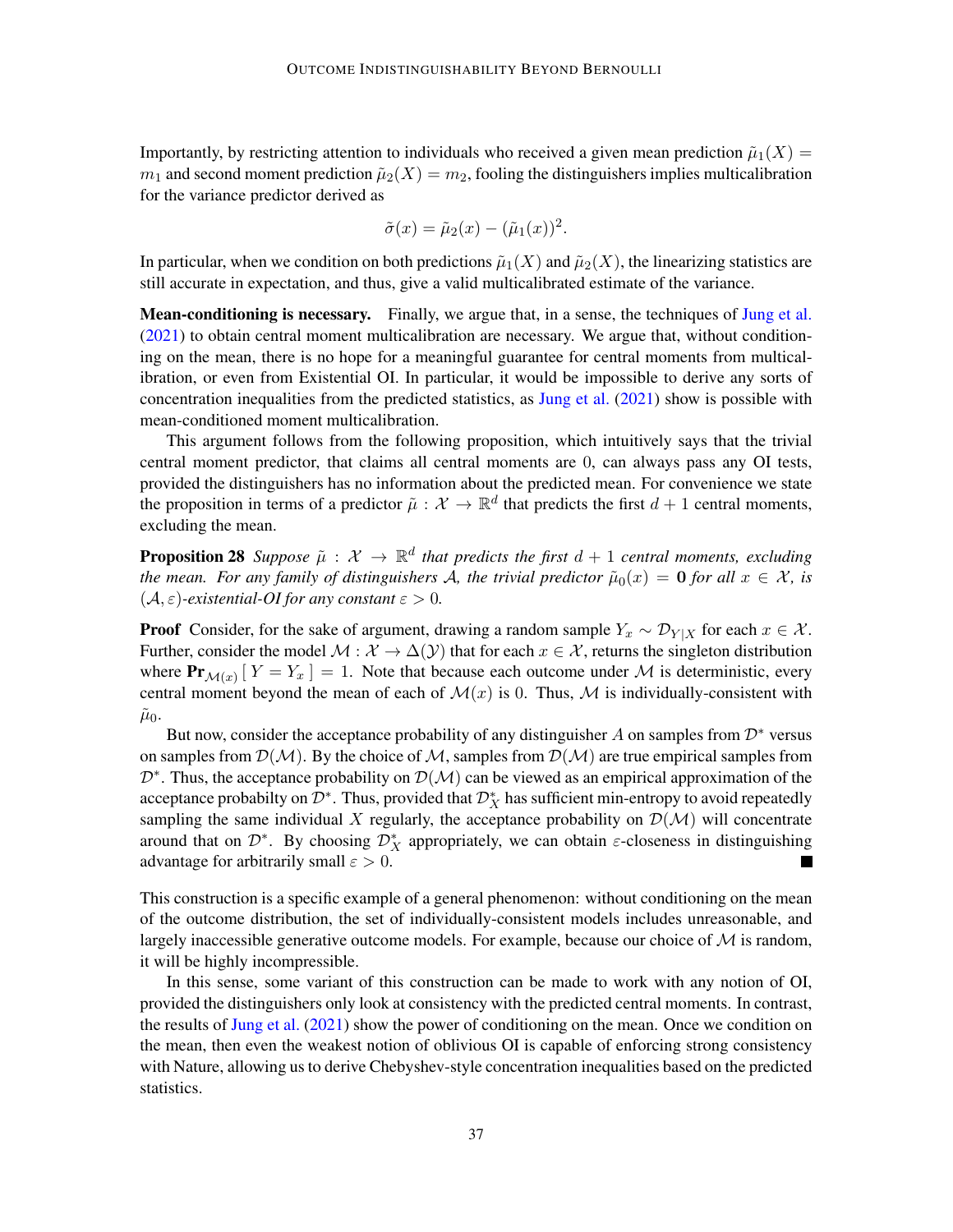# Acknowledgments

All authors are involved in the Simons Foundation Collaboration on the Theory of Algorithmic Fairness. CD acknowledges the Alfred P. Sloan Foundation, "Pseudo-Randomness and the Crystal Ball," G-2020-13941. MPK is supported by the Miller Institute for Basic Research in Science. OR is supported by the Simons Foundation Collaboration on the Theory of Algorithmic Fairness, the Sloan Foundation Grant 2020-13941, the Simons Foundation investigators Award 689988 and NSF Award CCF-1763311. GNR received funding from the European Research Council (ERC) under the European Union's Horizon 2020 research and innovation programme (grant agreement No. 819702), from the Israel Science Foundation (grant number 5219/17), and from the U.S-Israel Binational Science Foundation (grant No. 2018102). GY is supported by the European Research Council (ERC) (grant agreement No. 819702), by the Israel Science Foundation (grant number 5219/17), by the Simons Foundation Collaboration on the Theory of Algorithmic Fairness, by the Israeli Council for Higher Education via the Weizmann Data Science Research Center, by a Google PhD fellowship, and by a grant from the Estate of Tully and Michele Plesser.

# References

- <span id="page-37-2"></span>Noam Barda, Gal Yona, Guy N Rothblum, Philip Greenland, Morton Leibowitz, Ran Balicer, Eitan Bachmat, and Noa Dagan. Addressing bias in prediction models by improving subpopulation calibration. *Journal of the American Medical Informatics Association*, 28(3):549–558, 2021.
- <span id="page-37-1"></span>Joy Buolamwini and Timnit Gebru. Gender shades: Intersectional accuracy disparities in commercial gender classification. In *Conference on fairness, accountability and transparency*, pages 77–91. PMLR, 2018.
- <span id="page-37-4"></span>Cynthia Dwork, Moritz Hardt, Toniann Pitassi, Omer Reingold, and Richard Zemel. Fairness through awareness. In *Proceedings of the 3rd innovations in theoretical computer science conference*, pages 214–226, 2012.
- <span id="page-37-5"></span>Cynthia Dwork, Michael P. Kim, Omer Reingold, Guy N. Rothblum, and Gal Yona. Learning from outcomes: Evidence-based rankings. In *2019 IEEE 60th Annual Symposium on Foundations of Computer Science (FOCS)*, pages 106–125. IEEE, 2019.
- <span id="page-37-0"></span>Cynthia Dwork, Michael P Kim, Omer Reingold, Guy N Rothblum, and Gal Yona. Outcome indistinguishability. In *Proceedings of the 53rd Annual ACM SIGACT Symposium on Theory of Computing*, pages 1095–1108, 2021.
- <span id="page-37-3"></span>Parikshit Gopalan, Adam Tauman Kalai, Omer Reingold, Vatsal Sharan, and Udi Wieder. Omnipredictors. *arXiv preprint arXiv:2109.05389*, 2021a.
- <span id="page-37-7"></span>Parikshit Gopalan, Omer Reingold, Vatsal Sharan, and Udi Wieder. Multicalibrated partitions for importance weights. *arXiv preprint arXiv:2103.05853*, 2021b.
- <span id="page-37-6"></span>Varun Gupta, Christopher Jung, Georgy Noarov, Mallesh M Pai, and Aaron Roth. Online multivalid learning: Means, moments, and prediction intervals. *arXiv preprint arXiv:2101.01739*, 2021.